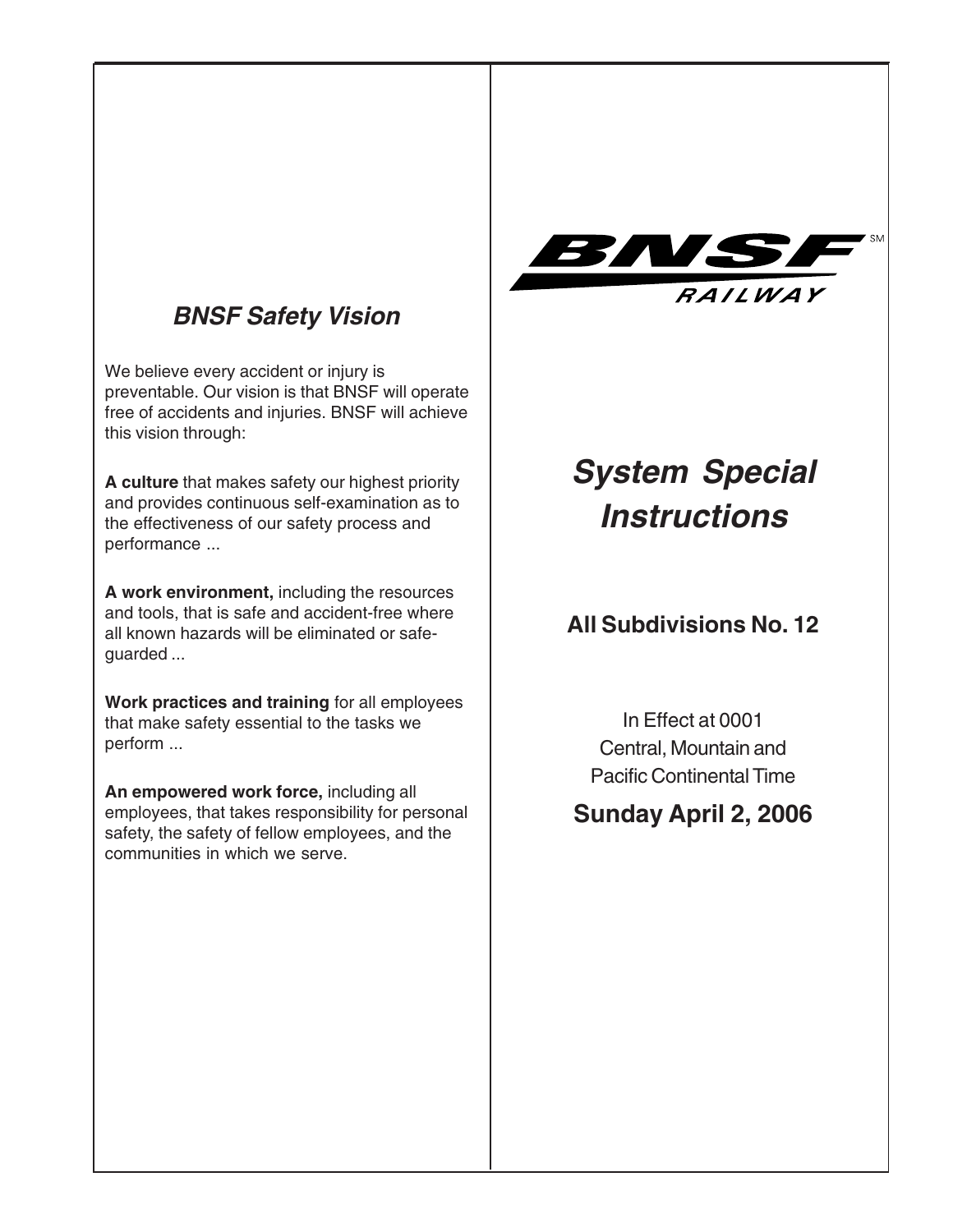# Table of Contents

|     | $1(A)$ . | Control of Harmonic Rocking on Jointed Rail  4                                                           |
|-----|----------|----------------------------------------------------------------------------------------------------------|
|     | $1(B)$ . | Maximum Speed of Engines  4                                                                              |
|     | $1(C)$ . | Multiplatform Equipment -All Types and Single                                                            |
|     |          | Unit Intermodal Equipment TOB/Car Count                                                                  |
|     |          |                                                                                                          |
| 2.  |          |                                                                                                          |
|     | 2(A).    | 2-Way ETD Grade Reference Chart for                                                                      |
|     |          |                                                                                                          |
|     | $2(B)$ . |                                                                                                          |
| 3.  |          |                                                                                                          |
|     | $3(A)$ . | Multi-Platform and Stack Intermodal Cars  7                                                              |
|     | $3(B)$ . | Rotary/Rapid Discharge Coal Cars 7                                                                       |
|     | $3(C)$ . |                                                                                                          |
|     | $3(D)$ . |                                                                                                          |
|     | $3(E)$ . |                                                                                                          |
|     | $3(F)$ . |                                                                                                          |
|     | $3(G)$ . | Georgetown Equipment Restrictions 8                                                                      |
|     | $3(H)$ . |                                                                                                          |
|     | 3(1)     | AMGX Equipment Restrictions  8                                                                           |
| 4.  |          |                                                                                                          |
| 5.  |          |                                                                                                          |
| 6.  |          | Work Order: Instructions for Reporting Work  9                                                           |
|     |          |                                                                                                          |
| 7.  |          | Dimensional and Special Shipment Restrictions  11                                                        |
| 8.  |          | Trackside Warning Devices (TWD)  12                                                                      |
|     | $8(A)$ . |                                                                                                          |
|     |          |                                                                                                          |
|     | $8(B)$ . | Detector Radio Message  12                                                                               |
|     | $8(C)$ . | Detector Message and Train Crew Action  12                                                               |
|     | $8(D)$ . |                                                                                                          |
|     | $8(E)$ . | Testing Bearing Temperature 14                                                                           |
|     | $8(F)$ . | Consecutive Alarm Messages  14                                                                           |
|     | $8(G)$ . | Alarms Indicated on Locomotive or Caboose  14                                                            |
|     | $8(H)$ . |                                                                                                          |
|     | $8(1)$ . |                                                                                                          |
|     | $8(J)$ . |                                                                                                          |
|     | 8(K)     |                                                                                                          |
| 9.  |          |                                                                                                          |
| 10. |          | Storage of Cars Within Yard Limits In Non-Signaled                                                       |
|     |          |                                                                                                          |
| 11. |          |                                                                                                          |
| 12. |          | Turnouts Equipped with Two Switch Machines                                                               |
|     |          | (Moveable Point Frogs/Swing Nose Frogs)  16                                                              |
| 13. |          |                                                                                                          |
| 14. |          | General Code of Operating Rules, Changes and                                                             |
| 15. |          | General Code of Operating Rules and Maintenance<br>of Way Operating Rules, Supplemental Instructions  20 |
| 16. |          | Maintenance of Way Operating Rules,                                                                      |
|     |          |                                                                                                          |
| 17. |          | Air Brake and Train Handling Rules,                                                                      |

| 18. |                                                                                            |  |
|-----|--------------------------------------------------------------------------------------------|--|
| 19. | Train Dispatcher's, Operator's and Control<br>Operator's Manual, Changes and Additions  25 |  |
| 20. | Hazardous Material Instructions,                                                           |  |
| 21. | Hy-Rail Limits Compliance System (HLCS)  26                                                |  |
| 22. |                                                                                            |  |
| 23. |                                                                                            |  |
|     | 23(A). Remote Control Operating Instructions  26                                           |  |
|     |                                                                                            |  |
|     |                                                                                            |  |
|     |                                                                                            |  |
|     | 23(F). Remote Control Zone (RCZ)  27                                                       |  |
|     |                                                                                            |  |
| 24. |                                                                                            |  |
| 25. |                                                                                            |  |
| 26. | Verification of Rules Examination  27                                                      |  |
| 27. |                                                                                            |  |
| 28. |                                                                                            |  |
| 29. |                                                                                            |  |
| 30. |                                                                                            |  |
| 31. |                                                                                            |  |
| 32. | Engineer Training Assistance Hotline  28                                                   |  |
| 33. | Excessive Wind, Tornado, Flash Flood, Cold                                                 |  |
|     | Weather, and Earthquake Instructions  28                                                   |  |
| 34. |                                                                                            |  |
| 35. |                                                                                            |  |
| 36. | Instructions for Handling Continuous Rail  30                                              |  |
| 37. | Handling of FRA Track Geometry Inspection Cars 32                                          |  |
| 38. |                                                                                            |  |
| 39. |                                                                                            |  |
| 40. |                                                                                            |  |
| 41. |                                                                                            |  |
| 42. |                                                                                            |  |
| 43. | Signal Awareness/Position of Switch Form  34                                               |  |
| 44. | Report of Unsafe Motorist/Trespasser 35                                                    |  |
| 45. | <b>Network Operations Center</b>                                                           |  |
| 46. | Special Car Handling Instructions  35                                                      |  |
| 47. |                                                                                            |  |
| 48. |                                                                                            |  |
| 49. | Engineer Responsibilities and Certification  38                                            |  |
|     | Appendix A - Track Flagging Examples  41                                                   |  |
|     |                                                                                            |  |
|     | Appendix C - Division/Subdivision Index  45                                                |  |
|     |                                                                                            |  |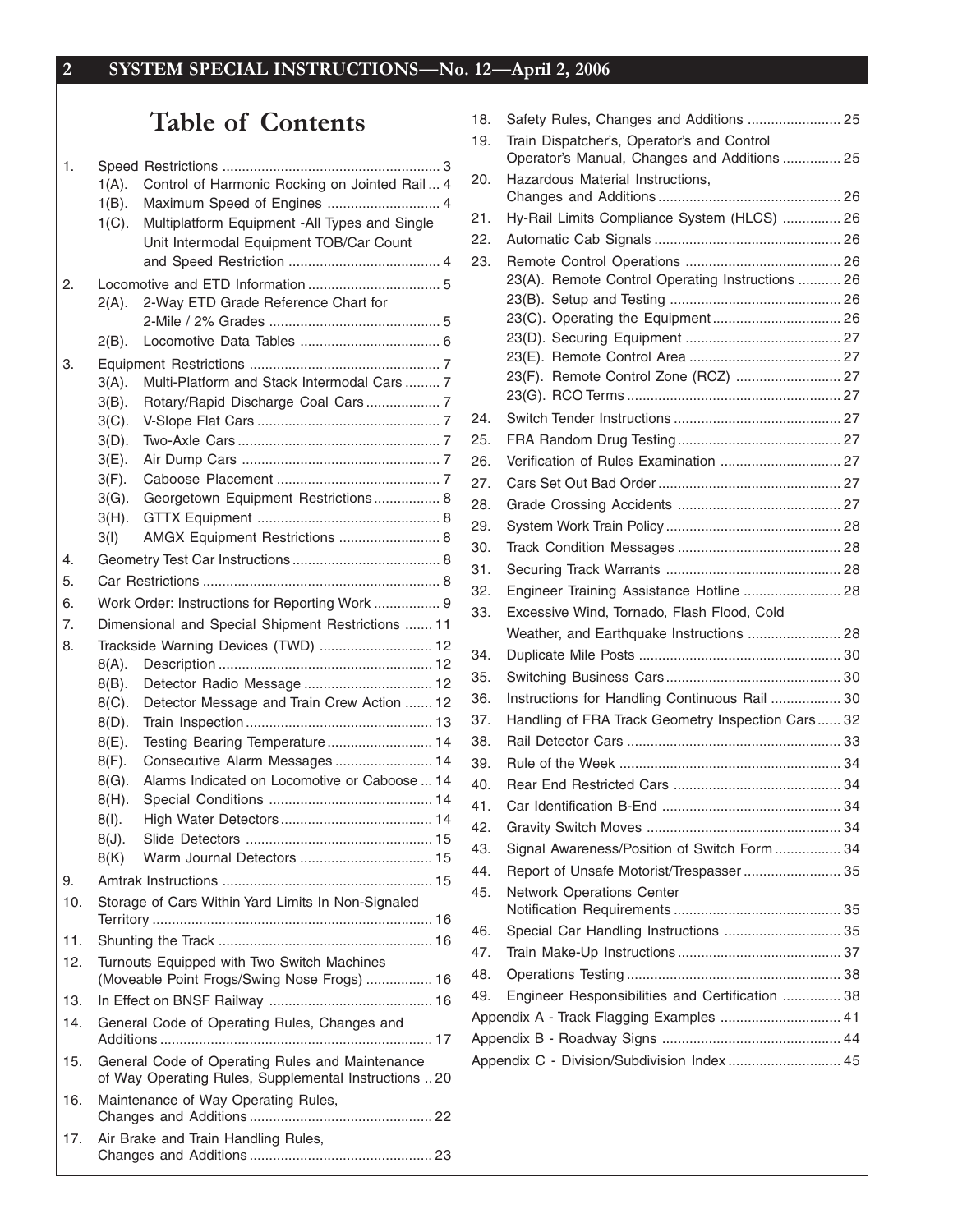In the individual division timetables, the number at the bottom of the schedule column entitled "Miles to Next Station" indicates total miles on the subdivision.

#### **1. Speed Restrictions**

All speeds are subject to modification by speed restrictions indicated under individual subdivision special instructions.

Passenger trains will be governed by freight train speed if passenger train speed is not specified under individual subdivision special instructions.

Unless defined differently in the individual subdivision special instruction, tons per operative brake (TOB) is defined as the gross trailing tonnage of the train divided by the total number of control valves.

#### **Maximum Speeds Permitted**

| Exceptions: |  |
|-------------|--|

- 1. Passenger/commuter equipment.
- 2. Empty articulated double stack equipment.
- 3. Empty coal trains may operate at a maximum authorized speed of 60 MPH if train list indicates no speed restricted equipment in train.
- 4. AutoMax Cars. (Refer to 1(C) regarding empty intermodal equipment).

| (Unless a different speed is indicated in the division timetable). |  |
|--------------------------------------------------------------------|--|
|                                                                    |  |
|                                                                    |  |
|                                                                    |  |
|                                                                    |  |
|                                                                    |  |
|                                                                    |  |
|                                                                    |  |
| Trains operating with lead controlling                             |  |
| CN (Canadian National) locomotives  65 MPH.                        |  |
|                                                                    |  |
|                                                                    |  |
| Trains with welded rail loaded in open end gondolas  45 MPH.       |  |
| Light engines must not exceed maximum authorized speed for         |  |
| freight trains.                                                    |  |

|                                                        | Main | <b>Branch</b> |
|--------------------------------------------------------|------|---------------|
| <b>Equipment</b>                                       | Line | Line          |
| Roadrailer equipment (loaded or empty)  60 MPH 60 MPH. |      |               |
| AMTK 1400 through AMTK 1569 (Material Handling         |      |               |
|                                                        |      |               |
| Flat cars, empty, NP 580400-580739 50 MPH 50 MPH.      |      |               |
|                                                        |      |               |
| Flatcars OTTX (loaded or empty)                        |      |               |
| 90380-90446, 90911, 90933-91394, 91517,                |      |               |
| 91576-91592, 91628, 91735-91823,                       |      |               |
| 92072-92350, 92678-92688, 92757, 93297,                |      |               |
| 93337, 93561-93563, 93745-93811, 94070-94114,          |      |               |
| 97052-97054, 97060-97201, 97244-97245,                 |      |               |
| 97282-97312, 97351, 97394-97785,                       |      |               |
|                                                        |      |               |
|                                                        |      |               |
| Gondolas: empty cars picked up enroute                 |      |               |
| and not on conductor's wheel report or                 |      |               |
|                                                        |      |               |
| Gondolas: loaded and empty                             |      |               |
| PC 598500 through 598999,                              |      |               |
| CR 598500 through 598990                               |      |               |
| SP 345000 through 345699  45 MPH.  45 MPH.             |      |               |
| Gondolas: empty KCS 801011 through 802930              |      |               |
| EJE 4000 through 4999                                  |      |               |
| CR 576026 through 579245  45 MPH.  45 MPH.             |      |               |
|                                                        |      |               |

Loram Rail Grinder traveling (not in work mode) as a train on its own power with a conductor or engineer pilot ............................................ 60 MPH. ..... 60 MPH. When controlling movement from the rear control cab in the lead ...................... 40 MPH. ..... 40 MPH. Exception: When descending a 1% to 1.4 % grade . 20 MPH. ..... 20 MPH. When descending a 1.5% or greater grade .................................................... 15 MPH. ..... 15 MPH. Empty bulkhead flatcars picked up enroute and not on conductor's wheel report or work order ... 45 MPH. ..... 45 MPH. Air dump cars, loaded .................................. 45 MPH. ..... 45 MPH. Clay Cars, RARW 3801-4199 ...................... 45 MPH. ..... 45 MPH. Empty bulkhead wallboard flatcars: BN 616475 through 616674, CS 616375 through 616474, DJTX 9300 through 9398 and SOU 115250 through 115274 ................ 45 MPH. ..... 45 MPH. Scale test cars .............................................. 35 MPH. ..... 25 MPH. Exception: Scale test cars listed below have a minimum gross weight of 100,000 pounds and may move in any position in the train and at maximum authorized speed for which train is qualified: WWBX 199917-199919, MP 15507, MP 15510-15512, UP 167579, UP 900700, UP 903600, BN 979019-979024, BN 979026-979036, FGWX 100000-500000 Ribbon rail cars, (loaded) ............................. 35 MPH. ..... 25 MPH. Ribbon rail cars, (empty) ............................... 45 MPH. ..... 45 MPH. Ribbon rail loading and unloading cars ....... 45 MPH. ..... 45 MPH. Wedge plow or dozer, hauled in tow ........... 35 MPH. ..... 25 MPH. Rotary plow, wrecking derrick, locomotive crane, pile driver or Jordan spreader, handled in trains ....................................... 30 MPH. ..... 25 MPH. Exception: Locomotive cranes/pile drivers AT 199454 through AT 199468 may be handled in trains at a maximum of 45 MPH. Trains or engines handling this and similar equipment which is moving on its own running gear must operate through the curved side of turnouts at a speed not exceeding one-half the maximum authorized speed for that turnout. Locomotive cranes, wrecking derricks and other types of heavy work equipment must not be operated on any subdivision designated as a Branch Line unless authorized by dispatcher and roadmaster or covered by specific instructions. The following equipment when handled in trains will be handled on rear end of train only, and is subject to the following maximum speeds: Balfour Beatty, RKCX 103, 104, 105,106, BU 3005 ............................... 45 MPH. ..... 45 MPH. Plasser Machines, PACX 293, 2630, 2645, 3024 .......................................... 45 MPH. ..... 45 MPH. P 811, BNSF 922999 .............................. 45 MPH. ..... 45 MPH. Herzog, HZGX 200 ................................... 45 MPH. ..... 45 MPH. Loram, LMIX 403, 409, 410, 412, 414, 417, KMUX 750 ........................... 50 MPH. ..... 45 MPH. Loram, LMIX 418................No Speed or Location Restrictions When moving coupled with maintenance of way tool cars, they must remain coupled to such cars. Tank cars ACFX 17451 through 17495 ...... 45 MPH. ..... 45 MPH. Tank cars NATX 10841 through 10865 ....... 45 MPH. ..... 45 MPH. Tank cars: DVLX 4001 through 4190 and the following UTLX cars: 76517 76742 thru 76745 78287 thru 78293 76539 76747 78326 76556 76748 78328 thru 78333 76558 76750 78336 thru 78340 76568 76751 78343 76595 78256 thru 78269 78344 76649 78272 78347 76656 78274 78348 76696 78278 78350 76733 78281 78353

76736 thru 76738 78285 ....................... 40 MPH. ..... 40 MPH.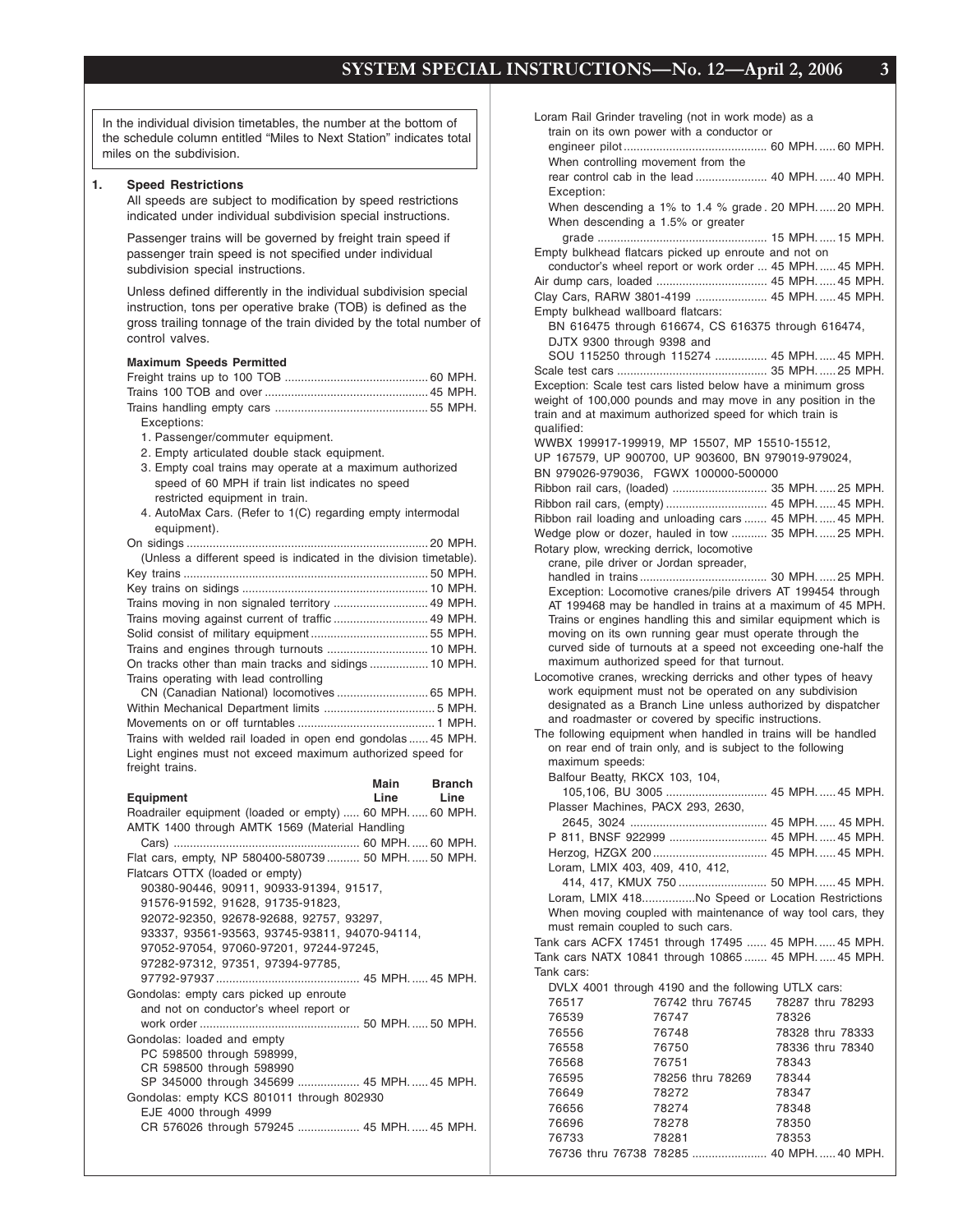CORX tank cars, when empty ................. 50 MPH. ..... 50 MPH. CELX 6400-6455 and 10400-10443, when loaded ................................ 45 MPH. ..... 45 MPH. (CELX 6400-6455 and 10400-10443, when loaded must not be handled nearer than 6 cars from locomotive). EMPTY Schnabel type cars: APWX 1004 GEX 40010, 80002, 80003 BBCX 1000 GPUX 100 CAPX 1001 HEPX 200 CEBX 100, 101 KWUX 10 WECX 101, 102, 200-203, 301 CWEX 1016 .............................................. 40 MPH. ...... 40 MPH. All empty Schnabel cars listed must be handled on or near the rear of trains not exceeding 100 cars in length, must not be handled in trains requiring pusher service and must not be humped or switched with motive power detached. Hopper cars WFAX 84654 through 84700 and TUGX 36001 through 36125 ........... 45 MPH. ..... 45 MPH. Empty covered hopper cars: ASGX 1-50, BCAX 50-149 CGLX 4200-4249, CHTT 200400-200499 CRDX 3000-3014, CRDX 9905-9989, CRDX 9755-9904 CRDX 20100-20199, CRDX 20200-20209 CRDX 20300-20324, CRDX 20525-20724 CSXT 242000-242299 DME 29000-29324 DJLX 97300-97319, DJLX 97800-97999 ERCX 9400-9699 FLOX 3200-3241, FLOX 983400-983414 GACX 3000-3139, GACX 3150-3196 GACX 3202-3359, GACX 3486-3510, GACX 7959-8008 GCCX 55000-55099, GPIX 9900-9999 IMRL 9200-9299 HS 1301-1331 LCEX 801-820, LCEX 824-898 NAHX 21000-21054, NAHX 29700-29867, NAHX 320000-320399 NCUX 20001-20050, NCUX 20106-20130 NRLX 32500-32605, NRLX 32706-32725 NVCX 9500-9619 NS 294220-294319 RGCX 650-899, RGCX 902-1067 RGCX 1069-1142, RGCX 1183-1222, RGCX 5100-5102 RGCX 20051-20100 SDWX 9700-9919, SDWX 10000-10333, SDWX 11000 SHPX 132001-132056 SHPX 432118-432137, SHPX 432057-432116 TILX 2900-2904 WW 7001-7300 ........................................ 40 MPH. ..... 40 MPH. (Unless no speed restriction is indicated by train documentation) Flatcars ATSF 190298, 209144, 209149, loaded with track panels .......................... 35 MPH. ..... 35 MPH. **1(A). Control of Harmonic Rocking on Jointed Rail** Under certain conditions, operation of trains between 13 MPH

and 21 MPH can cause derailments due to harmonic rocking of cars. Where specified by individual subdivision special instructions or general order, the following restrictions apply when operating on jointed rail:

Freight trains, other than coal trains, ore trains, or trains consisting entirely of empty equipment, which cannot maintain a minimum speed of 21 MPH, must reduce speed to 13 MPH or less until movement can again exceed 21 MPH.

#### **1(B). Maximum Speed of Engines**

| <b>Engines</b>          | <b>MPH</b> | When not controlled<br>from leading unit (MPH) |
|-------------------------|------------|------------------------------------------------|
| Amtrak                  | $90*$      | 45                                             |
| Metrolink               | $90*$      | 45                                             |
| Metra                   | 79*        | 45                                             |
| Sounder (Sound Transit) | 79*        | 45                                             |
| All other classes       | 70         | 45                                             |

Exception: When the controlling locomotive is a car body type or has a desktop control stand and is being operated long hood forward, maximum speed is 45 MPH. \* Engine without cars must not exceed 70 MPH.

#### **1(C). Multiplatform Equipment-All Types and Single Unit Intermodal Equipment TOB/Car Count and Speed Restriction**

|                                    | ncəlikliyi         |                      |                                    |               |                                             |                                          |  |  |
|------------------------------------|--------------------|----------------------|------------------------------------|---------------|---------------------------------------------|------------------------------------------|--|--|
| <b>TSS</b><br>Car<br>Kind<br>Codes | Car<br>Description | Units or<br>Segments | Maximum<br>Car<br>Length           | Axle<br>Count | Control<br>Valves<br>and/or<br>Car<br>Count | Trailers=T<br>Containers=C<br>Either=T/C |  |  |
|                                    |                    |                      | <b>Articulated cars</b>            |               |                                             |                                          |  |  |
| QY                                 | Doublestack        | 5                    | 308 ft.                            | 12            | 3                                           | C                                        |  |  |
| QV                                 | <b>Doublestack</b> | 3                    | 190 ft.                            | 8             | 2                                           | T/C                                      |  |  |
| QM                                 | Spine Car          | 3                    | 189 ft.                            | 8             | $\overline{2}$                              | T/C                                      |  |  |
| QC                                 | Spine Car          | 3                    | 189 ft.                            | 8             | 2                                           | T                                        |  |  |
| QO                                 | Spine Car          | 5                    | 291 ft.                            | 12            | 3                                           | T/C                                      |  |  |
| O <sub>5</sub>                     | Spine Car          | 5                    | 291 ft.                            | 12            | 3                                           | C                                        |  |  |
| QE                                 | Spine Car          | 5                    | 291 ft.                            | 12            | 3                                           | T                                        |  |  |
| <b>FM</b>                          | <b>Twin Flat</b>   | 2                    | 88 ft.                             | 6             | 2                                           | C                                        |  |  |
| M3F                                | Automax            | $\overline{2}$       | 144 ft.                            | 6             | $\overline{2}$                              |                                          |  |  |
| <b>CSX</b>                         | Superhopper        | 5                    | 167 ft                             | 12            | 3                                           |                                          |  |  |
| HT                                 | Trough Car         | 13                   | 279 ft                             | 26            | $3/6$ #                                     |                                          |  |  |
|                                    |                    |                      | Non-Articulated Cars *             |               |                                             |                                          |  |  |
| <b>OW</b>                          | Doublestack        | 3                    | 215 ft.                            | 12            | 3                                           | T/C                                      |  |  |
| QX                                 | Doublestack        | $\overline{4}$       | 286 ft.                            | 16            | $\overline{4}$                              | T/C                                      |  |  |
| QT                                 | <b>Doublestack</b> | 5                    | 359 ft.                            | 20            | 5                                           | C                                        |  |  |
| <b>OB</b><br>QD                    | <b>Twin Flats</b>  | 2                    | 186 ft.                            | 8             | 2                                           | T                                        |  |  |
| QL                                 | <b>Twin Flats</b>  | 2                    | 186 ft.                            | 8             | $\overline{2}$                              | T/C                                      |  |  |
| QDE                                | Front-Runner       | 4                    | 188 ft.                            | 8             | 4                                           | T                                        |  |  |
|                                    |                    |                      | <b>Single Unit Intermodal Cars</b> |               |                                             |                                          |  |  |
| QU                                 | Doublestack        | 1                    | 72 ft.                             | 4             | 1                                           | T/C                                      |  |  |
| QA                                 | Front-Runner       | 1                    | 51 ft.                             | 2             | 1                                           | T                                        |  |  |
| QK                                 | Doublestack        | 1                    | 72 ft.                             | 4             | 1                                           | T/C                                      |  |  |

# For TOB calculation purposes, trough cars are counted as 6 cars each divided by total weight of the car. Refer to Special Instructions, Item 3(C) for additional information on handling this equipment.

Note: Multiplatform (articulated or non-articulated) intermodal equipment (other than coal multiplatform equipment) is identified with a single initial and number and its individual units identified by a letter designation (refer to Special Instruction, Item 41). Individual units of multiplatform solid drawbarconnected (non-articulated) coal equipment are identified as individual cars with a unique initial/number for each unit. Not all conventional intermodal equipment is listed in the table.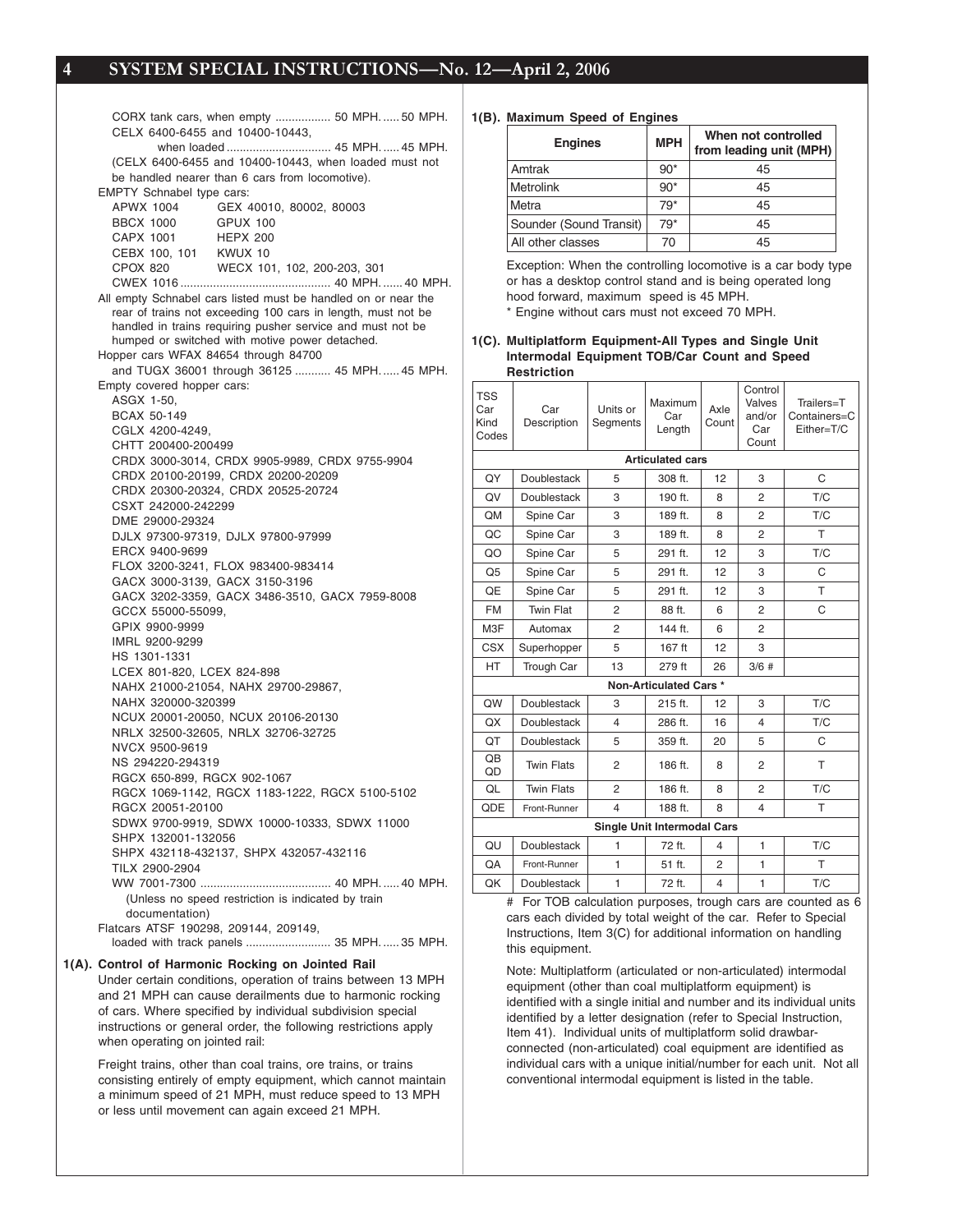#### **Car Kind Codes**

Car kind codes are usually 3 characters. On cars shown above, only the first two characters are required to identify car type, with the exception of CSX, M3F, and QDE.

#### **Definitions of Multiple-Unit Equipment**

Articulated—Refers to cars with multiple units (segments) that are connected with an articulated couplings that share a common truck.

Non-Articulated—Refers to cars with multiple units (segments) that are connected with solid drawbars. Each unit is a standalone unit and does not share a common truck with another unit.

#### **Tons Per Operative Brake (TOB)**

Tons per operative brake on cars above are determined by dividing the number of control valves/car count into the weight of the car. This can be determined without inspection as follows:

Articulated cars = total number of units divided by two, rounded up to next number divided into total weight of the car.

(Example: five unit doublestack, Car kind code QY=3 by car count)

Non-articulated cars = total number of units divided into weight of car.

(Example: Four Unit doublestack Car Kind Code QX=4 by car count)

#### **Speed**

In order to limit truck hunting, trains must not exceed 55 MPH unless all cars in train are loads. Cabooses and any car loaded with container chassis are considered loads for the purpose of the rule.

Articulated Cars-Articulated spine cars (Car kind Codes QM, QC, QO, Q5, QE) are considered loads if it can be determined that car is loaded with at least one empty or loaded, container or trailer. Due to the load bearing characteristics of shared trucks on articulated cars, truck hunting is limited even when such cars have empty units. Empty articulated doublestack cars (Car Kind Codes QY or QV) and AutoMax cars (Car Kind Code M3F) may operate at maximum authorized speed when completely empty due to constant contact side bearings which prevent truck hunting.

\* Non-Articulated Cars—Non-articulated cars (Car Kind Codes QW, QX, QD, QB, QL, QT and QDE) are restricted to 55 MPH unless each unit is loaded with an empty or loaded trailer or container. These cars do not share a common truck and empty units are subject to truck hunting as with any empty, conventional car. (This may require a review of train documentation to determine). Non-articulated, Twin Flats (TTEX, FEC and CN) can be loaded with three 48'-57' or four 45' or shorter trailers. When loaded with three trailers, trailer can straddle the drawbar. Each unit must be loaded with all or one-half of a trailer to be considered loaded for movement at speeds greater than 55 MPH. (More than 90' of total trailer length shown on train documentation indicates each unit is loaded or the car must be visually inspected.)

#### **2. Locomotive and ETD Information**

Locomotives coupled together in multiple-unit configuration must be limited to 12 locomotives.

When locomotive consist exceeds 8 locomotives, 200 tons per locomotive exceeding 8 will be included when calculating TOB.

#### **2(A). 2-Way ETD Grade Reference Chart for 2-mile / 2% Grades**

Trains operating on the following grades listed must be equipped with an operable 2-way end-of-train telemetry device (ETD and HTD) or equivalent device. However, passenger trains do not require a 2-way EOT or equivalent device.

|                 | Glorieta Sub.  MP 775 to MP 810 and MP 818 to MP 842                                                                                                                                                                                 |
|-----------------|--------------------------------------------------------------------------------------------------------------------------------------------------------------------------------------------------------------------------------------|
|                 |                                                                                                                                                                                                                                      |
|                 | Hi Line Sub.  MP 1151 to MP 1166, both tracks                                                                                                                                                                                        |
|                 | Midway Sub.  MP 0.5 to MP 5, both tracks                                                                                                                                                                                             |
|                 | St. Paul Sub.  MP 430 to MP 5, both tracks                                                                                                                                                                                           |
|                 |                                                                                                                                                                                                                                      |
|                 |                                                                                                                                                                                                                                      |
|                 | San Diego Sub.  MP 250 to MP 255 (SDN RR)                                                                                                                                                                                            |
|                 | Gateway Sub.  MP 178.0 to MP 188.0                                                                                                                                                                                                   |
| On UP Railroad: |                                                                                                                                                                                                                                      |
|                 |                                                                                                                                                                                                                                      |
|                 | $\mathbf{M} \times \mathbf{F}$ , $\mathbf{A} \times \mathbf{F}$ , $\mathbf{A} \times \mathbf{F}$ , $\mathbf{A} \times \mathbf{F}$ , $\mathbf{A} \times \mathbf{F}$ , $\mathbf{A} \times \mathbf{F}$ , $\mathbf{A} \times \mathbf{F}$ |

Moffat Tunnel Sub. ..... MP 19 to MP 50 and MP 58.1 to MP 61.7 Provo Sub. ......... MP 630.5 to MP 638.1 and MP 652 to MP 682 Roseville Sub. ......... MP 115 to MP 170 and MP 195 to MP 210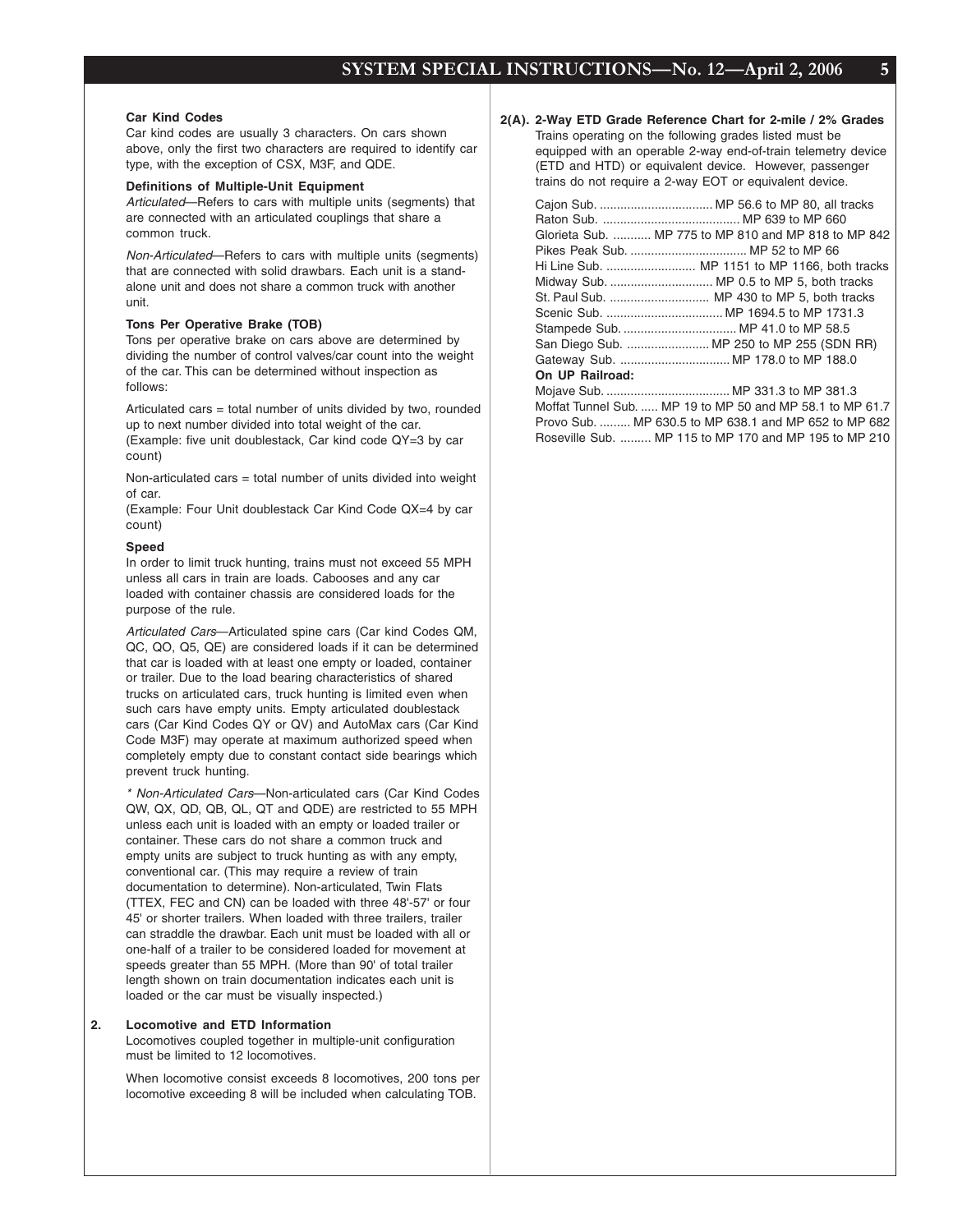#### **2(B). Locomotive Data Tables**

|                                                                          |                           | <b>DC Traction Locomotives</b>            |            |                 |
|--------------------------------------------------------------------------|---------------------------|-------------------------------------------|------------|-----------------|
| Model                                                                    | Rated<br>Powered<br>Axles | Rated<br>Dynamic<br><b>Brake</b><br>Axles | Horsepower | Weight          |
| SW <sub>1</sub>                                                          | 4                         | 0                                         | 600        | 198,000         |
| SW <sub>10</sub>                                                         | 4                         | 0                                         | 1,000      | 250,000         |
| <b>NW10</b>                                                              | 4                         | 0                                         | 1,200      | 252,000         |
| <b>SW12</b>                                                              | 4                         | 0                                         | 1,200      | 250,000         |
| <b>SW15</b>                                                              | 4                         | 0                                         | 1,500      | 261,000         |
| MK1200G                                                                  | 4                         | 0                                         | 1,200      | 250,000         |
| SWBL-W                                                                   | 4                         | 0                                         | 1,500      | 262,000         |
| GP7                                                                      | 4                         | 0                                         | 1,500      | 249,000         |
| GP9                                                                      | 4                         | $4 *$                                     | 1,750      | 259,000         |
| GP9B                                                                     | 4                         | 0                                         | 1,750      | 248,000         |
| GP10                                                                     | 4                         | 0                                         | 1,800      | 260,000         |
| GP15 GP15-1                                                              | 4                         | 0                                         | 1,500      | 258,000         |
| GP <sub>18</sub>                                                         | 4                         | 0                                         | 1,800      | 248,000         |
| GP20                                                                     | 4                         | 4 <sub>BT</sub>                           | 2,000      | 261,000         |
| <b>GP28 M/P</b>                                                          | 4                         | 4 BF                                      |            |                 |
|                                                                          | 4                         |                                           | 1,800      | 260,000         |
| GP30                                                                     |                           | 4 BT                                      | 2,500      | 262,900         |
| GP35                                                                     | 4                         | 4 BT                                      | 2,500      | 266,000         |
| GP38, GP38-2                                                             | 4                         | 4 ET                                      | 2,000      | 285,000         |
| GP39, GP39-2                                                             | 4                         | 4 EF #                                    | 2,300      | 270,000         |
| GP40 M,E,-2                                                              | 4                         | 4 BF                                      | 3,000      | 278,000         |
| GP40X                                                                    | 4                         | 4 BF                                      | 3,000      | 278,000         |
| GP50                                                                     | 4                         | 4 EF                                      | 3,600      | 275,000         |
| GP53, GP53L                                                              | 4                         | 4 EF                                      | 3,000      | 272,000         |
| GP60M                                                                    | $5+$                      | $5EF +$                                   | 3,800      | 274,000         |
| GP60B                                                                    | $5+$                      | $5EF +$                                   | 3,800      | 270,000         |
| B23-7                                                                    | 4                         | 4 EF                                      | 2,300      | 268,000         |
| <b>B30-7A</b>                                                            | 4                         | 4 BF                                      | 3,000      | 275,000         |
| B36-B-7                                                                  | 6 +                       | 4 EF                                      | 3,600      | 280,000         |
| B-39-8                                                                   | 6 +                       | 5 EF +                                    | 3,900      | 280,000         |
| $B-40-8$                                                                 | 6 +                       | 5 EF +                                    | 4,000      | 283,000         |
| SD7                                                                      | 6                         | $5BF +$                                   | 1,500      | 314,500         |
| SD <sub>9</sub>                                                          | 6                         | $5*$                                      | 1,750      | 368,000         |
| SD <sub>18</sub>                                                         | 6                         | 0                                         | 1,800      | 349,000         |
| SD35                                                                     | 6                         | $5 *  #$                                  | 2,500      | 390,000         |
| SD38-2                                                                   | 6                         | $6 * #$                                   | 2,000      | 368,000         |
| SC38P                                                                    | 6                         | 6 BF                                      | 2,000      | 391,000         |
| TEBC6                                                                    | 6                         | 6В                                        | 2,000      | 387,000         |
| SD39                                                                     | 6                         | 6 EF                                      | 2,500      | 389,000         |
| SD40, SD40-2                                                             | 6                         | 6 EF * #                                  | 3,000      | 391,000         |
| SD45, SD45-2                                                             | 6                         | 6 ET                                      | 3,600      | 395,000         |
| <b>SD50</b>                                                              | 6                         | 6 EF                                      | 3,600      | 388,000         |
| SD60, SD60M                                                              | $7+$                      | 8 EF **+                                  | 3,800      | 401,000         |
| SD70M                                                                    | $7+$                      | 9 EF +                                    | 4,000      | 400,000         |
|                                                                          |                           |                                           |            |                 |
| SD75M                                                                    | $7+$                      | 9 EF +                                    | 4,300      | 394,000         |
| C30-7                                                                    | 6                         | 6 EF #                                    | 3,000      | 417,000         |
| SF30C                                                                    | 6                         | 6 EF                                      | 3,000      | 319,500         |
| C36-7                                                                    | 6                         | 6 EF                                      | 3,600      | 394,000         |
| C40-8                                                                    | $7+$                      | 8 EF +                                    | 4,135      | 394,000         |
| C44-9W<br>Power or dynamic brake axle rating exceeds actual axles<br>$+$ | 8 +                       | 8 EF +                                    | 4,400      | 392,000/419,000 |

|                                  |                           | <b>AC Traction Locomotives</b>            |                    |         |
|----------------------------------|---------------------------|-------------------------------------------|--------------------|---------|
| Model                            | Rated<br>Powered<br>Axles | Rated<br>Dynamic<br><b>Brake</b><br>Axles | Horsepower         | Weight  |
| C44AC <sup>1</sup><br>&C60/44AC1 |                           |                                           |                    |         |
| All TM operating                 | $9+$                      | $10 +$                                    | 4,400 <sup>3</sup> | 420,000 |
| 1 TM c/o                         | $9+$                      | $8+$                                      |                    |         |
| 2 TM c/o                         | 6                         | 6                                         |                    |         |
| 3 TM c/o                         | 4                         | 5                                         |                    |         |
| 4 TM c/o                         | 3                         | 3                                         |                    |         |
| 5 TM c/o                         | 2                         | 2                                         |                    |         |
| C60/441<br>(UP 7300-7335)        |                           |                                           |                    |         |
| All TM operating                 | $9+$                      | 12 +                                      | 4,400 <sup>3</sup> | 420,000 |
| 1 TM c/o                         | $9+$                      | $10 +$                                    |                    |         |
| 2 TM c/o                         | 6                         | $8+$                                      |                    |         |
| 3 TM c/o                         | 4                         | 6                                         |                    |         |
| 4 TM c/o                         | 3                         | 4                                         |                    |         |
| 5 TM c/o                         | 2                         | 2                                         |                    |         |
| C60AC <sup>1</sup>               |                           |                                           | 6,000              | 420,000 |
| All TM operating                 | $10 +$                    | $12 +$                                    |                    |         |
| 1 TM c/o                         | $10 +$                    | $10 +$                                    |                    |         |
| 2 TM c/o                         | $8+$                      | $8+$                                      |                    |         |
| 3 TM c/o                         | 6                         | 6                                         |                    |         |
| 4 TM c/o                         | 4                         | 4                                         |                    |         |
| 5 TM c/o                         | 2                         | 2                                         |                    |         |
| SD70MAC                          |                           |                                           | 4,000              | 415,000 |
| All TM operating                 | $8+$                      | 8                                         |                    |         |
| 1 Truck c/o                      | 4                         | 5                                         |                    |         |
| SD80MAC                          |                           |                                           | 5,000              | 420,000 |
| All TM operating                 | $9+$                      | 10                                        |                    |         |
| 1 Truck c/o                      | $5+$                      | 5                                         |                    |         |
| <b>SD90/43MAC</b>                |                           |                                           | 4,300 <sup>3</sup> | 415,000 |
| All TM operating                 | $9+$                      | 10                                        |                    |         |
| 1 Truck c/o                      | 4                         | 6                                         |                    |         |
| SD90MAC                          |                           |                                           | 6,000              | 415,000 |
| All TM operating                 | 11 +                      | 11                                        |                    |         |
| 1 Truck c/o                      | 6                         | 6                                         |                    |         |
| ES44DC                           | $8+$                      | $8+$                                      | 4,500              | 420,000 |
| ES44AC                           |                           |                                           | 4,500              | 415,000 |
| All TM operating                 | $10 +$                    | $10 +$                                    |                    |         |
| 1 TM c/o                         | $10 +$                    | $10 +$                                    |                    |         |
| 2 TM c/o                         | $8+$                      | $8+$                                      |                    |         |
| 3 TM c/o                         | 6                         | 6                                         |                    |         |
| 4 TM c/o                         | 4                         | 4                                         |                    |         |
| 5 TM c/o                         | 2                         | 2                                         |                    |         |
| <b>SD70ACE</b>                   | $10 +$                    | $10 +$                                    | 4,300              | 415,000 |
|                                  |                           |                                           |                    |         |
| 1 TM c/o                         | 6                         | 6                                         |                    |         |

**+** Power or dynamic brake axle rating exceeds actual axles **<sup>1</sup>** GE Locomotives (C44AC, C60AC, etc.) have one inverter per axle and can have individual traction motors cut out as with DC locomotives.

\* May not be equipped with dynamic brakes

# May be equipped with standard range dynamic brake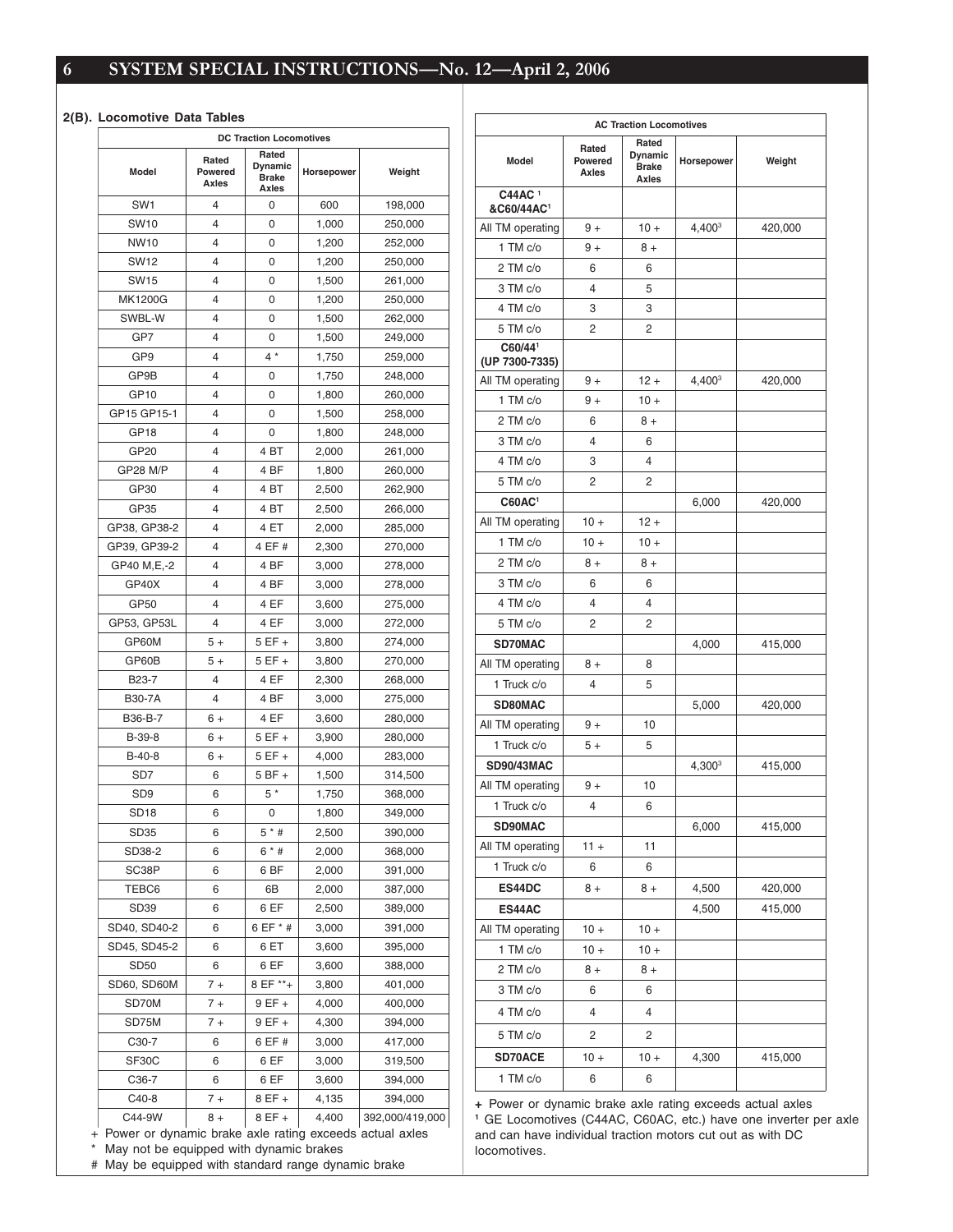**<sup>2</sup>** Dynamic braking is operational with Inverters/Traction motors cut out on AC locomotives.

**<sup>3</sup>** Convertable unit to be upgraded to 6000 hp.

Note: It is permissible to cut out traction motors or trucks on units equipped with locked axle protection (GE AC, GE C40-8, GE C44-9 and EMD AC locomotives) in order to comply with the above axle limitations. All locomotives rated at 3,800 hp or less are given a rated powered axle rating (RPA) equal to their "actual" axles.

#### **3. Equipment Restrictions**

The following equipment must be placed next ahead of caboose or at rear of cabooseless trains, except in work trains, unless otherwise indicated in the individual subdivision special instructions.

- Outfit cars (Exception: Univans may be placed anywhere in the train.)
- Pile drivers
- Locomotive cranes
- Ribbon rail loading and unloading cars
- Empty ribbon rail cars
- Rear end only cars
- Jordan spreaders
- Rotary snowplows
- Wedge plows
- Dozers

Except as provided in Item 1, scale test cars must be placed ahead of caboose or, on cabooseless trains, ahead of the last car.

Scale test cars must not be humped.

When locomotive cranes/pile drivers, wrecking derricks or similar equipment are being moved on their own wheels or on cars in a train, they will be handled on the rear of the train only.

**Exception:** Locomotive cranes/pile drivers AT 199454 through AT 199468 must be handled in trains next to the engine.

This equipment must be properly loaded and secured. Booms must be properly secured and, when possible, boom must be trailing. Equipment must be inspected before being moved. Such equipment is allowed to operate on any subdivision designated as Main Line but must not be operated on any subdivision designated as Branch Line unless authorized by roadmaster or covered by specific instructions. Equipment of this type must not be humped.

Spreaders and dozers being moved in trains must, when possible, be headed in the direction train is moving, and wings must be properly secured.

DODX 40000-40100 are cars belonging to the Department of Defense. Handbrakes on these cars must not be used to control movement and must be applied from a ground position while car is standing.

Loaded ribbon rail cars must not be:

- Coupled to other cars except buffer cars. (Buffer cars will be placed ahead of and behind ribbon rail cars at welding plant.)
- Handled in freight service with other cars unless authorized and train is equipped with Rail Movement Detectors (RMD).
- Separated for maintenance or repairs unless under direct supervision of a roadmaster.

#### **3(A). Multi-Platform and Stack Intermodal Cars**

Unless otherwise indicated in the individual subdivision special instructions, multiplatform stack intermodal cars are authorized for movement on tracks with weight limit of 177,000 pounds or more.

These cars must not be cut off in motion or struck by any car moving under its own momentum.

#### **3(B). Rotary/Rapid Discharge Coal Cars**

All cars equipped with dump door air lines, this includes foreign line cars, having:

- elevated hoses for dump door air line or,

- air brake train line on one side of coupler and the dump door air line on the other side (both hoses at end sill level) must have the dump door air line coupled between cars equipped in unit trains or in proper receptacle to prevent dragging when not in use.

Note: Connect door air line hoses to locomotives only when at unloading facility or shortly before unloading.

#### **3(C). V-Slope Flat Cars**

V-Slope Flat Car loads of pulpwood logs, without side retainers, are restricted to 35 MPH and must be observed closely enroute. Trains handling these cars will stop before passing through truss or girder bridges and crew will inspect cars to ensure safe passage through bridge before proceeding.

#### **3(D). Two-Axle Cars**

Hand brakes must not be depended upon to hold two-axle cars. When a two-axle car is set out, it must be chained to the rail or coupled to a non-two-axle car with operative hand brake.

#### **3(E). Air Dump Cars**

Employees are prohibited from riding in air dump cars. Cars must not be moved with doors open, except as necessary to clear material just dumped. Air dump cars must not be cut off in motion or struck by any car moving under its own momentum.

When air dump cars are being operated, the conductor must personally supervise the handling to see that all locked devices are in proper position and that all people are in the clear before charging actuating air line and before they are operated.

Only employees who are knowledgeable in the operation of air dump cars may operate such cars in unloading operations. When coupling actuating air hoses, not more than three air dump cars may be charged at a time.

Before charging the actuating air line, or before attempting to dump air dump cars, it must be known that protection against movement on adjacent tracks which could be fouled by material to be dumped, has been provided as follows:

- A. If the adjacent track is an auxiliary track, except where CTC is in effect, movement must not be permitted to pass air dump cars which are being charged or being unloaded.
- B. If the adjacent track is a main track, authority must be obtained as prescribed by MWOR Rule 6.3.1 (Main Track Authorization) or flag protection must be provided in both directions as prescribed by MWOR Rule 6.19 to control movement by the work area.

#### **3(F). Caboose Placement**

All cabooses other than the working caboose moving in trains for any reason, are to be handled on rear of train or just ahead of working caboose, except:

- A. Trains operating with helpers on the rear end must have cabooses other than the working caboose placed behind helpers.
- B. Trains or yard movements limited to maximum speed of 10 MPH may operate with caboose placed anywhere in train.
- C. Cars with defective couplers may be transported to repair facilities behind caboose.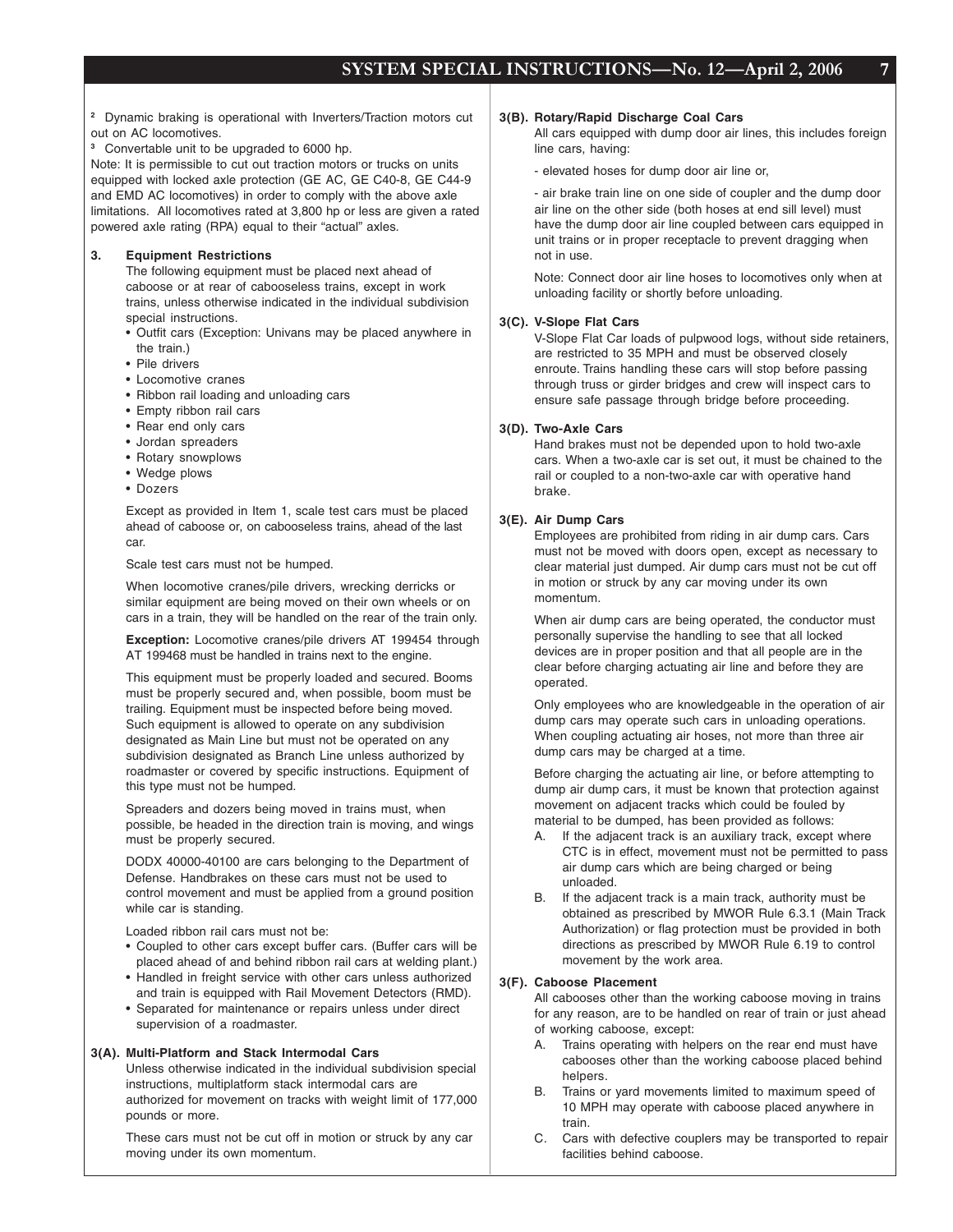#### **3(G). Georgetown Equipment Restrictions**

Georgetown Rail Equipment cars (cars with initials GREX) must not be cutoff in motion or struck by any car moving under its own momentum. They must not exceed 5 mph through other than mainline turnouts. "Georgetown Dump Train" car sets (series GREX 2000-2999, 4000-4999, 8000- 8999) must be placed next ahead of the caboose or at the rear end of cabooseless trains, except they may be in any location in work trains. Other GREX cars not in the series mentioned do not have train placement restrictions.

#### **3(H). GTTX Equipment**

All GTTX cars are restricted to rear end only unless the train consists entirely of GTTX equipment. No more than 25 GTTX cars may be handled in any train unless the train consists entirely of GTTX equipment.

### **3(I). AMGX Equipment Restrictions**

Gondola cars in series AMGX that are solid drawbar connected must be placed as rear end cars only and are restricted to 50 MPH. For the purpose of this rule these cars may be placed in the rear five cars of the train. Solid blocks of this equipment may extend up to 20 cars from the rear of the train if the trailing car of the block is in the rear five cars.

#### **4. Geometry Test Car Instructions**

Engine(s) handling geometry test car(s) 80/81 and 85/86 may observe passenger train speed on curves not to exceed 70 MPH as shown in individual subdivision special instruction 1(A) provided the purpose of train is to test track structure.

Geometry test cars 80/81 and 85/86 must move in train by themselves and are not required to have an ETD at the rear of the car when the car is occupied.

GCOR Rule 7.3 and 7.9 must be used when switching and geometry test cars must not be cut off in motion or struck by any car moving under its own momentum. They must not be coupled with more force than is necessary to complete the coupling, not exceeding coupling speed of 2 MPH. These cars must receive careful handling at all times.

When not on a train, cars must be protected as prescribed by GCOR Rule 5.12 or 5.13. These cars are considered to be occupied at all times.

Geometry Test Cars 81 and 85 are equipped with Hot Bearing Simulators. If a hot bearing is indicated by a Trackside Warning Device (TWD), conductor will contact geometry car operator to determine if indicated axle is equipped with Hot Bearing Simulator, if equipped, inspection will not be required.

#### **5. Car Restrictions**

Item 2 of the individual subdivision special instructions indicates a maximum gross weight of car and a letter restriction (A through H).

The maximum gross weight of car restriction is applicable only to four-axle cars with a coupled length of 49 feet 6 inches or greater. The maximum gross weight of car restriction for cars shorter than 49 feet 6 inches, six-axle cars, eight-axle cars or other specialty cars can be obtained from Table 5 by cross referencing the car length and the letter restriction for the subdivision.

Example: Item 2, Individual Subdivision Special Instruction of subdivision XXX indicates a maximum gross weight of car of 143 tons, Restriction E.

- for hoppers 53' long, the maximum gross weight/car  $= 143$ tons from Item 2 (or by looking at line 8, column E)
- for tank car 43' long, the maximum gross weight/car =  $136$ tons (line 6, column E)

Cars that do not meet the weight limits specified in Table 5 or in Item 2 of the individual subdivision special instructions or in any part of the following paragraphs are not permitted without authority of System Structures Department or BNSF Clearance Bureau. 35-ft. cars (BNSF 601090-601179) loaded to 143 tons may operate only on the Hibtac, Casco, Lakes (between Superior and Gunn) and Allouez Subdivisions. These cars must comply with weight limits indicated in Table 5 when operating on all other subdivisions.

Actual car weight may exceed the maximums by up to one ton due to weighing tolerances. Weight and length restrictions indicated in this section and in Item 2 of the individual subdivision special instructions do not apply to multiple-unit double stack well cars or locomotive cranes.

When single car movements apply to the movement of cars weighing over 143 tons and up to 157.5 tons as specified in Table 5 for '143X', single car movements shall denote that the car shall be separated from the locomotive and from other cars weighing more than 143 tons by at least one car weighing no greater than 143 tons. One train may contain up to ten '143X' cars weighing over 143 tons and up to 157.5 tons with separation meeting the single car movement definition noted above.

| <b>Car Restrictions</b> |                                           |                                                                                                                 |                                                                                                                                                                                                                                                                                                                                                                                                                                                                                                                      |           |     |           |           |           |           |           |
|-------------------------|-------------------------------------------|-----------------------------------------------------------------------------------------------------------------|----------------------------------------------------------------------------------------------------------------------------------------------------------------------------------------------------------------------------------------------------------------------------------------------------------------------------------------------------------------------------------------------------------------------------------------------------------------------------------------------------------------------|-----------|-----|-----------|-----------|-----------|-----------|-----------|
| Line<br>No.             | No/Axles<br>and/or<br>Car<br>Length       | <b>Typical Car</b><br><b>Types &amp; Partial</b><br>Listing of<br>Representative<br>Car Number<br><b>Series</b> | Maximum Weight of Car (Tons) Based on Car<br><b>Restrictions Class A through H</b><br>Indicated weight limits are applicable to either single<br>car or multiple car movements except for:<br>"143X," which denotes that 143 tons are permitted for<br>multiple car movements but weights over 143 tons and<br>up to 157.5 tons can be accepted for single car<br>movements.<br>"NP," which denotes that this type of car is not<br>permitted without special authorization.<br>B<br>C<br>D<br>E<br>F<br>A<br>G<br>н |           |     |           |           |           |           |           |
|                         |                                           |                                                                                                                 |                                                                                                                                                                                                                                                                                                                                                                                                                                                                                                                      |           |     |           |           |           |           |           |
| 1                       | 4 axles &<br>length<br>less than<br>35'0" | Hopper                                                                                                          | 89                                                                                                                                                                                                                                                                                                                                                                                                                                                                                                                   | <b>NP</b> | 89  | <b>NP</b> | <b>NP</b> | <b>NP</b> | <b>NP</b> | <b>NP</b> |
| $\overline{2}$          | 4 axles &<br>length<br>35'0" to<br>36'11" | Hopper, tank<br>cars<br>BN 99000-<br>99949.<br>BN 98000-<br>98189.<br>BNSF 601090-<br>601179                    | 134                                                                                                                                                                                                                                                                                                                                                                                                                                                                                                                  | 117       | 134 | 117       | 110       | 110       | 110       | 110       |
| 3                       | 4 axles &<br>length<br>37'0" to<br>38'11" | Hopper, tank<br>cars<br>ATSF 82056-<br>82990, 176900-<br>177861                                                 | 141                                                                                                                                                                                                                                                                                                                                                                                                                                                                                                                  | 123       | 141 | 123       | 117       | 117       | 117       | 117       |
| $\overline{\mathbf{A}}$ | 4 axles &<br>length<br>39'0" to<br>40'11" | Hopper, tank<br>cars<br>BN 435500-<br>435999                                                                    | 143                                                                                                                                                                                                                                                                                                                                                                                                                                                                                                                  | 131.5     | 143 | 131.5     | 123       | 123       | 123       | 123       |
| 5                       | 4 axles &<br>length<br>41'0" to<br>42'11" | Hopper, tank<br>cars<br>BN 476000-<br>476019                                                                    | 143                                                                                                                                                                                                                                                                                                                                                                                                                                                                                                                  | 143       | 143 | 143       | 134       | 134       | 134       | 131.5     |
| 6                       | 4 axles &<br>length<br>43'0" to<br>44'10" | Hopper, tank<br>cars                                                                                            | 143                                                                                                                                                                                                                                                                                                                                                                                                                                                                                                                  | 143       | 143 | 143       | 136       | 136       | 134       | 131.5     |
| $\overline{7}$          | 4 axles &<br>length<br>44'11" to<br>49'5" | Hopper,<br>gondola, tank<br>cars<br>BN 686000-<br>686054<br>COILCARe                                            | 143                                                                                                                                                                                                                                                                                                                                                                                                                                                                                                                  | 143       | 143 | 143       | 143       | 136       | 134       | 131.5     |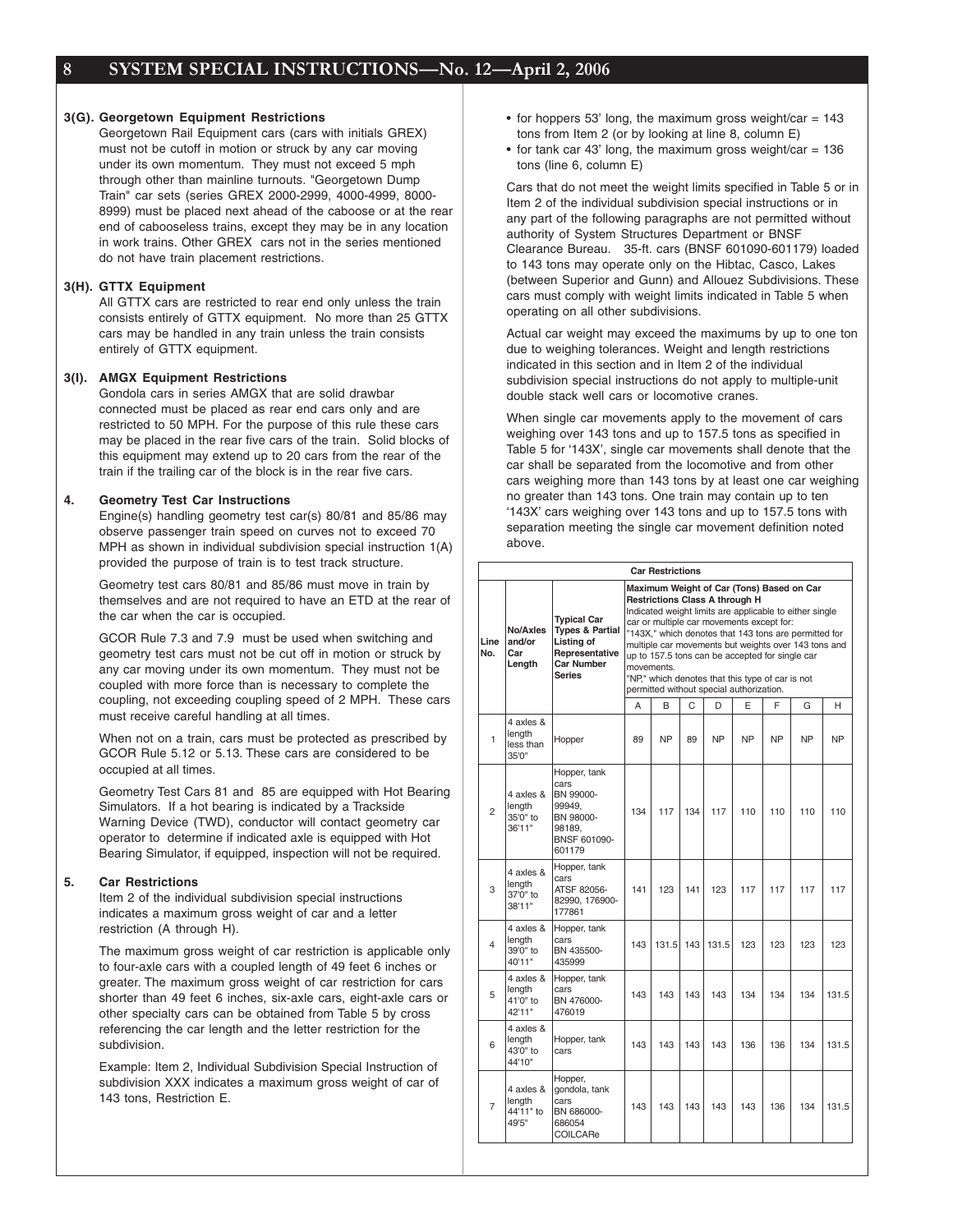|                 | <b>Car Restrictions</b>                                                                  |                                                                                                                                                                                                                                       |                                                                                                                                                                                                                                                                                                                                                                                                                                                                              |      |     |     |     |     |     |           |  |
|-----------------|------------------------------------------------------------------------------------------|---------------------------------------------------------------------------------------------------------------------------------------------------------------------------------------------------------------------------------------|------------------------------------------------------------------------------------------------------------------------------------------------------------------------------------------------------------------------------------------------------------------------------------------------------------------------------------------------------------------------------------------------------------------------------------------------------------------------------|------|-----|-----|-----|-----|-----|-----------|--|
| Line<br>No.     | No/Axles<br>and/or<br>Car<br>Length                                                      | <b>Typical Car</b><br><b>Types &amp; Partial</b><br>Listing of<br>Representative<br><b>Car Number</b><br><b>Series</b>                                                                                                                | Maximum Weight of Car (Tons) Based on Car<br><b>Restrictions Class A through H</b><br>Indicated weight limits are applicable to either single<br>car or multiple car movements except for:<br>"143X," which denotes that 143 tons are permitted for<br>multiple car movements but weights over 143 tons and<br>up to 157.5 tons can be accepted for single car<br>movements.<br>"NP," which denotes that this type of car is not<br>permitted without special authorization. |      |     |     |     |     |     |           |  |
|                 |                                                                                          |                                                                                                                                                                                                                                       | A                                                                                                                                                                                                                                                                                                                                                                                                                                                                            | B    | C   | D   | E   | F   | G   | н         |  |
| 8               | 4 axles &<br>length<br>greater<br>than or<br>equal to<br>49'6"                           | Hoppers, flats,<br>gondolas,<br>tank cars                                                                                                                                                                                             | 143X                                                                                                                                                                                                                                                                                                                                                                                                                                                                         | 143X | 143 | 143 | 143 | 136 | 134 | 131.5     |  |
| 9               | 278'                                                                                     | 13-unit trough<br>car<br>BN 552000-<br>552022                                                                                                                                                                                         | 930                                                                                                                                                                                                                                                                                                                                                                                                                                                                          | 930  | 930 | 930 | 884 | 884 | 871 | <b>NP</b> |  |
| 10a             | 6 axles                                                                                  | ACFX 88348-<br>88373.<br>CELX 6400-<br>6458, CELX<br>10400-10438,<br><b>DODX 40000-</b><br>40573,<br>DUPX 29400-<br>29439, 29600-<br>29666,<br>HCMX 4402,<br>KCS 700002-<br>700053.<br>KRL 600908-<br>600910<br>NS 185541-<br>185542, | 197                                                                                                                                                                                                                                                                                                                                                                                                                                                                          | 197  | 197 | 197 | 197 | 197 | 185 | <b>NP</b> |  |
| 10 <sub>b</sub> | 6 axles                                                                                  | DODX 39810-<br>39832,<br>KRL 600430                                                                                                                                                                                                   | 197                                                                                                                                                                                                                                                                                                                                                                                                                                                                          | 197  | 185 | 185 | 185 | 178 | 175 | <b>NP</b> |  |
| 11              | 6 axles                                                                                  | Others                                                                                                                                                                                                                                | 185                                                                                                                                                                                                                                                                                                                                                                                                                                                                          | 185  | 170 | 170 | 170 | 165 | 160 | <b>NP</b> |  |
| 12a             | 8 axles &<br>length<br>greater<br>than or<br>equal to<br>80'0"                           | ATSF 90001-<br>90004, 90006-<br>90007,<br>ATSF 90011-<br>90016,<br>BN 631021                                                                                                                                                          | 263                                                                                                                                                                                                                                                                                                                                                                                                                                                                          | 263  | 263 | 263 | 263 | 235 | 235 | <b>NP</b> |  |
| 12 <sub>b</sub> | 8 axles &<br>length<br>greater<br>than or<br>equal to<br>55'0" and<br>less than<br>80'0" |                                                                                                                                                                                                                                       | 263                                                                                                                                                                                                                                                                                                                                                                                                                                                                          | 255  | 263 | 255 | 235 | 235 | 235 | <b>NP</b> |  |
| 13              | 8 axles &<br>length<br>less than<br>55'0"                                                | ATSF 90020-<br>90023                                                                                                                                                                                                                  | 220                                                                                                                                                                                                                                                                                                                                                                                                                                                                          | 195  | 220 | 195 | 180 | 180 | 180 | <b>NP</b> |  |

#### **6. Work Order: Instructions for Reporting Work**

Conductors and engine foremen are responsible for documenting and reporting all scheduled and unscheduled work performed during their tour of duty. Timely reporting by radio communication, telephone, cellular phones, and electronic devices such as computers is key to maintaining current inventory, accurate records and a successful operation.

Unless otherwise designated by the division, all trains except work trains and those trains currently reporting via the Work Order Reporting System will be required to use the Voice Train Reporting System to report arrivals, departures, pickups and setouts that were previously reported enroute or at the completion of their trips.

Communication between the train and the VTR System will be by MRAS/PBX radio and telephone.

When reporting by Voice Train Reporting and Work Order Reporting are not possible, conductors and engine foremen are expected to contact the Customer Support Specialist promptly after completion of work performed at each station. You will be required to enter your employee ID number for routing to the proper Customer Support Specialist.

Work orders issued to train and switch jobs will list all scheduled work.

Conductors and engine foremen must know the **proper TSS track numbers** where they report work. Refer to the TRKLIST command in TSS for track numbers at a station or on a subdivision.

Train Work Order Package includes the following documents: • Train list and profile

- FRA 215.9 Mechanical Defective Cars List (if applicable)
- Hazardous manifest (if train contains hazardous materials)
- Work order for each station
- Track list of each track to be worked
- Supplemental Work Order Form

The following reporting codes will be used to report work performed:

|           | <b>Reporting Codes</b>                                                                                                                                                                                                                                                                                                          |
|-----------|---------------------------------------------------------------------------------------------------------------------------------------------------------------------------------------------------------------------------------------------------------------------------------------------------------------------------------|
|           | Reporting Instructions for Scheduled/Unscheduled Work                                                                                                                                                                                                                                                                           |
| Code      |                                                                                                                                                                                                                                                                                                                                 |
| <b>MO</b> | MOVE - (Code, date, time, station name, zone/track/spot). Use<br>only to reposition a placed car to correct customer inventory.                                                                                                                                                                                                 |
| SP        | <b>SPOT</b> - (Code, date, time, zone/track/spot)<br>When cars are spotted to an industry track and no spot number<br>is provided, use "01" as a spot number.                                                                                                                                                                   |
| PU        | <b>PULL</b> - (Code, date, pull time, station name, zone/track where<br>cars are pulled from. Also include date, time station, zone/track<br>where cars were left.)                                                                                                                                                             |
| IP        | <b>INTRA-PLANT SWITCH</b> - (Code, date, time, zone/track/spot)                                                                                                                                                                                                                                                                 |
| <b>RS</b> | <b>RESPOT</b> - (Code, date, time, zone/track spot)                                                                                                                                                                                                                                                                             |
| <b>PK</b> | <b>PICKUP</b> - (Code, date, time, station name, track, location in train)<br>Display train location using one of the following codes (HE-Head<br>End, RE-Rear End, FB-Fill Behind). When filling behind cars in<br>the train, enter the initial/number of the car the pickup will follow<br>in standing order.                 |
| <b>RR</b> | CARS RECEIVED IN INTERCHANGE - (Code, date, time,<br>station name, zone/track, and name of road)                                                                                                                                                                                                                                |
| SΟ        | <b>SETOUT</b> - (Code, date, time, station name, zone, track, timetable<br>direction and standing order)<br>When track length will not hold all cars to be set out, enter first<br>car initial/number and track where remaining cars were moved. If<br>cars are set out on an interchange track, refer to reporting code<br>DD. |
| TU        | <b>CARS TURNED ON WYE OR TURNTABLE - (Code, date, time,</b><br>station name, zone/track/spot)                                                                                                                                                                                                                                   |
| ОF        | CARS OFFERED OR NEEDING OFFERED TO A<br><b>CONNECTING ROAD</b> - (Code, date, time, station name,<br>zone/track, name of road and person's name refusing cars)                                                                                                                                                                  |
| DD        | <b>CARS DELIVERED IN INTERCHANGE - (Code, date, time,</b><br>station name, zone/track, and name of road)                                                                                                                                                                                                                        |
| <b>CC</b> | <b>CARRIERS CONVENIENCE</b> - (Code, date, time, station name,<br>zone, track where cars were left)<br>Cars left on an industry track for carrier convenience must not<br>include a spot number.                                                                                                                                |
| ND        | <b>NOT DONE</b> - (When ND code is used, enter ND explanation<br>code or a full written explanation.)                                                                                                                                                                                                                           |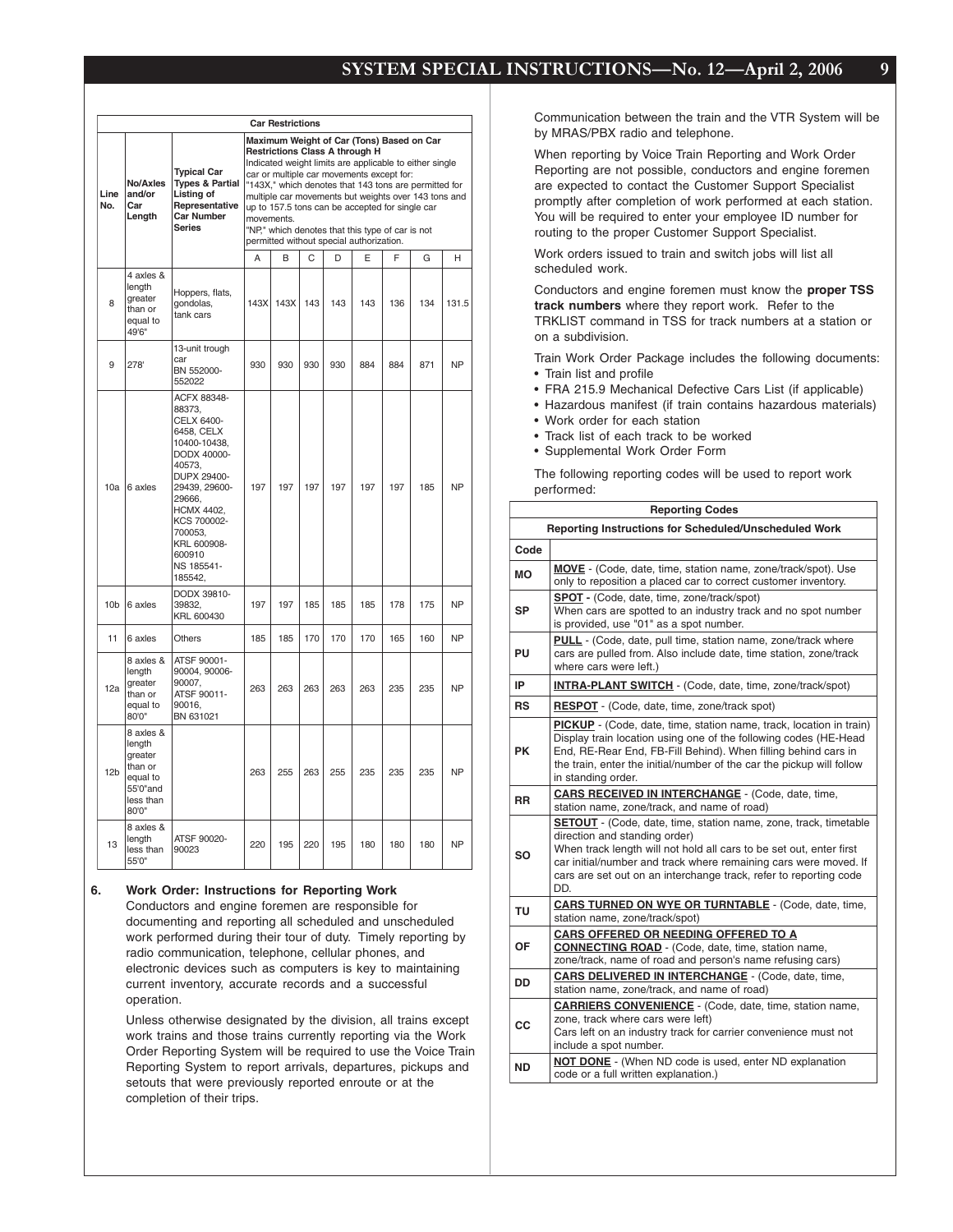**Not Done Reasons—**Not Done Reasons are separated into two main categories:

- Potential Charge to a Customer
- Not Chargeable to a Customer.

Chargeable reasons are further separated into two categories:

- Car Can't Be Pulled Customer Reason
- Car Can't Be Spotted Customer Reason.

In order to protect any potential revenue due to BNSF, it is vital to use the correct Not Done Reporting reason.

The information below lists reasons that could potentially result in charges to a customer. Sub-reasons will be indented beneath the main Not Done Reason.

#### **Not Done Reasons - Potential Charge to Customer**

Car Can't Be Pulled - Customer Reason

- Car Not Loaded/Car Not Empty
- Customer Cancelled Today's Switch
- Customer Instructions or Fax Differ From Work Order
- Customer Owned Track or Switch Out of Service
- Customer Owned Trucks or Equipment Blocking Track
- Dock Plates Attached to Car or Cars
- Gates/Switch Locked W Private Lock
- Hazardous Billing or Placards Missing
- Hoses Attached to Car or Cars
- Not Put to Outbound Trk by Customer
- Not Put to Outbound Trk by Shortline
- Not Secured Properly For Movement
- Other Reasons Didn't Pull
- Plant Closed or Inaccessible
- Plug Door Open on Car or Cars
- Track Blue Flagged/Still Working Track
- Unsafe Conditions Exist

Car Can't Be Spotted - Customer Reason

- Customer Instructions or Fax Differs From Work Order
- Customer Request to Weigh First
- Customer Requests No Switch Today
- Customer Trucks or Equipment Blocking Track
- Dock Plates Attached to Car or Cars on Track
- Gate or Switch Locked With Private Lock
- Hazardous Billing or Placards Missing
- Hoses Attached to Car or Cars on Track
- Other (Must Specify)
- Plant Closed or Inaccessible
- Track Blue Flagged
- Track Full-No Room to Spot Car
- Unsafe Conditions

#### **Not Done Reasons - Not Chargeable to Customer**

Car Missing From Track or Location Car Substituted at Customer Request

B/O, Derailed, Inspection

- Engine Restrictions or Problems
	- Axle Restrictions
	- Engine Problems
	- Insufficient Horse Power
	- No Power Available

Federal Hours of Service Expired Instructions From Dispatcher Instructions From Supervisor Mutual Agreement With Customer Not In Train, Not Switched, Unavailable No Overtime, Short On Time

- Reasons Not Customer Responsibility
	- Because of Rail Traffic Conditions
	- Crew Decision
	- Holding For Unit Train
	- Joint Facility-Moved By Another RR
	- Work Order or Computer Is Not Correct
	- Work Performed by Another Train

Substituted Alternate Empty Car Substituted Alternate Loaded Car

- Track Blocked or Out of Service
	- By BNSF or Another Railroad
	- By a Different Customer • By Other

Unsafe Conditions Exist

• Inclement Weather

• Other

Work Was Already Completed Done In Another Direction

#### **Reporting Methods**

Radio – With the exception of trains using the Work Order Reporting system or when reporting work trains, Voice Train Reporting using the MRAS/PBX system is the preferred method of reporting work. Conductors and engine foremen are expected to report as soon as possible after work is performed at each station. If Voice Train Reporting (VTR) or Work Order Reporting System (WORS) is used to report, it is not necessary to call Customer Support.

Telephone or Cellular Phones – Telephone or cellular phones assigned to conductors and engine foremen may be used when MRAS/PBX or radio communication is unavailable or radio is congested in order to provide timely reporting in the field.

Electronic Device – Computer reporting will not require any written documentation to be forwarded.

Conductors and engine foremen are required to call their designated Customer Support Specialist anytime there are questions or problems with work order information or work to be performed during their tour of duty.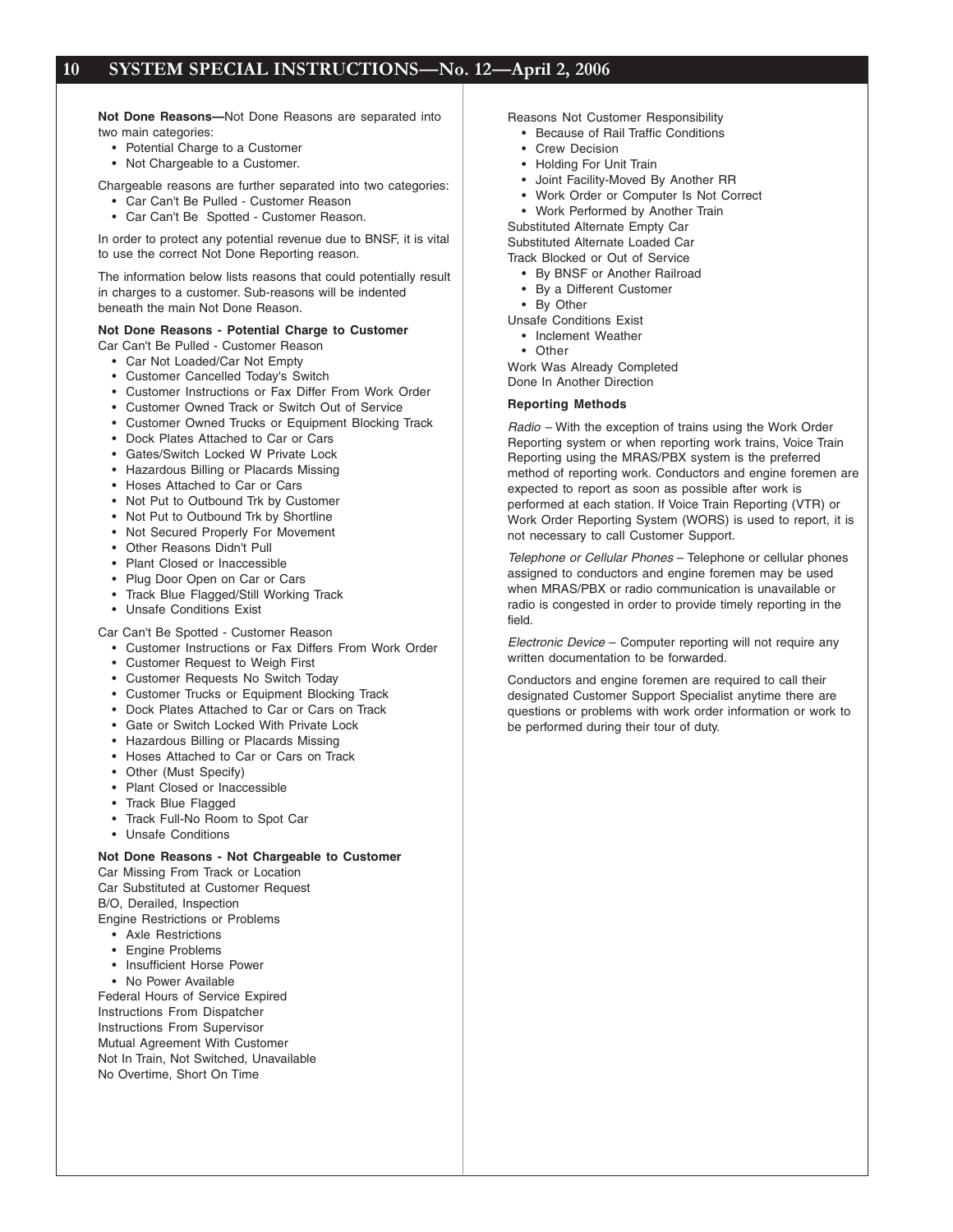#### **Work Order Codes**

There are three types of work order codes that appear on work orders: Request Codes, Status Codes and Hold Codes.

|                       | <b>Request Codes</b>                                                                                                                                                                                                                                                            |
|-----------------------|---------------------------------------------------------------------------------------------------------------------------------------------------------------------------------------------------------------------------------------------------------------------------------|
| Code                  | <b>Displays Work to Be Performed</b>                                                                                                                                                                                                                                            |
| SP                    | <b>SPOT</b> - Customer request to spot car for loading/unloading.                                                                                                                                                                                                               |
| PU                    | <b>PULL</b> - Customer request to move a car from an industry<br>track to another track or scheduled destination.                                                                                                                                                               |
| IP                    | <b>INTRA-PLANT SWITCH</b> - Customer request to move a car<br>originally spotted correctly to another spot or track within<br>the industry. Cars are commonly moved per this request to<br>complete loading, for inspection, etc. This switch is<br>chargeable to the customer. |
| RS                    | <b>RESPOT</b> - This switch is not chargeable to the customer<br>and should be used only when correcting a railroad error.<br>Customer request to move a car to a different track or spot<br>within the industry after being placed incorrectly.                                |
| TU                    | <b>CARS TURNED ON WYE OR TURNTABLE - Request to</b><br>turn a car previously spotted and re-spot.                                                                                                                                                                               |
| <b>PK</b>             | <b>PICKUP</b> - Cars available to be picked up by train, local,<br>road switcher at station.                                                                                                                                                                                    |
| SΟ                    | <b>SETOUT</b> - Cars scheduled to be set out by train, local, road<br>switcher at station.                                                                                                                                                                                      |
|                       | <b>Status Codes</b>                                                                                                                                                                                                                                                             |
|                       | <b>Displays Current Status of Cars</b><br>(Does not require any work to be performed)                                                                                                                                                                                           |
| Code                  |                                                                                                                                                                                                                                                                                 |
| <b>PL</b>             | <b>PLACED</b> - Car on spot. (Displays car status and not a<br>request.)                                                                                                                                                                                                        |
| СP                    | CP - Constructive placement. (Condition between carrier<br>and customer.)                                                                                                                                                                                                       |
| ΟF                    | CARS OFFERED OR NEEDING OFFER TO A<br><b>CONNECTING ROAD</b> - Displays to the carrier, cars<br>normally delivered in interchange cannot be delivered due<br>to connecting road's inability or unwillingness to accept<br>cars.                                                 |
| DD                    | <b>CARS DELIVERED IN INTERCHANGE - Displays cars</b><br>scheduled for interchange delivery to a connecting road.                                                                                                                                                                |
|                       | <b>Hold Codes</b>                                                                                                                                                                                                                                                               |
|                       | <b>Carrier/Customer Instructions Have Not Been Provided</b>                                                                                                                                                                                                                     |
| Code                  |                                                                                                                                                                                                                                                                                 |
| <b>HOLD MT</b>        | Car not scheduled for outbound train.<br>(Hold code appears in the Scheduled Train field.)                                                                                                                                                                                      |
| <b>HOLD NI</b>        | Car has no instructions for spotting.<br>(Hold code appears in the Scheduled Train field.)                                                                                                                                                                                      |
| <b>HOLD HL</b>        | Car is HIWIDE and has not been scheduled to a train.<br>(Hold code appears in the Scheduled Train field.)                                                                                                                                                                       |
| <b>HOLD LS</b>        | Car is on floating lease.<br>(Hold code appears in the Scheduled Train field.)                                                                                                                                                                                                  |
| <b>HOLD ED</b>        | Car to be held for equipment distribution.<br>(Hold code appears in the Scheduled Train field.)                                                                                                                                                                                 |
| <b>HOLD WH</b>        | Car is to be held for weighing.<br>(Hold code appears in the Scheduled Train field.)                                                                                                                                                                                            |
| <b>HOLD OT</b>        | Car is to be held for local order.<br>(Hold code appears in the Scheduled Train field.)<br>Car is to be held for mechanical inspection.                                                                                                                                         |
| <b>HOLD ME</b>        | (Hold code appears in the Scheduled Train field.)<br>Car is to be held for embargo.                                                                                                                                                                                             |
| <b>HOLD EH</b>        | (Hold code appears in the Scheduled Train field.)                                                                                                                                                                                                                               |
| NC*                   | Non-credit customer. DO NOT SPOT.<br>(Code appears in the SCHI field.)                                                                                                                                                                                                          |
| DO <sup>*</sup>       | Written delivery order. DO NOT SPOT.<br>(Code appears in the SCHI field.)                                                                                                                                                                                                       |
| SO <sup>*</sup>       | Car billed shipper's order. DO NOT SPOT.<br>(Code appears in the SCHI field.)                                                                                                                                                                                                   |
| Zn Tk Sp*<br>00 00 00 | * Do not spot cars with '00 00 00' in the ZNTKSP field or<br>cars with NC, DO or SO in the SCHI field.<br>(Cars may be pulled or picked up and moved to a location<br>for further disposition when these codes are displayed.)                                                  |

Work order documents will display work order codes as outlined by customer or carrier for specific instructions to conductors or engine foremen. They will be located in the Special Car Handling Instructions (SCHI) column or in the Scheduled Train column.

#### **Hours of Service**

Conductors or engine foremen should plan ahead and report scheduled and unscheduled work before hours of service expire. Conductors and engine foremen who relieve crews whose hours of service have expired will be responsible for reporting work performed during their tour of duty. If a crew's hours of service expire and they are unable to report scheduled or unscheduled work, the information must be passed on to the relieving conductor, engine foreman or supervisor who will be responsible to report work for the previous job.

#### **Pick Up in Block**

When picking up cars, enroute, trains must pick up in block unless otherwise advised by train dispatcher or in conflict with current train make-up instructions.

#### **7. Dimensional and Special Shipment Restrictions**

All employees involved in handling dimensional or special shipments must be familiar with and are governed by these instructions.

Note: Dimensional loads on BNSF are defined as wider than 11' and/or higher than 17' ATR and/or longer than the length of the car.

- a. Any dimensional and/or oversize car or special shipment must be accompanied by one of the following: message included with train's work order, track bulletin or message issued by BNSF Clearance Bureau.
- b. Before a dimensional or special shipment can be moved in a train, yard forces or employee in charge of station where no yard forces on duty, must obtain permission from the train dispatcher. This does not relieve conductor from complying with Rule 1.47 of the General Code of Operating Rules. When yard supervisors are notified of expected arrival of wide cars, precautions must be taken to safeguard employees in yard.
- c. Before a dimensional shipment is picked up on line, conductor must obtain permission from the train dispatcher. When dimensional or special shipment is set out on line, conductor must promptly notify the train dispatcher.
- d. Train dispatcher must issue appropriate track warrant, track bulletin or message when dimensional shipment restricts opposing train and confirm message received.
- e. Train with dimensional shipment must not pass or be passed by a train in the same direction unless authorized by the train dispatcher or proper safeguards taken.
- f. To provide for close observation enroute, all dimensional shipments must be placed in a block next to the lead locomotive consist and Boeing dimensional shipments identified as having contents ACFTEQ on the train list, if any, must be ahead of all other dimensional shipments. Only 10 dimensional Boeing loads/empties contents of ACFTEQ may be placed in a train.

Note: In the application of the above, FTTX flatcars and autoveyors (car kind M3E and M3F) are not considered dimensional shipments. (See Item 46) Exceptions:

1. On trains destined to or operating in the state of California, and train room permits, dimensional shipments must be no closer than the 6th car or platform from the lead locomotive consist.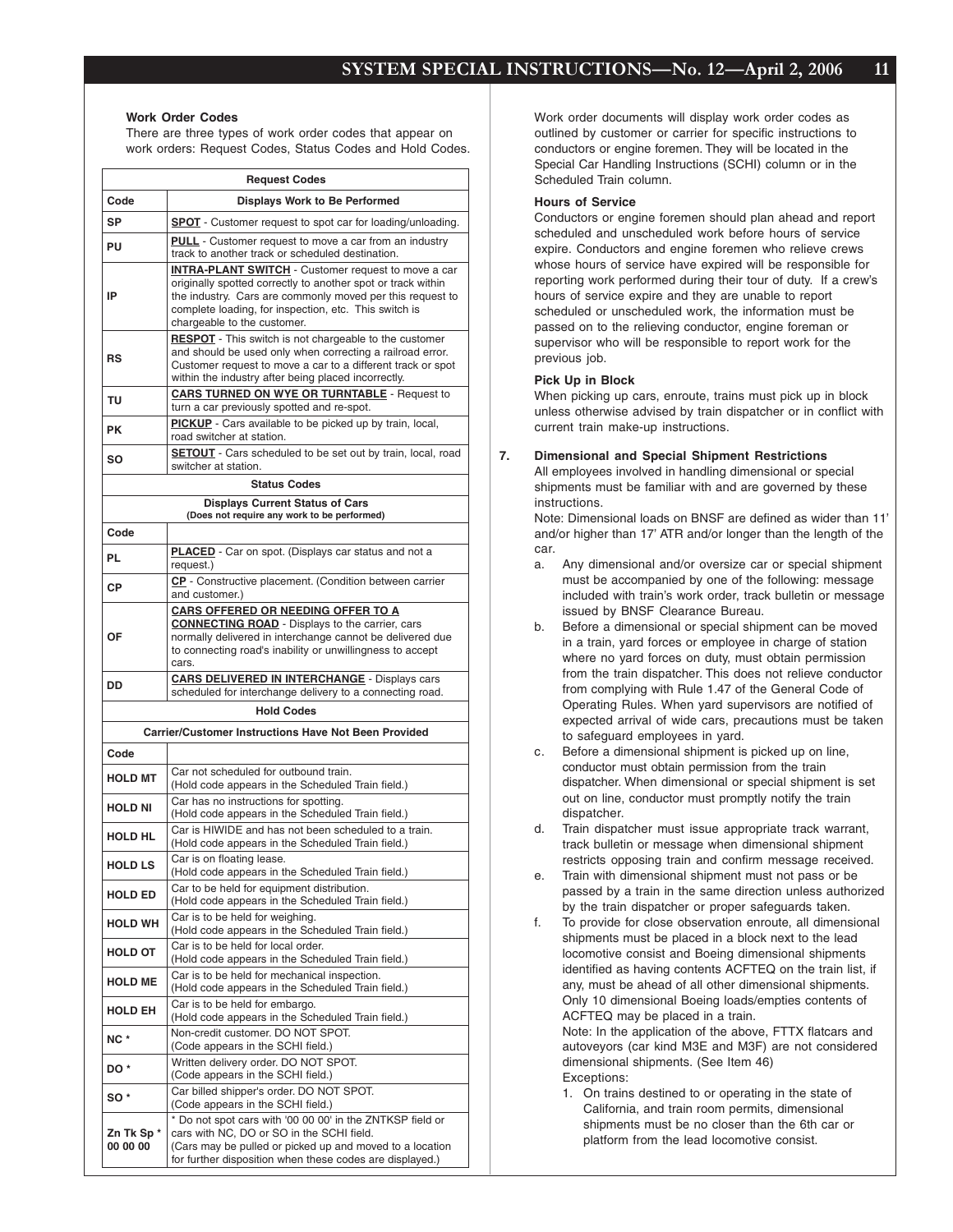- 2. Dimensional shipments, including idler cars moving with dimensional shipments, must be placed in compliance with minimum weight requirements outlined in train make up rules. However, placement of dimensional shipments must otherwise be as close to lead locomotive as possible.
- 3. Trains received from foreign railroads with dimensional shipment placement other than described above, may proceed to a location specified by train dispatcher to correct the condition.
- 4. When dimensional shipment is found to be a shiftable load, GCOR Rule 1.37 will apply.
- g. Employees are prohibited from riding excessive dimension cars.
- h. Train crews handling dimensional and/or oversize car or special shipment car(s) approaching locations in CTC, interlocking or double track territory where these car(s) are restricted should communicate with the dispatcher and jointly determine if a meet or pass of any other equipment at the restricting location(s) can be accomplished safely.
- i. When the dimensional message indicates "Stop, Proceed on Hand Signals" at a bridge in conductor only operations, the following will apply:
	- Stop the train before entering the bridge.
	- Conductor will check the dimensional load for shifted contents.
	- Engineer will protect his side of the train through the mirror.
	- Conductor will protect the other side of the train.
	- Move through the bridge not exceeding 5 MPH until the dimensional shipment clears the bridge.

#### **8. Trackside Warning Devices (TWD)**

#### **8(A). Description**

Trackside warning devices (TWD) inspect passing trains for defects or monitor for unusual trackside conditions that could adversely affect the safe and efficient movement of trains. Examples of such devices include the following:

- Overheated journal bearings (hot box) (HBD)
- Hot wheels
- Dragging equipment detector (DED)
- High/Wide/Shifted load (SLD)
- High water detector
- Earth/Rock slide fence

Individual subdivision special instructions identify the following:

- Detector location
- Detector type

Unless otherwise stated, protection will be hot journal and dragging equipment with bidirectional operation.

- Exceptions will be shown as follows:
- Northward direction only (NWD)
- Southward direction only (SWD)
- Eastward direction only (EWD) • Westward direction only (WWD)
- Dragging equipment only (DED)
- Shifted load only (SLD)
- 
- Detectors that protect bridges, tunnels or other structures
- Exception Reporting detector

When a shifted load or dragging equipment detector is actuated at a point where an adjacent main track or controlled siding may be obstructed, crew must provide protection as prescribed by Rule 6.23.

#### **8(B). Detector Radio Message**

A message "You have a defect" will be transmitted during train passage if a defect is detected. When this message is received from a TWD, immediately reduce train speed to less than 30 MPH, utilizing train handling methods that minimize intrain forces. After train passes the detector, a radio message will be transmitted (unless defined as "Exception Reporting" or "Failure Reporting" in Item 5(B) of the individual division timetables).

This message will indicate "no defects" or will state any "alarms" or "integrity failures" that were detected during train passage.

The detector message is not complete until "Out" is received.

#### **Train Approaching Detector**

Except in emergency, when approaching train is within 150 feet of a TWD, DO NOT make a radio transmission until the entire train has passed the TWD.

#### **8(C). Detector Message and Train Crew Action**

Use the following table to determine crew requirements when a detector message is received. If detector indicates more than one detector message or circumstance, comply with each train crew action shown. Radios at Exception Reporting detectors will only transmit a message when an alarm is present. Do not report a failure to transmit to the train dispatcher as is required with other types of detectors.

Note: 5(A) indicates detectors that protect bridges, tunnels or other structures. 5(B) indicates other TWD locations.

|                                | Table No. 1 - 8(C) Non-Alarm Message                                                                                                                                                        |                                                                                                                                                     |                                                                                                                                                                                                                                |
|--------------------------------|---------------------------------------------------------------------------------------------------------------------------------------------------------------------------------------------|-----------------------------------------------------------------------------------------------------------------------------------------------------|--------------------------------------------------------------------------------------------------------------------------------------------------------------------------------------------------------------------------------|
| <b>Type</b><br><b>Detector</b> | Non-Alarm<br>Message                                                                                                                                                                        | <b>Train Crew</b><br>Action                                                                                                                         | <b>Additional</b><br><b>Instructions</b>                                                                                                                                                                                       |
| $5(A)$ or<br>5(B)              | When detector<br>announces "no<br>defects".<br>"Maintenance<br>Required" or when<br>advised by signal<br>maintainer or train<br>dispatcher that there<br>are no defects.                    | Proceed.                                                                                                                                            | Report<br>"Maintenance<br>Required" to the<br>train dispatcher,<br>unless "Train Too<br>Slow" is transmitted<br>in the same<br>message. Then, no<br>report to the train<br>dispatcher is<br>required.                          |
| 5(A)                           | "Integrity failure"                                                                                                                                                                         | Stop, Make a<br>walking<br>inspection of<br>both sides of<br>entire train<br>before reaching<br>bridge, tunnel,<br>or structure<br>being protected. | Report integrity<br>failure to train<br>dispatcher.                                                                                                                                                                            |
| 5(A)                           | "Train too slow"<br>or<br>Crew is notified by<br>train dispatcher or<br>signal maintainer that<br>TWD is out of<br>service.                                                                 | Proceed.                                                                                                                                            | None                                                                                                                                                                                                                           |
| 5(B)                           | "Train too slow"<br>or<br>"Integrity Failure"<br>or<br>"Maintenance<br>Required"<br>or<br>Crew is notified by<br>train dispatcher or<br>signal maintainer that<br>TWD is out of<br>service. | Proceed.                                                                                                                                            | Report "Integrity<br>Failure" or<br>"Maintenance<br>Required" to the<br>train dispatcher<br>unless "Train Too<br>Slow" is transmitted<br>in the same<br>message. Then, no<br>report to the train<br>dispatcher is<br>required. |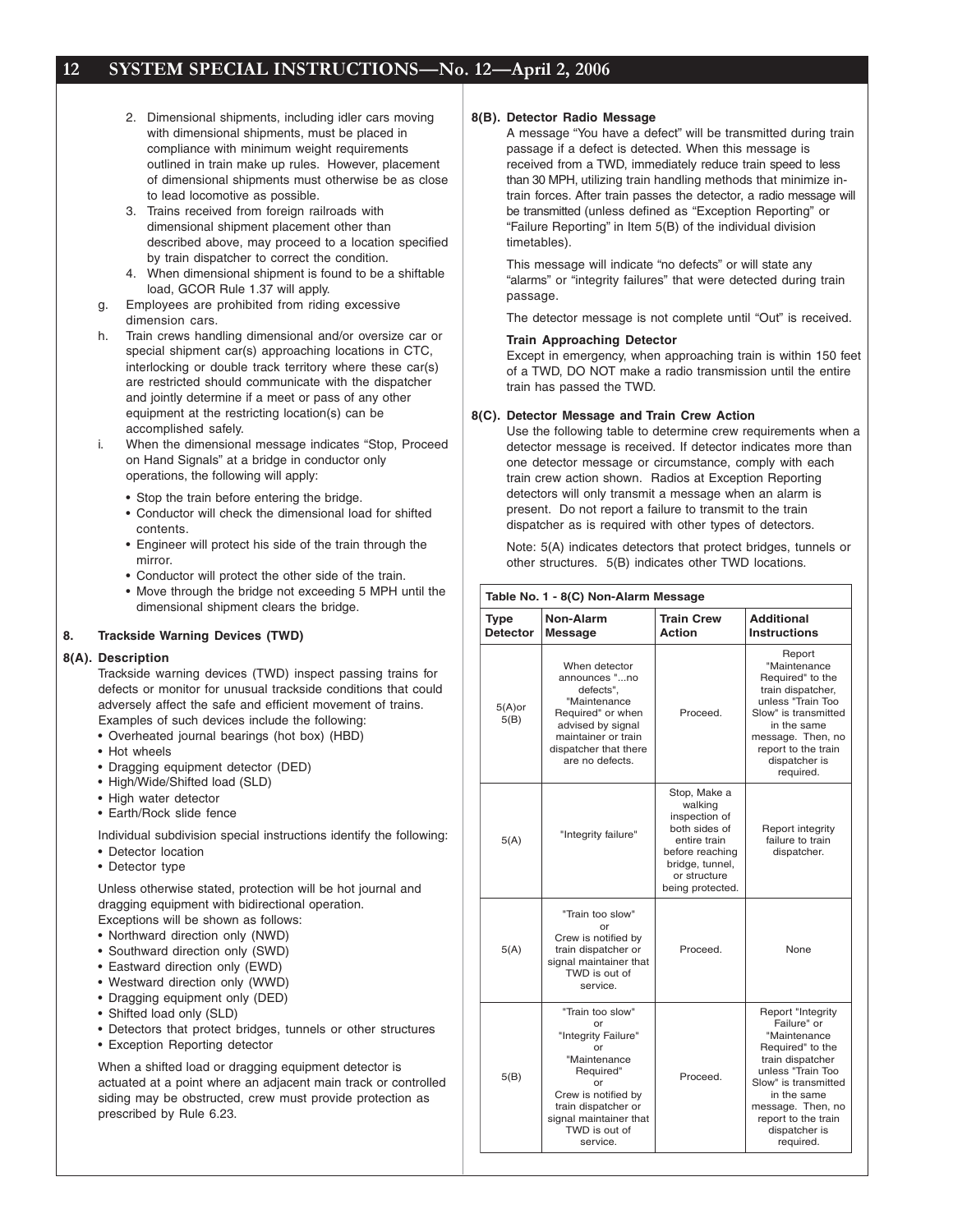|                                | Table No. 2 - 8(C) Alarm Message                                                                                                                                                                                                                                                                           |                                                                                                                                                                                                                                                                                                                                                                                                                                                                                                                                                                                                                                                                                            |                                                                                                                                                                                                                                                                                  |
|--------------------------------|------------------------------------------------------------------------------------------------------------------------------------------------------------------------------------------------------------------------------------------------------------------------------------------------------------|--------------------------------------------------------------------------------------------------------------------------------------------------------------------------------------------------------------------------------------------------------------------------------------------------------------------------------------------------------------------------------------------------------------------------------------------------------------------------------------------------------------------------------------------------------------------------------------------------------------------------------------------------------------------------------------------|----------------------------------------------------------------------------------------------------------------------------------------------------------------------------------------------------------------------------------------------------------------------------------|
| <b>Type</b><br><b>Detector</b> | Alarm<br><b>Message</b>                                                                                                                                                                                                                                                                                    | <b>Train Crew Action</b>                                                                                                                                                                                                                                                                                                                                                                                                                                                                                                                                                                                                                                                                   | <b>Additional</b><br><b>Instructions</b>                                                                                                                                                                                                                                         |
| $5(A)$ or<br>5(B)              | "First hot box<br>right/left side<br>axle XXX"<br>or<br>"First dragging<br>equipment<br>near axle XXX"<br>or<br>"First hot<br>wheel right/left<br>from axle XXX<br>to axle XXX"<br>or<br>"First wide load<br>right/left side<br>near axle XXX"<br>or<br>"Shifted load<br>right/left side<br>near axle XXX" | 1. As soon as<br>message "you have<br>a defect" is received,<br>immediately reduce<br>train speed to less<br>than 30 MPH.<br>2. Stop the train.<br>3. inspect the<br>indicated axle(s).<br>4. If no defect is<br>found, inspect 12<br>axles forward and 12<br>axles to the rear of<br>the indicated axle<br>regardless of whether<br>a defect is found<br>before reaching the<br>12th axle.<br>5. Report findings to<br>the train dispatcher.<br>6. When defective<br>car(s) are set out or<br>continue in train,<br>notify the train<br>dispatcher and<br><b>Mechanical Help</b><br>desk.                                                                                                 | Detector<br>alarm<br>message<br>may identify<br>more than<br>one defect.<br>Inspect train<br>for all<br>reported<br>defects<br>before<br>proceeding.<br>If detector<br>alarm<br>message<br>does not<br>include axle<br>designation,<br>inspect both<br>sides of<br>entire train. |
| $5(A)$ or<br>5(B)              | "Excessive<br>Alarms"                                                                                                                                                                                                                                                                                      | 1. As soon as<br>message " you<br>have a defect" is<br>received, immediately<br>reduce train speed to<br>less than 30 MPH.<br>2. Stop the train.<br>3. inspect the<br>indicated axle(s).<br>4. If no defect is<br>found, inspect 12<br>axles forward and 12<br>axles to the rear of<br>the indicated axle<br>regardless of whether<br>a defect is found<br>before reaching the<br>12th axle.<br>5. Inspect both sides<br>of the remainder of<br>the train from the last<br>reported defect.<br>6. Report findings to<br>the train dispatcher.<br>7. When defective<br>car(s) are set out or<br>continue in train,<br>notify the train<br>dispatcher and<br><b>Mechanical Help</b><br>desk. | Detector<br>alarm<br>message<br>may identify<br>more than<br>one defect.<br>Inspect train<br>for all<br>reported<br>defects<br>before<br>proceeding.<br>If detector<br>alarm<br>message<br>does not<br>include axle<br>designation,<br>inspect both<br>sides of<br>entire train. |

| <b>Type</b><br><b>Train Crew Action</b><br>Circumstance<br><b>Detector</b><br>$5(A)$ or<br>Total axle count<br>1. Stop the train.<br>transmitted varies<br>2. Make a walking<br>5(B)<br>inspection both sides of<br>by more than 16<br>axles from total<br>entire train.<br>axle count<br>3. Report findings to train<br>transmitted from<br>dispatcher.<br>a previous<br>detector<br>or<br>Speed varies by | <b>Additional</b><br><b>Instructions</b><br>None                            |
|-------------------------------------------------------------------------------------------------------------------------------------------------------------------------------------------------------------------------------------------------------------------------------------------------------------------------------------------------------------------------------------------------------------|-----------------------------------------------------------------------------|
|                                                                                                                                                                                                                                                                                                                                                                                                             |                                                                             |
| more than 10<br><b>MPH</b> from actual<br>speed.                                                                                                                                                                                                                                                                                                                                                            |                                                                             |
| $5(B)$ - with<br>1. Enter recall code and<br>No message<br>recall<br>be governed by message.<br>or<br>code<br>Incomplete<br>2. If still no message or<br>message is<br>incomplete message,<br>transmitted.<br>proceed.                                                                                                                                                                                      | Report no<br>message or<br>incomplete<br>message to<br>train<br>dispatcher. |
| $5(A) -$<br>1. Enter recall code and<br>No message<br>with recall<br>be governed by message.<br>or<br>code<br>Incomplete<br>2. If still no message or<br>message is<br>incomplete message, stop<br>transmitted.<br>the train.<br>3. Make a walking<br>inspection of both sides of<br>entire train.                                                                                                          | Report no<br>message or<br>incomplete<br>message to<br>train<br>dispatcher. |
| $5(B) -$<br>Proceed<br>No message<br>without<br>or<br>recall<br>Incomplete<br>code<br>message is<br>transmitted.                                                                                                                                                                                                                                                                                            | Report no<br>message or<br>incomplete<br>message to<br>train<br>dispatcher. |
| $5(B) -$<br>No<br>Proceed<br>Exception<br>Message<br>Reporting                                                                                                                                                                                                                                                                                                                                              | Do Not Report<br>"No Message"<br>to Train<br>Dispatcher                     |
| $5(B) -$<br>Incomplete<br>1. Enter recall code and<br>with<br>Message is<br>be governed by message.<br>recall<br>Transmitted<br>2. If still no message or<br>code<br>incomplete message, stop<br>Exception<br>the train.<br>Reporting<br>3. Make a walking<br>inspection of both sides of<br>train.                                                                                                         | Report<br>incomplete<br>message to<br>train<br>dispatcher.                  |
| 1. Stop the train.<br>$5(B)$ -<br>Incomplete<br>Message is<br>2. Make a walking<br>without<br><b>Transmitted</b><br>inspection of both sides of<br>recall<br>entire train.<br>code<br>Exception<br>Reporting<br>Note: Detector message followed by the word "Out" indicates a                                                                                                                               | Report<br>incomplete<br>message to<br>train<br>dispatcher.                  |

complete message. Total axle count is not required for a complete message.

#### **8(D). Train Inspection**

When alarm message requires inspection, inspect the side of the train in the message. The reference to defect locations will be from HEAD END of train, and references to LEFT or RIGHT side are to engineer's left or right side in the direction of travel.

Determine the location of the indicated axle by physically counting axles from the HEAD END of the train, including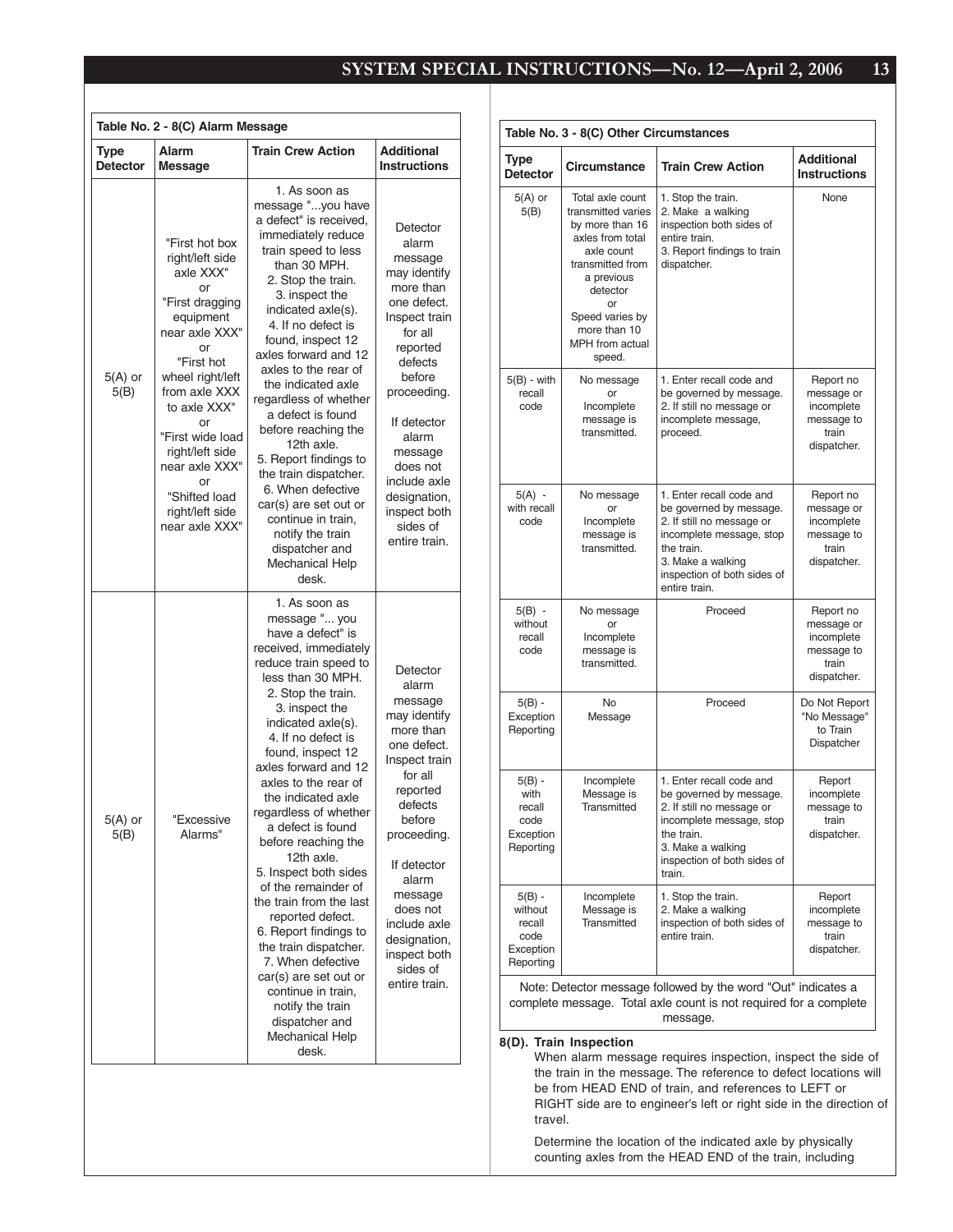locomotive axles. DO NOT depend on wheel report information for correct axle count. When alarm message requires, inspect indicated axle(s). If inspection does not reveal a defect, inspect 12 axles forward and 12 axles to the rear of the indicated axle. When this is necessary, inspect all 12 axles in each direction regardless of whether a defect is found before reaching the twelfth axle.

#### **Dragging Equipment/Shifted Load Inspection**

When a dragging equipment or shifted load alarm message is received, make a walking (trackside) inspection of the train until the inspection is complete or until an obstruction (bridge without a walkway) prevents further inspection. When obstruction prevents completion of inspection, move train at no more than 5 MPH to complete the inspection per Rule 6.29.2. The train may proceed only after walking inspection confirms there is no dragging equipment or shifted load(s), defective car(s) are repaired or permission is received from the train dispatcher or manager to move the defective equipment.

#### **Overheated Equipment Inspection**

When an overheated equipment alarm is received, follow this procedure to inspect equipment:

- Crew member positioned on the ground must count axles.
- Move train at no more than 10 MPH until the indicated axle is near crew member or until inspection is complete.

When a train is stopped by a trackside warning device for a hot journal or hot wheel, crew is to immediately contact train dispatcher who will relay the occurrence along with train identification and location to the NOC Mechanical Warm Bearing Desk. The NOC Mechanical Warm Bearing Desk will then contact the train and assist the crew with the process of inspection and identification of the suspect car.

Train may not depart inspection location until NOC Mechanical Warm Bearing Desk releases train from inspection and permission to depart is received from train dispatcher. The train crew must report the following to the NOC Mechanical Warm Bearing Desk:

- 1. The axles were physically counted
- 2. A heat-indicating crayon or infrared device was used at the indicated axle, and
- 3. If inspection does not reveal a defect, that 12 axles forward and to the rear of the indicated axle have been inspected.

If a heat-indicating crayon or infrared device is not available, set out the indicated car.

After released by the NOC Mechanical Warm Bearing Desk, contact the train dispatcher for permission to depart inspection location and to report train delay/detector stop information (i.e. axle readout, inspection result, car initial and number, journal number and size, set out location, crayon used, etc.).

#### **Freight Trains**

If no defect is found, train may continue, but crew members must closely observe indicated equipment for the next 25 miles or until inspection by hot bearing detector.

When a train actuates a wayside hot box detector before a crew change location, the relieving crew will be advised of the equipment that activated the detector so that they can inspect the car and follow the above procedure if the equipment actuates a subsequent detector enroute. **Exception:** If indicated axle is on a loaded, placarded, non-intermodal car containing hazardous material, set out the loaded, placarded, non-intermodal car. (For Key Train instructions see US Hazardous Material Instructions for Rail, Section VII, Key Trains.)

#### **Passenger Trains**

If no defect is found after inspecting 12 axles forward and 12 axles to the rear of the indicated axle, inspect both sides of the entire train.

If no defect is found, train may continue, but crew must closely observe indicated equipment for the next 25 miles or until next inspection by hot bearing detector.

#### **8(E). Testing Bearing Temperature**

Use a heat-indicating crayon or handheld infrared device to test bearing temperature. Test bearing temperature by stroking the heat indicating crayon on the bearing cup. A liquid smear will remain on an overheated bearing. (Determine if the bearing is hot by using a Dual Temp. 163 degree - 200 degree Fahrenheit, Mark All Thermal Melt, Millennium ordering reference no. 458304011.)

When ambient temperature is 32 degrees Fahrenheit or above, use a 200-degree Fahrenheit heat-indicating crayon to test bearing temperature.

When ambient temperature is below 32 degrees Fahrenheit, use a 163-degree Fahrenheit heat-indicating crayon to test bearing temperature.

Set out equipment with overheated bearings.

If it is safe to move equipment, set out car with an overheated bearing at a location accessible to repair personnel.

#### **8(F). Consecutive Alarm Messages**

If the same equipment is indicated by two (2) successive hot bearing alarm messages, set out the indicated equipment. When a train actuates a wayside hot box detector before a crew change location, the crew being relieved will advise the relieving crew of the equipment that activated the detector. If the same equipment is indicated by the next detector with a hot bearing alarm message after departing the crew change location, set out the indicated equipment.

#### **8(G). Alarms Indicated on Locomotive or Caboose**

When unable to locate a defect indicated on a locomotive or caboose, notify the following:

- Connecting crew members
- Mechanical personnel
- Supervisor

Do not set out a caboose with a generator belt attached to the indicated axle unless a hot bearing, hot wheel or dragging equipment is found.

#### **8(H). Special Conditions**

When a hot bearing is found within 25 miles of TWD equipment, a crew member must notify the train dispatcher. The train dispatcher must notify the signal maintainer and request the TWD equipment be inspected.

When blowing or swirling snow conditions may prevent detectors from making a proper inspection, crew members must reduce train speed **to no more than 30 MPH** to minimize this condition.

#### **8(I). High Water Detectors**

High water detectors have been placed under certain bridges and in areas where high water might occur.

- A. When train is notified of high water by rotating red lights, radio message, signal indication or at a radio readout and no response is received, crew must not proceed over bridge or track until trackside examination by crew member has been made to determine the following:
	- The track has not lost its normal alignment,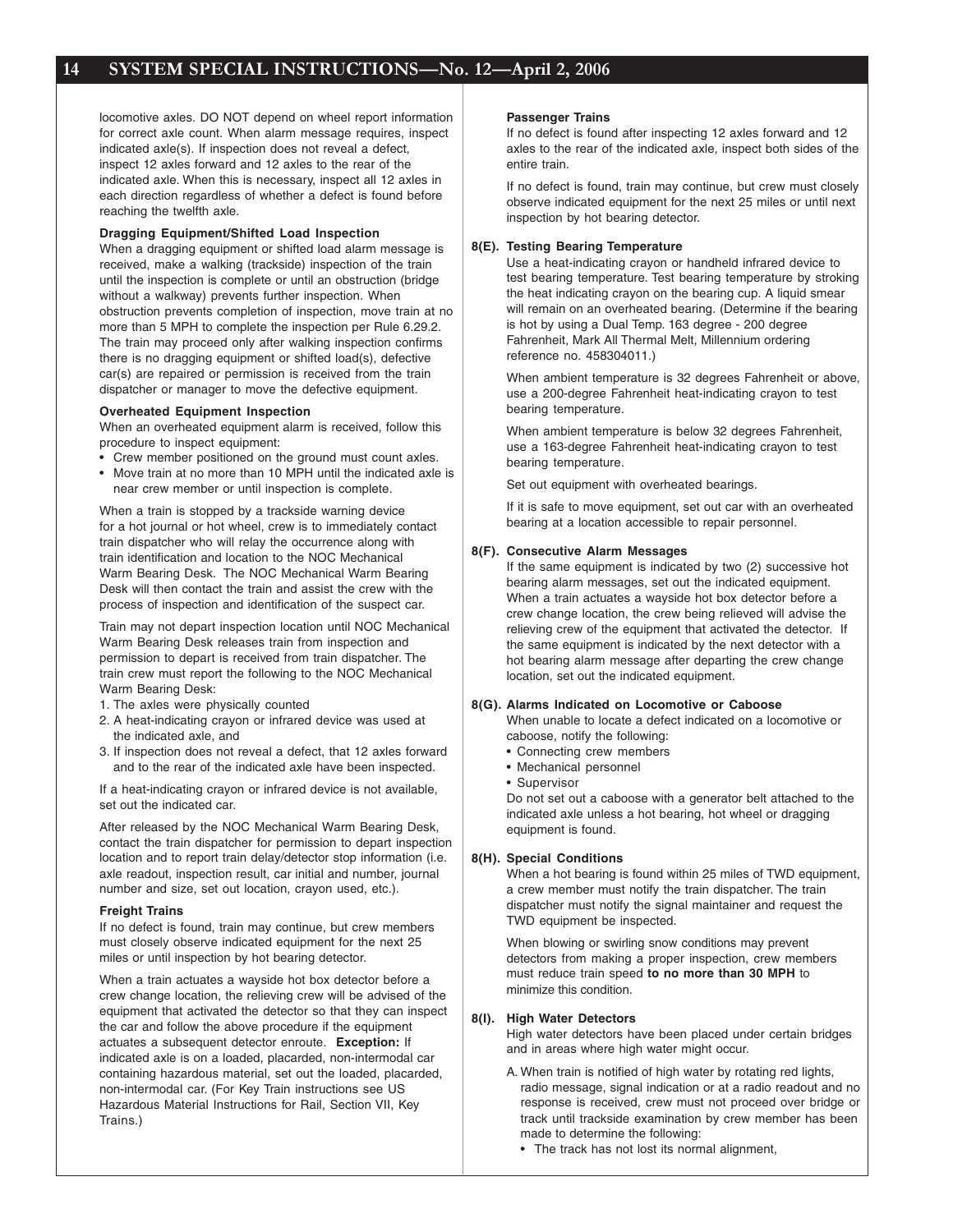- The track or bridge does not have sagging surface,
- There is no shoulder ballast or ballast between the ties missing or water running through the tie cribs, and
- Water is not over the rail.

If determination cannot be made, contact train dispatcher for instructions before proceeding.

- B. Trains moving against the current of traffic must approach all locations protected by high water detectors prepared to stop unless:
	- The track has not lost its normal alignment,
	- The track or bridge does not have sagging surface,
	- There is no shoulder ballast or ballast between the ties missing or water running through the tie cribs, and
	- Water is not over the rail.

If determination cannot be made, contact train dispatcher for instructions before proceeding.

Note: When moving against the current of traffic and the location is protected by rotating red light or radio response, be governed by Item A above.

### **8(J). Slide Detectors**

Slide detectors have been placed in certain areas where earth/ rock slides might occur.

When a rock slide is indicated by rotating red light or radio message, trains must proceed at restricted speed AND be prepared to stop short of any obstruction through the entire slide detector area.

When train is stopped or moving at restricted speed because of signal indication governing movement through a slide detector, train must ALSO be prepared to stop short of any obstruction through the slide detector area.

Train dispatcher must be promptly notified if slide conditions are observed.

At locations equipped with Radio Readout type detectors, if no response is received, trains must proceed at restricted speed until track at this location is known to be clear of any obstruction. Train dispatcher must be promptly notified if slide conditions are observed.

#### **8(K). Warm Journal Detectors**

When a train stop is indicated, the NOC mechanical warm bearing desk will utilize the information that is currently only provided to the NOC, evaluate the severity of the potential failure indicated and will then contact the chief dispatcher who will advise the train dispatcher to contact train crews via radio with instructions on the action required.

Train crews are to contact the NOC Mechanical Warm Bearing Desk. When a running set and release is indicated the warm bearing desk will contact the train crew directly.

Since this is only a potential failure condition that is being predicted well in advance of any actual failure, when notified to take action relative to a "warm" bearing/journal, train may be moved without any additional speed restriction to a convenient location to inspect or set out as directed by the dispatcher in order to minimize the impact on operations. In addition, walking the train is not required and train may also be moved to expedite the inspection and/or set out. These instructions for cars identified with only warm bearings do not supercede any guidelines for handling hot journals or defective cars identified by Trackside Warning Devices or from other visual inspections.

Action required may include:

- 1. Perform a Set and Release of the Air Brakes: Perform a set and release of the air brakes (minimum of 10 psi brake pipe reduction) in an attempt to release any sticking brakes at the first convenient location and consistent with good train handling. A "running release" may be performed if engineer determines conditions will allow as per ABTH Rule 103.3, Item C.
- 2. Stop and Inspect a Specified Car: Stop to inspect specified car and be governed by specific inspection instructions given in each case.
- 3. Set Out a Specified Car: Set out specified car at location as directed by dispatcher.

#### **9. Amtrak Instructions**

Dispatcher must be immediately notified when train does not maintain maximum track speed. Station work must be done in an expedient manner to avoid exceeding station dwell times. If station work is anticipated to exceed scheduled dwell time, sufficient advance warning must be given to the dispatcher to eliminate or minimize train delays.

#### **Equipment**

Unless otherwise provided, equipment that cannot be safely operated at maximum speed must be set out at first available location unless train can arrive at final destination in less time than would be required to make the set out.

- Maximum speed for freight locomotives in Amtrak service is 70 MPH.
- Movement with locomotives between cars is prohibited. Double stretch is required after pick up or set out of cars or locomotives.
- Required hand tools and supplies must be available on locomotive.
- Required switch keys must be in possession of Engineer and Conductor.
- Amtrak may not exchange or discharge passengers between trains except at stations.
- Amtrak may not exchange supplies between trains except at stations unless authorized by train dispatcher
- Amtrak train garbage/refuse to be off loaded must be loaded into approved containers and only at stations that have assigned Amtrak employees or caretakers.
- Amtrak toilets must be discharged into appropriate containers. Dumping of toilets from Amtrak trains on BNSF right of way is prohibited.

#### **Head End Power (HEP) Requirements**

- Departure from originating station with HEP cables short looped is prohibited.
- In the event of HEP failure, crew members must determine if train may be handled safely and every effort made to ... advance train to the next siding or scheduled stop before repairs are made.
- All HEP cables must be secured with approved tie-downs.
- Air hoses and HEP cables must be secured no less than 4 inches above top of rail.

#### **BNSF Crews Operating Amtrak Trains**

When a BNSF crew relieves or helps an Amtrak crew, a freight locomotive must be used to handle Amtrak trains. When Amtrak crews are being relieved or helped by BNSF crews Amtrak personnel must handle all 480-volt AC power and set up Amtrak locomotives in the trail position. The speed in which the train will operate is the maximum speed allowed on that territory for freight train service. BNSF crews are prohibited from handling, adjusting or performing work between or under cars when Head End Power (HEP) 480 volt AC is energized.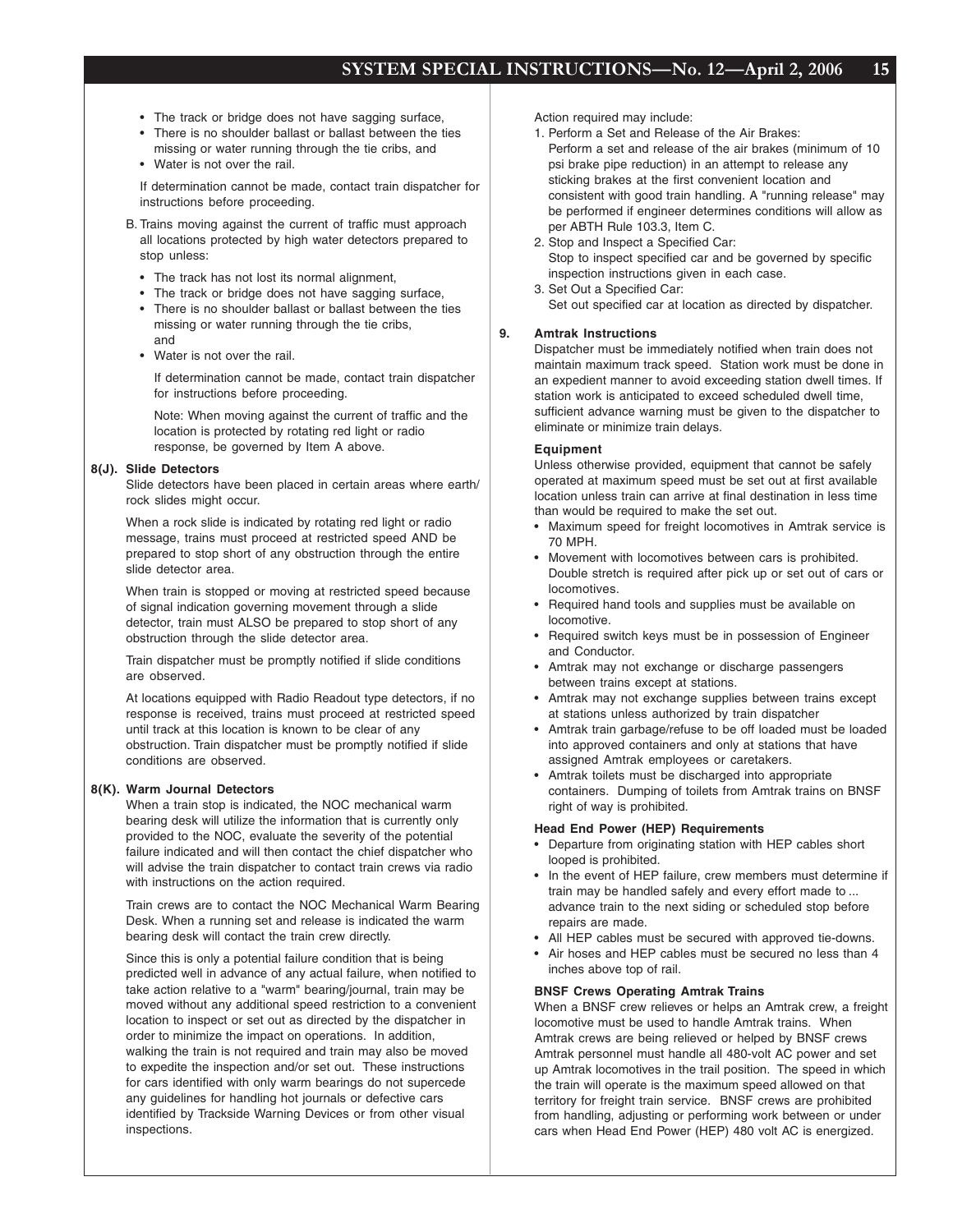#### **Amtrak-Qualified BNSF Engineers Operating Amtrak Trains**

Addition of a freight locomotive will not be necessary when one or both of the following apply:

- When the BNSF engineer who is to relieve or help an Amtrak crew is Amtrak qualified.
- When a BNSF engineer is accompanied by an Amtrak qualified engineer or qualified Amtrak supervisor. The locomotives need not be set up in the trail position. All other requirements as listed in the section "BNSF Crews Operating Amtrak Trains" will still be in effect.

#### **BNSF Mechanical Assistance**

• When mechanical problems develop or mechanical assistance is needed the BNSF NOC Mechanical Desk and Train Dispatcher must be notified immediately as described in System Special Instructions item #45. The delay for mechanical problem must be documented properly on the delay report.

#### **Delay Reports**

The delay report is an essential document to both Amtrak and BNSF and both companies rely on this document to calculate performance.

Prior to tie-up, engineer or conductor must furnish the train dispatcher's office with official, legible and accurate delay report. The BNSF Passenger Operations Desk must also receive a copy of the delay report (Fax 800-423-9551). Such delay reports will include:

- All delays reported in order of occurrence, all time lost due to the actual train delay and station dwells.
- Explanation of delay that must be brief, specific, and worded in such a way so as not to be misconstrued or misunderstood.
- Reasons for delay over dwell times and all other time lost (i.e. passengers, baggage, slow order, hot/cold weather restriction, locomotive malfunctions, etc.). Each individual reason for delay must be separate from other types of delay. For example, do not list time lost due to a slow order and locomotive malfunction together, do not combine time to copy the bulletin with the time lost for the restriction, and separate form "A" restrictions from form "B" restrictions.
- Delays associated with field equipment detectors. These delays require that specific information be given, even if no defect is found. Information as to the location of the defect, Car/Locomotive initial and number, axle and journal if applicable, and reason for inspection and defect, if any found.
- Amtrak instructions regarding authorization to hold or delay train, including reason.
- Delays caused by operating with one engineer.
- Delays over allotted dwell times. Dispatcher must be notified as soon as possible when it is known that train may be delayed over allotted station dwell and notation must be made on delay report.
- Delays caused by late General Track Bulletins. Dispatcher must be notified as soon as possible when it is determined late General Track Bulletins will cause a delay to scheduled departure and notation must be made on delay report.

#### **Signal Awareness Forms**

Passenger train conductors and crew members are exempt from special instructions Item 43 unless they are in the controlling unit or the cab room of the controlling cab car and there is more than one crew member in the controlling unit or cab room of the controlling cab.

#### **10. Storage of Cars Within Yard Limits In Non-Signaled Territory**

Within yard limits in non-signaled territory, the main track must not be used as a storage track except in case of emergency. When it becomes necessary to leave cars on main track in such territory, they must be protected by track warrant or track bulletin. This does not modify requirements of Rule 6.13.

## **11. Shunting the Track**

**Commodities Insulating Track In CTC And ABS** Employees should be alert for insulating commodities such as clay, chips, oil, etc., on top of rails. This condition could possibly insulate the track and cause loss of train shunt. Such conditions should be promptly reported and trains protected per rules while in CTC and ABS territory.

#### **Single Unit Light Engine**

When a train sets out all cars enroute and becomes a single unit light engine within CTC, manual interlocking, or ABS territory, the train dispatcher/control operator must be notified.

#### **Movements Consisting of Less Than 12 Axles**

Train, engine and other such movements consisting of less than 12 axles must approach road crossings at grade equipped with automatic crossing warning devices prepared to stop until it is determined that the warning devices are operating properly.

#### **12. Turnouts Equipped with Two Switch Machines (Moveable Point Frogs/Swing Nose Frogs)**

Locations where turnouts are equipped with two switch machines will be identified under individual subdivision special instructions.

When dual control switches equipped with two switch machines are operated by hand, the switch machine which operates the switch points and the switch machine which operates the moveable point (swing nose) frog must both be placed in hand operation.

Rule 9.13.1 applies at all locations where turnouts are equipped with two switch machines (moveable point frogs/swing nose frog).

#### **13. In Effect on BNSF Railway**

- General Code of Operating Rules, FIFTH EDITION, in effect April 3, 2005.
- Maintenance of Way Operating Rules, in effect October 31, 2004 with revised pages.
- Air Brake and Train Handling Rules, in effect July 13, 2003, with revised pages.
- Train Dispatcher's, Operator's and Control Operator's Manual, in effect October 30, 2005.
- TY&E Safety Rules, in effect October 30, 2005.
- Maintenance of Way Safety Rules, in effect October 30, 2005.
- Employee Safety Rules, in effect October 30, 2005.
- Mechanical Safety Rules, in effect October 30, 2005.
- 2004 North American Emergency Response Guidebook.
- Manual of Instructions for Suburban Operations Employees, for Chicago Suburban Operations, in effect May 11, 2004.
- Canadian Rail Operating Rules, in effect March 1, 2002. (For use in Canada only.)
- Rules for the Protection of Track Units and Track Work, in effect April 1, 1999. (For use in Canada only.)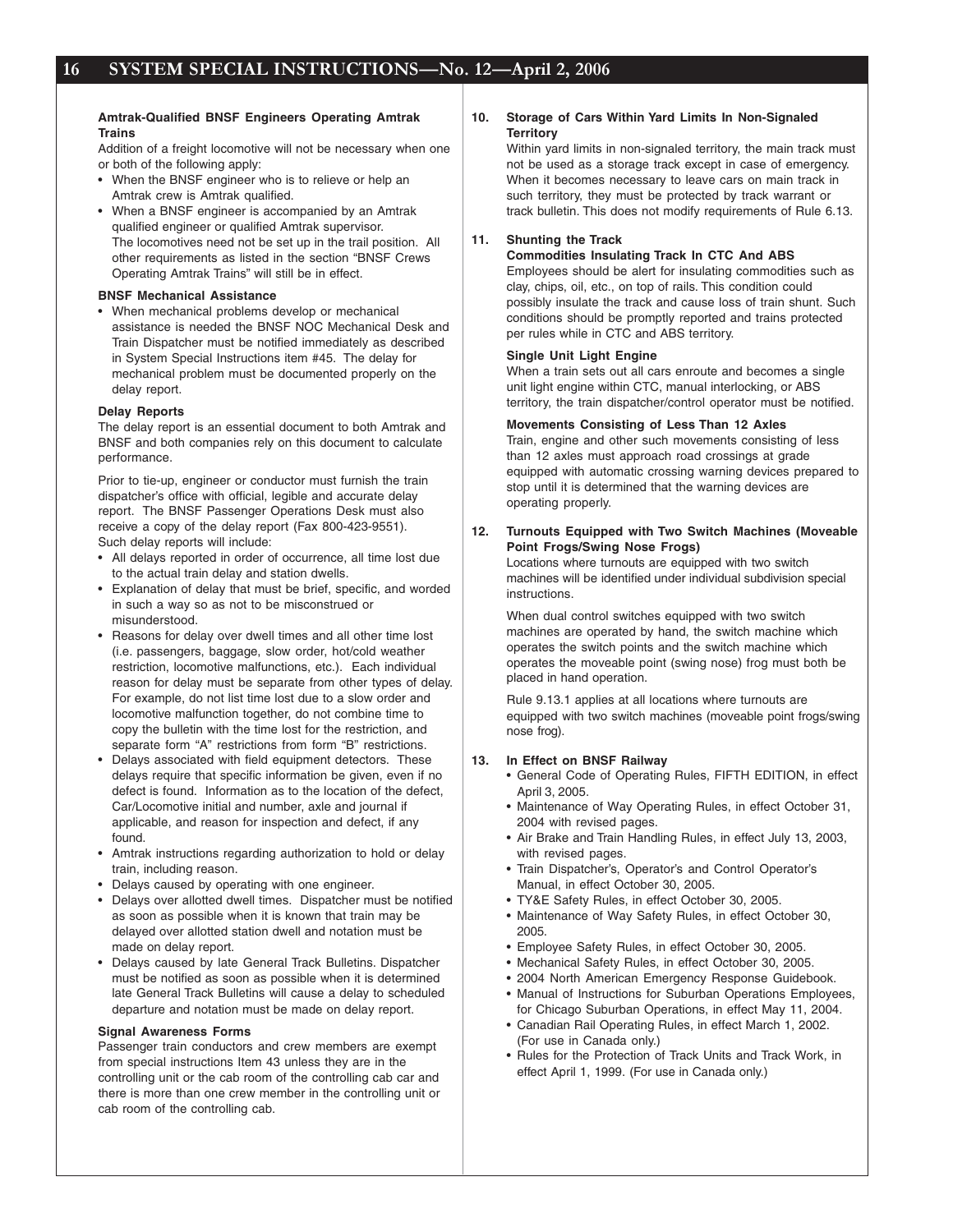#### **14. General Code of Operating Rules, Changes and Additions**

The following rules apply only on BNSF Railway:

## **Rule 1.10 games, Reading or Electronic Devices,** the following is added:

Crew members using cell phones/laptop computers while on duty are governed as follows:

- \* All crew members are prohibited from using cell phones/ laptop computers when their train or engine is moving. (Electronic work order reporting devices and handheld PDA devices are to be considered as laptop computers in the application of this rule).
- Crew members may use a cell phone when their train or engine is stopped provided its use does not interfere with required duties such as train inspections or switching activities.
- If necessary for conductor to report work using a cell phone, this must be done while the train or engine is stopped.

Exception: Crew members of passenger trains may use a cell phone or PDA device for business purposes while the train is moving provided they are not in the controlling unit or the cab room of the controlling cab car.

**Rule 1.47 Duties of Trainmen and Enginemen—**Item C, All Crew Members' Responsibilities, the following is added to Item 2:

Crew members must not use binoculars or similar devices to determine the position, aspect, or indication displayed by a fixed signal.

**Rule 5.2.2 Signals Used by Employees—**Items A and B, No. 3 is changed to read:

3. Flagman providing protection as outlined in Rule 6.19 (Flag Protection) must have a red flag and six red fusees.

The following sentence is added:

Locomotive flagging kits on BNSF must be equipped with a red flag and six fusees.

**Rule 5.4.6 Display of Flags Within Current of Traffic-this** rule is canceled in its entirety.

**Rule 5.4.8 Flag Location**—the first paragraph is changed to read:

Flags will be displayed on all main tracks and sidings leading to the track affected.

**Rule 5.8.2 Sounding Whistle**, signal 7 is changed to read: Approaching public crossings at grade with the engine in front, start signal at least 15 seconds but not more than 20 seconds before the crossing. If movement exceeds 45 MPH, start signal at or about the crossing sign, but not more than 1/4 mile before the crossing. Prolong or repeat signal until engine occupies the crossing(s).

**Rule 5.11 Engine Identifying Number—**the following exception is added:

Exception:

- On track bulletins that advise about excessive dimension equipment, trains may be identified by train symbol.
- On track bulletins and on track warrants that do not convey movement authority, passenger trains may be identified by train symbol.

#### **Rule 5.13C Blue Signal Readily Visible to Engineer—**Item 3 is changed to read:

3. The engine must not be moved. The controls must not be changed unless directed by individuals who placed the blue signal protection.

**Rule 6.2 Initiating Movement—**the first bullet is changed to read:

Receive a track warrant or general track bulletin.

**Rule 6.3 Main Track Authorization**—the following is added: Overlapping Limits

When a train receives track and time, track warrant or track permit authority joint with an employee or OCS permission joint with an employee, the train must not occupy the overlapping limits until permission is received to enter the overlapping limits from the employees listed on the authority or on the OCS permission.

#### **Rule 6.3.1(E), Train Coordination - OCS territory—**new rule is added:

Employees may use a train's permission in OCS territory in the same manner as using a train's authority. Working limits may be established within a train's OCS limits as follows:

- 1. With a train having permission to move in either direction that is not joint.
	- or
- 2. With a train having permission to move in one direction only, working limits must not be established:
	- Behind the train.
	- More than one block in advance of the train or beyond any location that a train or engine could enter the track between the employee in charge of the working limits and the train.

**Rule 6.5 Handling Cars Ahead of Engine**—is changed in its entirety to read:

Cars or engines must not be shoved until the engineer knows who is protecting the movement and how protection will be provided. When cars or engines are shoved, crew member must be in position and provide visual protection unless relieved by:

- Local instructions for tracks equipped with shove lights/ cameras.
- Special instructions specific to tracks involved.
- Rule 6.6 (Picking Up Crew Member).
- Pullout move within an activated Remote Control Zone (RCZ).

Cars or engines must not be shoved to block other tracks until it is safe to do so. When cars are shoved on a main track or controlled siding in the direction authorized, movement must not exceed:

- 20 MPH for freight trains.
- 30 MPH for passenger trains.
- Maximum timetable speed for snow service unless a higher speed is authorized by the employee in charge.

Note: When plowing snow and all employees are on the equipment, one common authority may be used by both maintenance of way employees and the train crew.

#### **Rule 6.6 Picking Up Crew Member**—

The following paragraph is added after Item 5: Before a crew requests and makes a move under this rule, a job safety briefing between crew members must be conducted that includes:

- Confirmation of authority limits
- Location of nearest affected road crossings in direction of movement
- Distance to be shoved
- Confirmation that train is intact, verified either visually or by determining that brake pipe continuity exists using endof-train device or distributed power telemetry.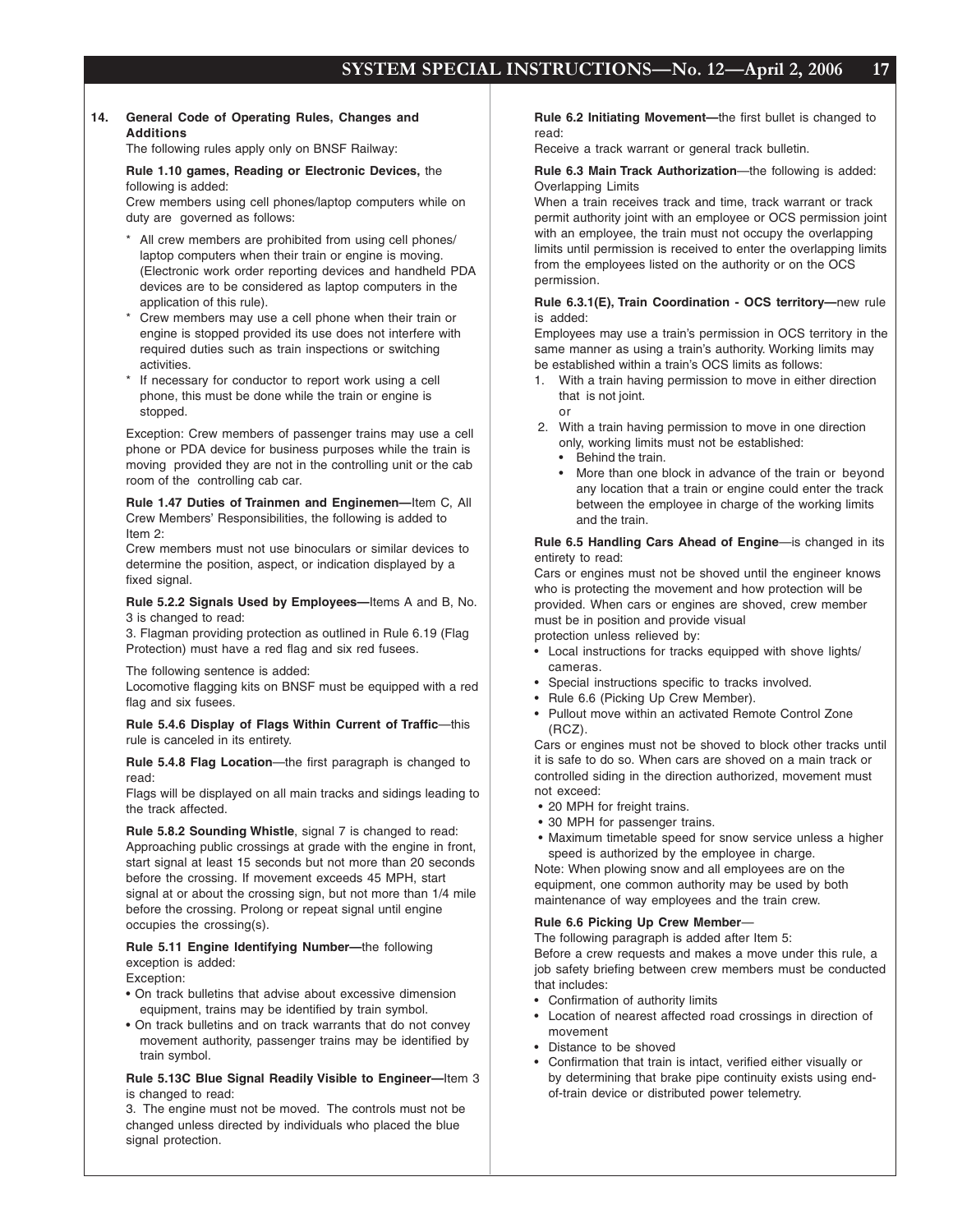**Rule 6.7 A. Entering Remote Control Zone—**the 2nd paragraph is changed to read:

When the remote control zone is activated, track(s) within the zone must not be fouled with equipment, occupied, or switches operated until the remote control zone has been deactivated.

The 3rd paragraph is deleted in its entirety.

#### **Rule 6.23 Emergency Stop or Severe Slack Action**—is amended by adding:

The train must not proceed until it has been determined that it is safe to do so by visual inspection of the train or by knowledge that the brake pipe pressure has been restored by observing the caboose gauge, end-of-train device (ETD) control head, or by ascertaining that air pressure is present in the brake pipe by using the following procedure:

- A. After air brakes have had sufficient time to release following an emergency application, make a 20-psi brake pipe reduction, and;
- B. After brake pipe exhaust ceases, place the automatic brake valve cutout valve in the OUT position. If brake pipe pressure rapidly reduces to zero psi, the entire train must be inspected. If air pressure is present in the brake pipe, the train may proceed.

**Exception:** If the train exceeds 5,000 tons, it must be visually inspected, unless emergency application of the brakes occurs at a speed above 30 MPH, and it can be ascertained that the brake pipe is continuous by observing pressure being restored on the rear car after the emergency application is released, or by performing steps A and B above.

**All trains:** Trains must be visually inspected before proceeding if unusual slack action was experienced when stopping or if excessive power is required to start the train. If excessive power is not required to start the train, and physical characteristics prevent a complete train inspection, inspect as much of the train as possible. The train may then be moved, but may not exceed 5 MPH for the distance necessary to complete the inspection, and must be stopped immediately if excessive power is required to keep the train moving.

**Rule 6.29.1, Inspecting Passings Trains**, the paragraph "Ground Inspections" is changed to read:

When a train is stopped and is met or passed by another train, crew members must inspect the passing train. The trainman's inspection must be made from the ground if there is a safe location.

- Dismount equipment on the side opposite approaching train.
- Do not cross adjacent tracks solely for the purpose of
- inspecting a passing train. • During inclement weather, crew members may remain in the locomotive cab when inspecting passing trains.

**Rule 6.32.2 (C), Power Off Indicators**, new rule added: When the power off indicators on the side of signal housings at highway crossings are flashing or not illuminated, immediately notify the Train Dispatcher.

#### **Rule 7.6 Securing Cars or Engines**—the first paragraph is amended to read:

Do not depend on air brakes to hold a train, engine or cars in place when left unattended. Engineer and conductor are jointly responsible, through job briefing, to ensure equipment left unattended is properly secured and a sufficient number of hand brakes are applied to prevent movement. If handbrakes are not adequate, block the wheels.

**Rule 7.7 Kicking or Dropping Cars**—the first paragraph is changed to read:

Kicking cars is permitted only when it will not endanger employees, equipment or content of cars. Dropping cars is permitted only on territory where specifically authorized by individual subdivision special instructions.

**Rule 8.19 Automatic Switches—**following paragraph added: In non-signaled territory, where both ends of a siding are equipped with automatic switches, facing point movements beyond signal displaying stop indication must be made prepared to stop at the next signal at that station.

**Rule 9.15.2 Clearing Track Permits,** the following 4th bullet is added:

• Position of hand operated main track switches.

**Rule 10.3 Track and Time—**the instructions inside the box are changed to read:

Track and time does not authorize trains to occupy the main track within automatic interlocking limits.

#### **Rule 14.3 Operating With Track Warrants—**the following is added to Item 1:

Record the location of the specific point on the track warrant form.

#### **Rule 14.9(A) Transmitting Track Warrants—**is changed in it's entirety to read:

A. Transmitting Track Warrants

- 1. The train dispatcher will transmit the track warrant, followed by a summary of the total number of boxes and individual box numbers included by stating: "This warrant has (total number) boxes marked: (Individual box numbers)."
- 2. An employee will enter all of the information transmitted by the train dispatcher, except the summary. As the summary is transmitted, the employee will check the total number of boxes and individual box numbers copied to ensure all items are included.
- 3. The employee will repeat the information to the train dispatcher, followed by a summary of the total number of boxes and individual box numbers included by stating: "This warrant has (total number) boxes marked: (Individual box numbers)."
- 4. The train dispatcher will check the repeat and, if all information including the summary is correct, will state the following:

"Warrant (number) OK (time) (dispatcher initials)". The employee will enter the OK time and the train dispatcher's initials on the track warrant and repeat them to the train dispatcher.

or If the track warrant includes Box 7, "Not in Effect Until After Arrival of \_\_\_\_\_\_\_\_\_\_at\_\_\_\_\_\_\_\_", the dispatcher will state the following:

"Warrant (Number) with after arrival of (train) at (location) OK (time) (dispatcher initials)." The employee will enter the OK time and the train dispatchers initials on the track warrant and repeat the "After Arrival" information, OK time and dispatcher's initials to the train dispatcher.

Note: The summary information in Items 1, 2, 3 and the after arrival information in Item 4 above will be exempt from pronouncing and spelling numbers as indicated in supplement to GCOR 2.14.1, Verbally Transmitting and Repeating Mandatory Directives.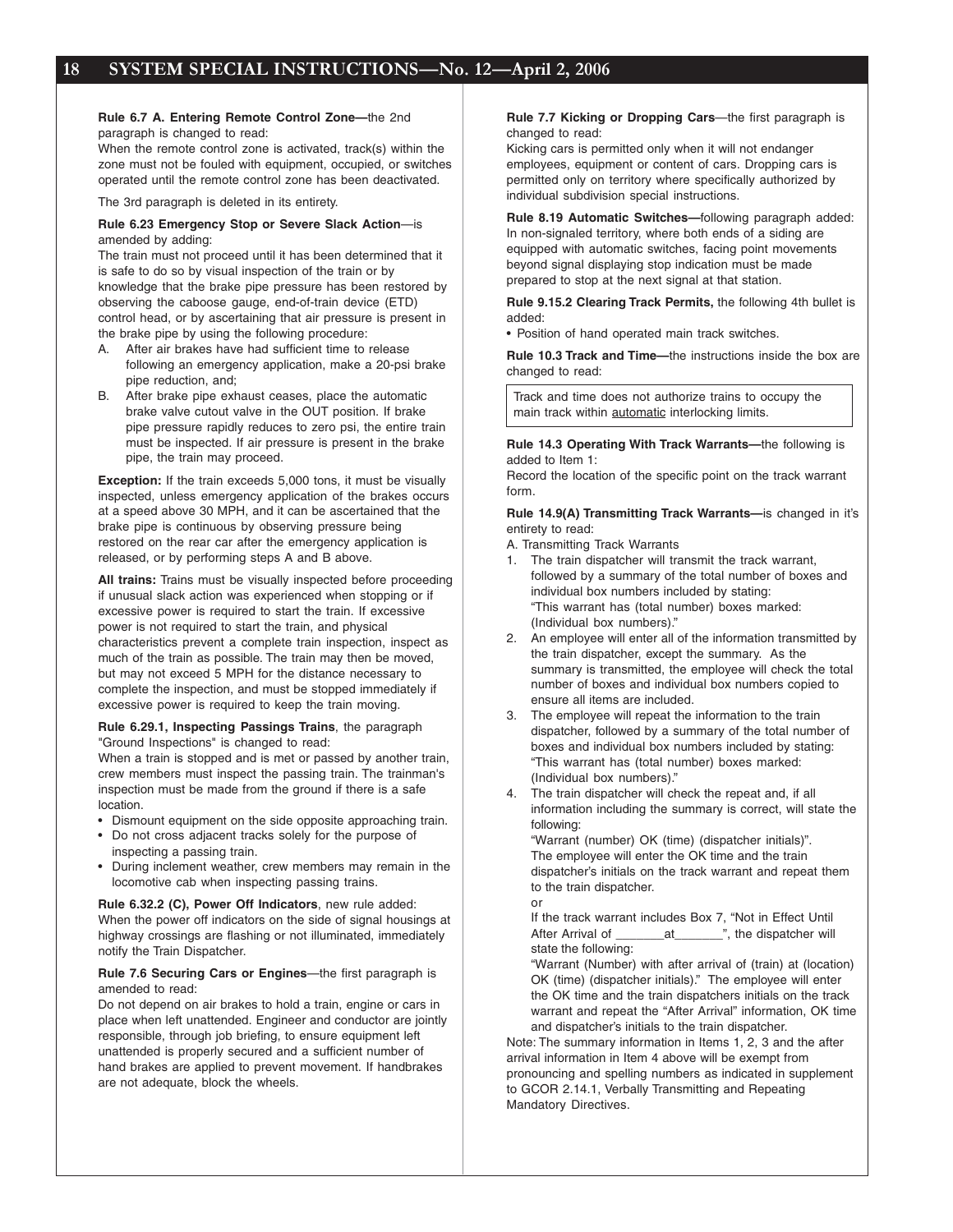**Rule 14.10 Track Warrant in Effect**, is changed to read: A track warrant is in effect until a crew member reports the train has cleared the limits, or the track warrant is made void. The crew member must inform the train dispatcher when the train has cleared the limits. Before a train reports clear of a track warrant, the track warrant is made void or a portion of track warrant limits are released, a crew member must restore hand operated main track switches to normal position unless relieved by track warrant.

Employees reporting clear of track warrant limits must state:

- Their name or other identification
- Track warrant number being released
- Limits being released

In non-signaled territory or double track ABS territory (outside of restricted limits or yard limits), a crew member will job brief with the train dispatcher about the position of main track switches within the limits being released, referencing completion of the Position of Switch form or stating no entries required. (The paragraph titled "Time Limit Shown" remains unchanged.)

#### **Rule 15.12 Relief of Engineer or Conductor During Trip** the first three paragraphs are changed to read:

When a conductor, engineer, or both are relieved before trip is finished, they must contact the train dispatcher and comply with instructions concerning the handling of their track warrants, track bulletins, and other instructions.

When crew members are called to relieve a train at other than the initial station, crew members must contact the train dispatcher before leaving the initial station and determine if any track warrants, track bulletins, or other instructions must be obtained.

# **Rule 15.13.1 Voiding General Track Bulletins or**

**Restrictions—**the following new rule is added: To void a bulletin restriction or an entire general track bulletin, train dispatcher may do the following:

"Restriction (number) \_\_\_\_ reading \_\_\_\_ is void." An employee must repeat this information to the train dispatcher. If the information is correct, the employee must write "Void" in the margin to the left of the restriction made void.

#### **Rule 18.0 Occupancy Control System (OCS) Rule 18.1 OCS for Trains and Engines**

In addition to GCOR Rule 6.13 (Yard Limits), the following also applies at locations designated under the individual subdivision special instructions:

#### **Occupying the Main Track**

Before occupying the main track, trains or engines must receive one of the following permissions from the train dispatcher.

- Written OCS.
- Proceed indication on a controlled signal.
- or
- Verbal permission.

Individual subdivision special instructions or general order will designate locations where permission is granted by:

- Controlled Signal Indication. (Movements against the current of traffic may be authorized by controlled signal indication.)
- Verbal Permission. (Movements against the current of traffic may be authorized by verbal permission.)

Written OCS must be used when permission is joint with Maintenance of Way.

OCS does not relieve a train or engine from complying with restricted speed in non-signaled territory.

The employee requesting OCS will state name, occupation, location and train or other identification. The employee will repeat the permission granted. Written OCS must be copied on the prescribed form. If the permission is repeated correctly, the train dispatcher will acknowledge. The train must not move until the engineer understands the OCS granted. Written OCS record must be retained until OCS is released.

Employees must advise the train dispatcher when they are clear of the limits. Exception: Trains or engines clearing OCS limits at a control point are not required to report clear.

Employees releasing OCS must state the following:

- Their name.
- The OCS number being released, if applicable.
- The track limits being released.
- The time OCS limits released.

#### **Designated Limits**

OCS limits must be designated by specifying track, where required, and exact points such as switches, mile posts, or other identifiable points.

#### **Direction of Movement**

When trains or engines receive permission to proceed from one point to another, they must move only in the direction specified.

When trains or engines receive permission to work between two specific points, they may move in either direction between those points.

### **Same Limits with a Train or Engine**

Before a train or engine receives permission to occupy the same limits with a train or engine working between two locations, a crew member of each train or engine must be notified. When notified, all movements must be made at restricted speed.

#### **Same Limits with Men or Equipment**

Before a train or engine receives permission to occupy the same limits with men or equipment, the maintenance of way employee in charge and a crew member of the train or engine must be notified. When notified, all movements must be made at restricted speed.

#### **Permission Expired**

When unable to contact the train dispatcher and OCS permission expires, permission is extended until the train dispatcher can be contacted.

#### **OCS Form**

The following is an example of the OCS form:

|     | "OCS" Occupancy Control System                                |
|-----|---------------------------------------------------------------|
|     |                                                               |
|     |                                                               |
| At: | ________________________                                      |
| А   | OCS No. ___________ is cancelled.                             |
|     | B1. Proceed from _______ to ________ on ______ track.         |
|     | B2. Proceed from _______ to ________ on ______ track.         |
|     | C. Work between and on track.                                 |
| D.  | Do not proceed until ___________ arrives at ________.         |
| F.  | Following ______________.                                     |
| E.  | Limits occupied by train or engine between _____ and _____.   |
| G.  | Limits occupied by men or equipment between _and _            |
| J.  | This permission expires at _________.                         |
| K.  | Do not exceed _______ MPH between ______ and ____             |
| Ι.  | Other specific                                                |
|     | instructions:___________________                              |
|     | OK _____ Issued by _______ Limits reported clear at ________. |
|     | (Mark X in box of each item instructed.)                      |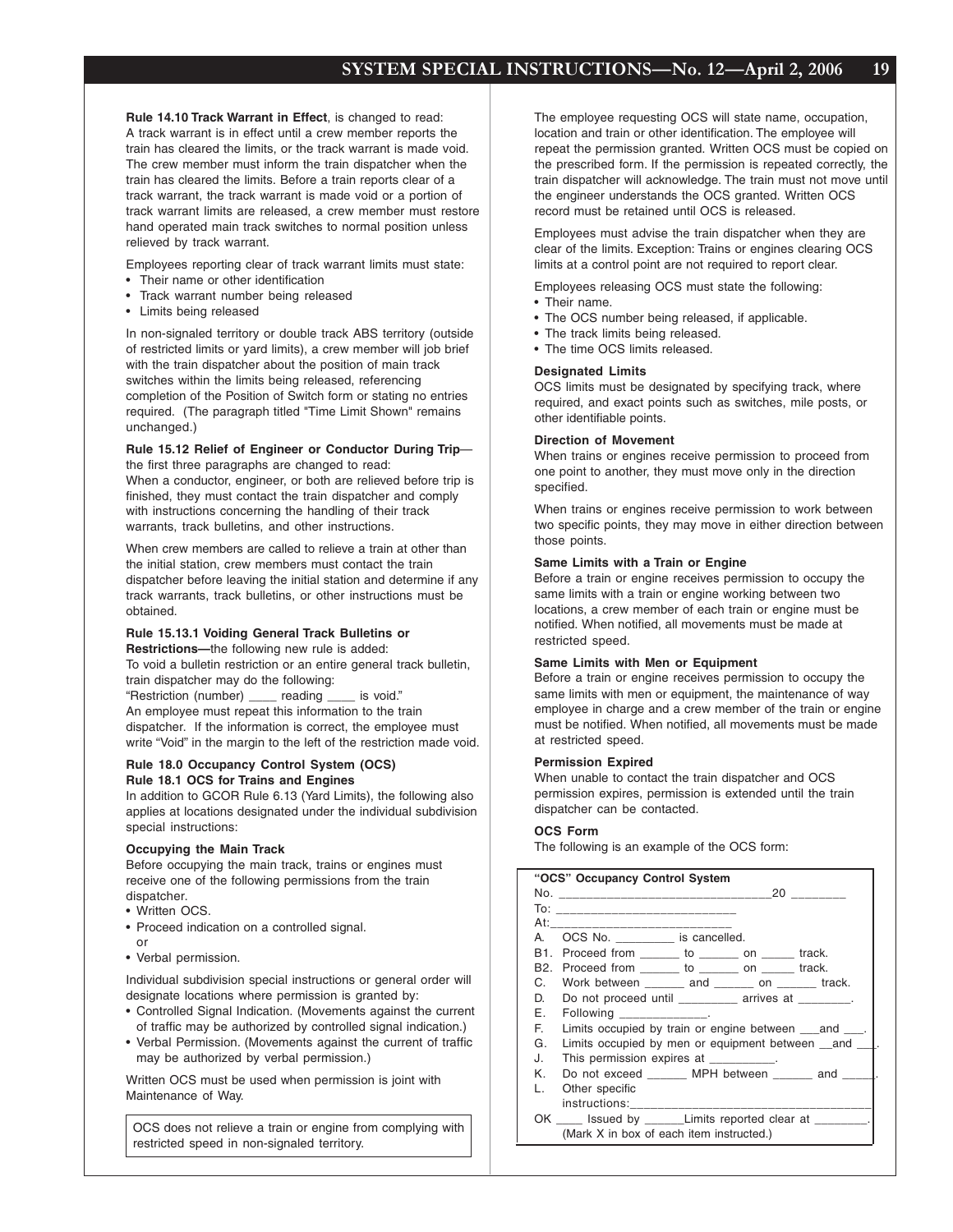|             | <b>Glossary---</b> the following abbreviations are added: |
|-------------|-----------------------------------------------------------|
| AS          |                                                           |
| CNT         |                                                           |
| <b>EBCS</b> |                                                           |
| FF          |                                                           |
| <b>FXO</b>  |                                                           |
| <b>NA</b>   |                                                           |
| <b>NBCS</b> |                                                           |
| NF.         |                                                           |
| NXO         |                                                           |
|             |                                                           |
| RL          |                                                           |
| <b>RP</b>   |                                                           |
| <b>SBCS</b> |                                                           |
| SE          |                                                           |
| SS          |                                                           |
| SXO         |                                                           |
| <b>WBCS</b> |                                                           |
| <b>WF</b>   |                                                           |
| <b>WXO</b>  |                                                           |
|             |                                                           |

#### **Glossary**—New glossary term added:

General Track Bulletin—A notice containing track bulletin restrictions and other conditions affecting train movement.

**15. General Code of Operating Rules and Maintenance of Way Operating Rules, Supplemental Instructions** Several rules in the General Code of Operating Rules and the Maintenance of Way Operating Rules allow and/or require that supplemental instructions be carried in the timetable or special instructions. The following are supplemental instructions that apply to BNSF Railway.

**GCOR Rule 1.17 Hours of Service Law**—Apply the following when reporting Hours of Service: Time spent waiting for deadhead transportation must not be counted when determining time on duty for hours of service purposes when relieved of all duties as outlined in GCOR Rule 1.17.

**GCOR and MWOR Rule 3.3 Time Signals**—Dial 8-998-8463 (8-WWV-TIME) or 8-435-6000 to obtain coordinated universal time signal.

#### **GCOR Rule 4.3 Timetable Characters**

- A ....... Automatic Interlocking
- B ....... General orders, notices, and circulars
- C ....... Radio communication
- g ........ Gate, normal position against conflicting route
- G ....... Gate, normal position against this subdivision
- J ........ Junction
- M ....... Manual interlocking
- P ....... Telephone
- R ....... Restricted Limits
- S ....... Railroad crossing protected by permanent stop sign
- T ....... Turning facility
- U ....... Railroad crossing not protected by signals or gates X ....... Crossover
- X(2) ... Multiple crossovers
- Y ....... Yard Limits

**GCOR Rule 5.3.7 Radio Response—**In the application of 5.3.7 the following will be used for direction and distance: Direction will be described in relationship to the front of the locomotive (F stencil). To instruct the engineer move the locomotive forward use "ahead". To instruct the engineer move the locomotive backward use "backup". Distance will be communicated using 50 feet as a standard for car length. For continuous moves, communicate at least half the distance plus one car length until the distance is 2 car lengths, then use two cars, one car, 25 feet and the word stop to complete the move

(example) 25 CARS, 14 CARS, 8 CARS, 5 CARS, 3 CARS, 2 CARS, 1 CAR, 25 FT, STOP).

#### **GCOR and MWOR Rule 5.5 Permanent Speed Signs**—the following paragraphs are added:

Reduced speed limits may be designated by Advance Warning sign (diagonally upward), Reduce Speed sign (rectangle) and Resume Speed sign (vertical).

The Advance Warning sign will be placed two miles in advance of the location where the lower speed takes effect. At the point where the reduced speed applies, a speed sign will repeat the permissible speed. The lower speed will be in effect until a Resume Speed sign or another Speed sign is displayed.

At the end of a reduced speed zone, a train or engine will be governed by a Speed sign displaying a higher speed or a Resume Speed sign which will authorize the maximum permissible speed on that subdivision. In either case, the speed must not be increased until the entire train has passed the sign displayed or has cleared the limits of the restriction.

Locations where reduced speeds are required, but which are not indicated by signs, are listed in the special instructions for each subdivision.

Permanent speed signs will not be placed for trains moving against the current of traffic unless otherwise indicated.

### **ADVANCE WARNING SIGN SPEED SIGN**

**<sup>25</sup> 25 P-35 F-25 P-35 F-25 GREEN** RESUME **SPEED SIGN** Note: Advance Warning Sign and Speed Sign have yellow background and black letters and/or numbers, except signs for TALGO operations have black backgrounds and yellow letters and numbers (not shown).

These signs, as illustrated, apply to train and engine movements as follows:

Figures preceded by letter P apply to passenger trains, except TALGO, if there is a TALGO sign.

Figures preceded by letter F apply to freight trains. Figures preceded by letter T apply to TALGO passenger trains.

Figures not preceded by a letter apply to all trains.

#### **GCOR and MWOR Rule 5.11 Engine Identification**

**Number—**the following supplemental instruction is added: Engines with the following initials stenciled on the side of the locomotive will be identified as NS engines: SOU, NW, PRR, CG, INT, GSF, AGS, CRCX and CR (ConRail).

Engines with the following stenciled on the side of the locomotive will be identified as CSXT engines: CSXT, CSX and CSX Transportation.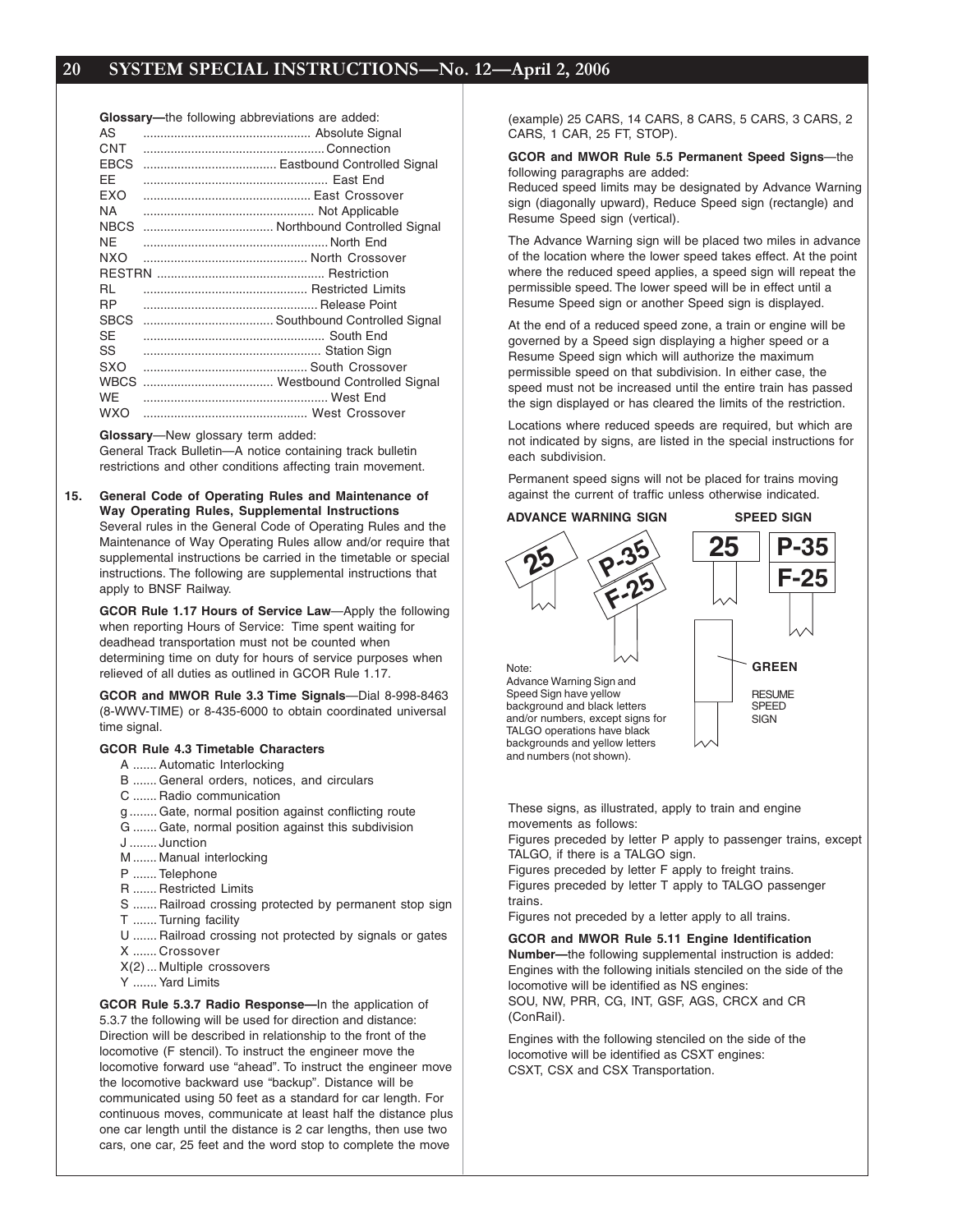or

#### **GCOR Rule 6.26 Use of Multiple Main Tracks**—the following supplemental instruction is added:

Unless otherwise indicated in the individual subdivision special instructions, when using main tracks in westward or southward timetable direction, they will be numbered consecutively from right to left beginning from Main 1. When using in eastward or northward timetable direction, they will be numbered from left to right beginning with Main 1.

#### **GCOR Rule 6.32.2, Automatic Warning Devices—**the following supplemental instruction is added:

In the application of this rule, a crossing having a broken gate(s) is to be considered as having working devices when the balance of the automatic warning devices are seen to be working. Movement may proceed over the crossing at 15 MPH without stopping.

#### **GCOR and MWOR Rule 15.1 Track Bulletins—**the following supplemental instruction is added:

BNSF Railway may use a general track bulletin instead of a track warrant to deliver track bulletin restrictions. All rules that apply to track bulletins apply to general track bulletins. Additionally, conductor and engineer may receive a general track bulletin instead of a track warrant listing all restrictions affecting their train movement.

#### **GCOR Rule 15.2A Verbal Permission—**the following supplemental instruction is added:

Rule 15.2A, Verbal Permission, when General Track Bulletins are used, the 1st paragraph is changed to read: When granting verbal permission, begin the communication using the following words:

"Foreman (name and/or Gang No.)\_\_\_\_\_\_using Form B Restriction No. between MP and MP (specifying subdivision when necessary)."

#### **Track and Time—**the following supplemental instructions are added:

The employee requesting track and time will state name, occupation, exact location and train or other identification. The employee will copy the authority granted on the form provided for that purpose, and repeat from the form the authority granted. If the authority is repeated correctly, the control operator will acknowledge with "That is correct." The train must not move until the engineer understands the track and time granted.

The employee who requests track and time must retain the written track and time record until track and time is released.

When requesting track and time, if communication is lost or an incomplete message is received while the control operator is issuing track and time, or if after repeating the authority to the control operator, the employee does not hear the response from the control operator "That is correct," the employee must not occupy the track. The employee requesting track and time must contact the control operator as soon as possible and confirm with the control operator that the track and time was not received.

#### **Track Warrants**—the following supplemental instructions are added:

Track warrants issued mechanically through printer or fax print only items checked. The item numbers checked will be listed on the bottom of the track warrant. Notify the dispatcher if:

• The track warrant does not contain all items listed on the bottom.

• Computer generated line on the bottom listing the items checked is missing.

• Track warrant is missing text or is otherwise not legible. When contacted, train dispatchers will arrange to provide crews with complete, legible copies and report incident to their supervisor.

When track warrant requires "Not in Effect Until After the Arrival of \_\_\_\_\_\_\_\_," the limits must not be occupied until the train to be met has been identified by engine number and the rear end marker has passed the point of restriction.

In non-signaled territory, a train may only be granted a Box 7 "Not in Effect Until After the Arrival of \_\_\_\_\_\_\_\_\_" track warrant, after the following requirements have been completed:

- 1. Dispatcher advises the train that will receive the Box 7 track warrant of the identification of train(s) that will be listed in Box 7 (by initials, engine number and direction).
- 2. The train that will receive the Box 7 track warrant establishes the location of the train(s) that will be listed in Box 7 (by initials, engine number and direction), advising the dispatcher that direct communication has been made and the location of the train(s) contacted.
- 3. The train to receive the Box 7 track warrant has stopped at the meeting point and has notified the dispatcher that they are stopped.

(Note: A train stopped short of the meeting point for topographical reasons, i.e., road crossings, grade considerations, etc., may be considered as stopped at the meeting point for application of this process).

In non-signaled territory after the meet has occurred, the train with Box 7 must establish positive radio contact with the train listed in Box 7 to confirm the identity of the passing train. If radio communication cannot be established, the train dispatcher must be contacted to provide the required confirmation. The train identification, time passed, location passed, or current time and location must be written on the track warrant form by both the conductor and engineer of the train being so restricted.

In non-signaled TWC territory, when a train is approximately 2 miles in advance of a siding or junction, a crew member must transmit the following by radio:

"Train identification (initials, engine number and direction) is approaching (location name) at (speed) MPH."

At the completion of each trip, all track warrants reported clear or made void must be turned in with the signal awareness form as directed by the Division General Manager.

#### **Reporting Clear/Releasing Track Warrants**

Engineer and conductor are jointly responsible, through job briefing, to ascertain and agree on the exact location that their entire train has passed before reporting past a specific point or clearing their track warrant.

When reporting past a specific location:

- Engineer and conductor will job brief and agree on train's location.
- Engineer and conductor will communicate with the train dispatcher.
- Communication will use the following format:

Conductor will state: Condr (Name), locomotive initial, number, (direction), reports clear of (Milepost/location) (Provide switch briefing when required) - Over.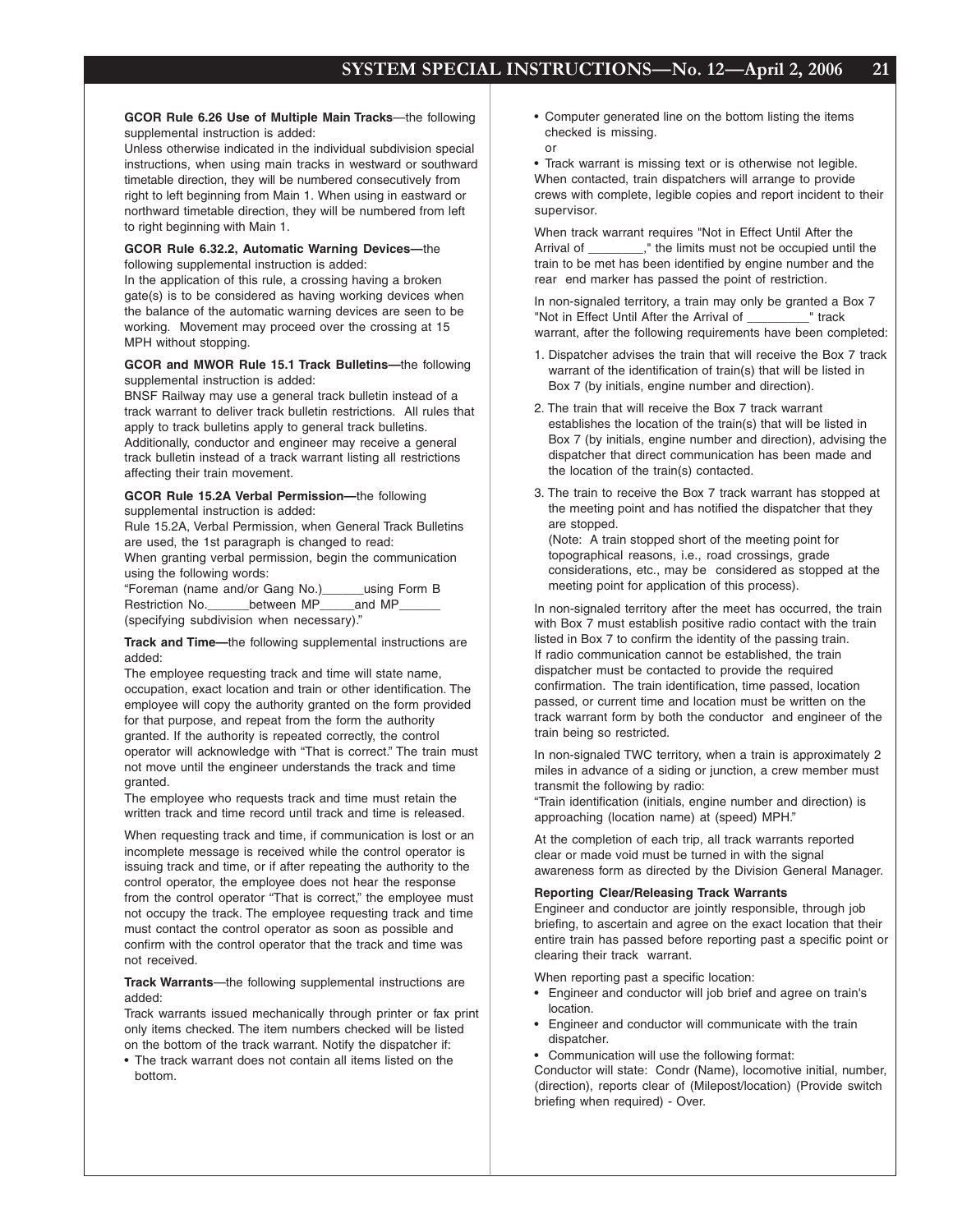Dispatcher will then check information against computer system information and if correct, will restate track release information followed by the question, "Is that correct"?

Engineer will state: "Engineer (name), that is correct. - Over".

**Mechanically Transmitted Track Bulletins**—Mechanically transmitted track bulletins from TSS provide summary information indicating the total number of lines or restrictions issued. Employees who receive these documents must cross reference the summary with the document to ensure all items are listed.

#### **16. Maintenance of Way Operating Rules, Changes and Additions**

Rules listed in Item 4, General Code of Operating Rules Items, of the individual subdivision timetables are in effect for employees governed by the Maintenance of Way Operating Rules when applicable.

The following revised or added pages are in effect April 3, 2005:

Title Page, i-2, i-3, i-4, 2-3, 2-4, 5-1, 5-2, 5-9, 5-10, 6-1, 6-2, 6-5, 6-5A (added), 6-5B (added), 6-6, 6-7, 6-8, 6-8A (added), 6-8B (added), 6-13, 6,14, 9-3, 9-4, 14-1, 14-2, 14-3, 14-4, 15-1, 15-2, 15-3, 15-4, GL-1, GL-2, GL-3 and GL-4.

#### **MWOR Rule 1.3.1, Rules, Regulations, and Instructions,** the following note is added:

Note: When amendments are made to the Maintenance of Way Operating Rules and Engineering Instruction No. 1, employees must have a copy of the general order with their rule books, make notation of the change in their rule book, or obtain a copy the revised page.

#### **MWOR Rule 6.3.3 Visual Detection of Trains**, the Statement of On-Track Safety Form is amended as follows:

The first sentence of the form is changed to read:

A lone worker using individual train detection or a lookout using train approach warning to establish on-track safety must complete this form prior to fouling a track.

The following requirements are added to the form:

Name of Lone Worker/Lookout: Designated Place of Safety:

Method of Warning:

**MWOR rule 6.3.3 B Lookouts**, the following is added as the new 1st sentence:

Lookouts must complete the form entitled "Statement of On-Track Safety" prior to anyone fouling the track. The completed form must be in the employee's possession when used to establish on track safety.

#### **MWOR Rule 6.29.1 Inspecting Passing Trains,** is changed to read:

Except as provided in Engineering Instruction 1.1.4(E), employees must inspect passing trains. The inspection must be made from the ground if there is a safe location.

- Dismount equipment on the side opposite approaching train.
- Do not cross adjacent tracks solely for the purpose of inspecting a passing train.
- During inclement weather, employees may remain in equipment when inspecting passing trains.

If any of the following conditions are detected, notify crew members on the passing train by any available means:

- Overheated journals
- Sticking brakes
- Sliding wheels
- Wheels not properly positioned on the rail
- Dragging equipment
- Insecure contents
- Signs of smoke or fire
- Headlight or marker improperly displayed
- Any other dangerous condition

When trains or engines are passing, remain clear of tracks to prevent being struck by objects that may fall or protrude from the train.

Note: Take articles that fall from cars to a secure area and report them to the supervisor and/or train dispatcher.

**MWOR Rule 6.32.2 (D) Power Off Indicators,** is changed to read:

When the power off indicators on the side of signal housings at highway crossings are flashing or not illuminated, immediately notify the Train Dispatcher.

**MWOR RULE 6.50.4,** is changed in it's entirety (including the title):

MWOR Rule 6.50.4, Hy-Rail Vehicle Movement Over Spring Frogs, Self- Guarded Frogs, Lift Frogs, and Flange-Bearing Diamonds

Do not move hy-rails through the spring side of spring rail frogs or the low speed route(s) of lift frogs or flange-bearing diamonds, or make a facing point move through self-guarded frogs, except as outlined below:

- The hy-rail must stop before moving through the spring-rail frog, the self-guarded frog, or the low speed route(s) of the lift frog or flange-bearing diamond.
- When available, an employee must remain on the ground to guard against derailment and direct the hy-rail operator through the spring side of the frog.

Spring switches must be lined and locked for the route to be used before moving through the switches.

Hy-rail operators must look to ensure that switches are properly lined for movement before passing through the switches. When operating a hy-rail over a power operated switch, power operated derail, self-guarded frog, or low speed route(s) through a lift frog or flange-bearing diamond, do not exceed 5 MPH. Additionally, hy-rails must reduce to one half of their maximum authorized speed when operating over all other hand operated switches and frogs.

When operating a hand operated switch for hy-rail movement, return and lock it in the normal position after the hy-rail has passed the switch. When the train dispatcher or control operator is unable to line a dual-control switch for the desired route, hy-rail operators must first receive permission to operate the switch by hand as outlined in Rule 9.13.1 (Hand Operation of Dual Control Switches).

#### **MWOR Rule 6.53, Getting On and Off Equipment,** is changed to read:

Employees must not get on or off work equipment while it is moving.

Exception: In an emergency, or where designated by special instructions or general order, employees may get on or off work equipment while it is moving. In addition, employees may get on and off the following equipment while it is moving in work mode: Tie Laying Machines, High Speed Undercutters, 09-3X Production Tamper, Ballast Distribution Systems 100 & 200, and Rail Heaters. Work mode means when the equipment is engaged in its normal operation, moving less than 1 MPH, and not while traveling to a work site.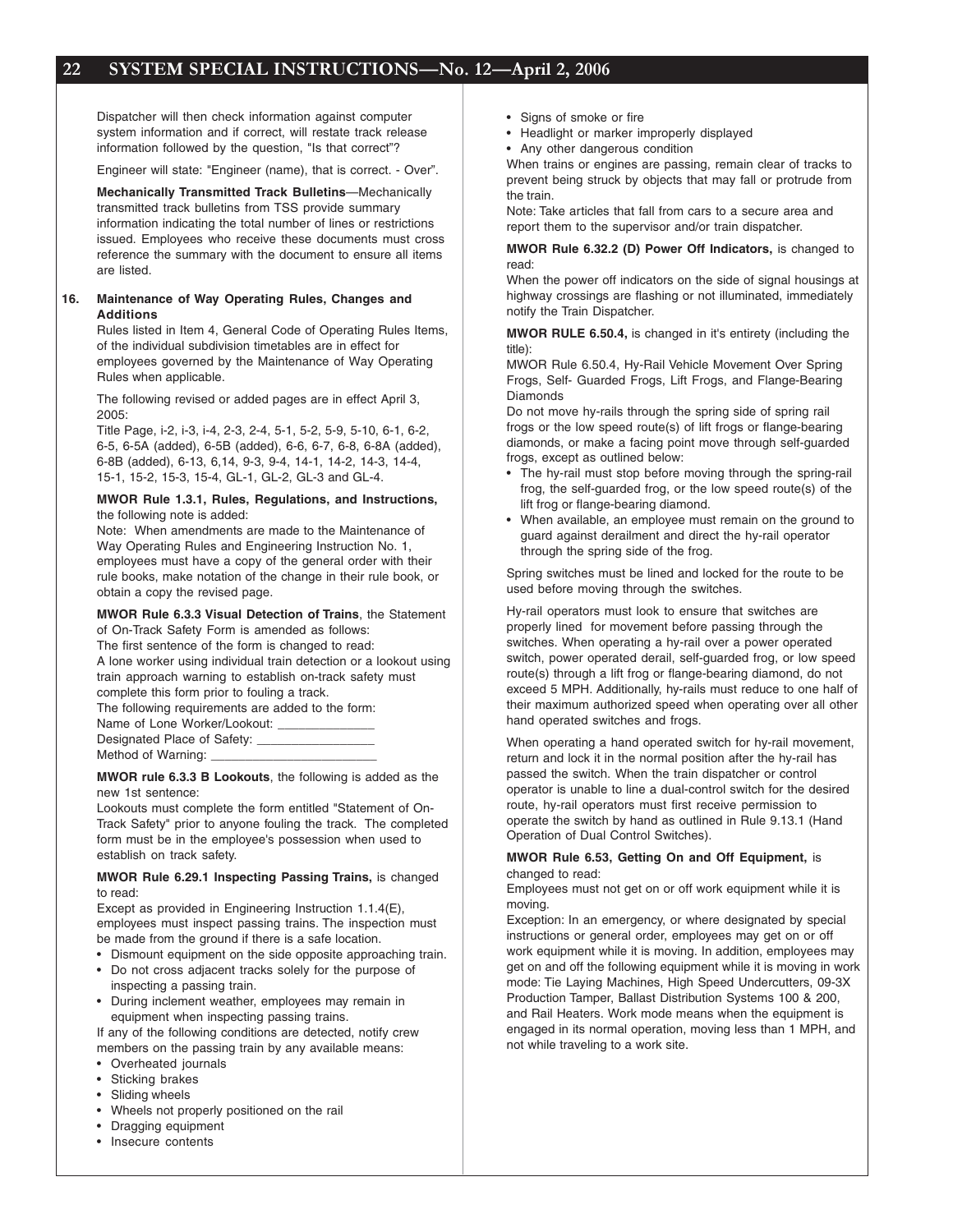**MWOR Rule 8.2, Position of Switches**, the 5th paragraph reading:

When the position of a derail or main track switch is changed by hand operation, the employee in charge must record the location of the derail and/or main track switch used and the time the derail is secured in derailing position and/or the main track switch is returned to normal position. This record must be retained for at least 48 hours after tour of duty is completed.

#### Is changed to read:

When operating a main track switch, switch point lock or derail, the employee in charge must record:

- name and location of the main track switch, switch point lock or derail used
- time and initials of employee operating the main track switch, switch point lock or derail
- time and initials they are finally restored to the proper position.

This record must be retained for 5 days after tour of duty is completed.

#### **MWOR Rule 8.14, Conflicting Movements Approaching Switch**, the following exception is added:

Exception: On a dual control crossover switch that has been upgraded per Signal Instruction Manual, part TP-103C, FRA signal switch tests can be independently performed by Signal Department employees on the dual control switch of the crossover not affected by approaching movements.

**Abbreviations**—the following is added: RP.....Release Point

**17. Air Brake and Train Handling Rules, Changes and Additions**

> The following revised pages are in effect July 11, 2004: Title page, 2, 3, 4, 9, 10, 13, 14, 15, 16, 19, 20, 21, 22, 25, 26, 27, 28, 29, 30, 31, 32, 35, 36, 37, 38, 43, 44, 45, 46, 51, 52, 53, 54, 55, 56, 63, 64, 75, 76, 89, 90, 93, 94.

**ABTH Rule 100.4 Operative Brakes,** is changed to read: These requirements apply to air brake tests and inspections:

- Unless brakes fail enroute, air brakes on all cars must be operative unless being moved for repairs and properly tagged. As per GCOR Rule 1.33, Qualified Mechanical Inspectors will provide three tags on cars given to train crews to be moved to repair facilities. Cars with defective air brake equipment will be tagged on each side and the third tag will be retained on locomotive. This information may also be provided on train documentation (PROFILE). Tags will only be required on one side of the car and on the locomotive when no crossover platform is available to crossover between cars or when adjacent tracks are involved which could present risk of injury. EXCEPTION: Scale test cars are not required to be equipped with air brakes, but if equipped must be operable.
- Cars discovered with brakes that fail enroute must be tagged on both sides of the car and noted on space provided on train documentation and left in controlling locomotive cab form holder for relieving crew. Tags will only be required on one side of the car and train documentation noted when no crossover platform is available to crossover between cars or when adjacent tracks are involved which could present risk of injury. (Reference ABTH Rules 102.7 and 102.9 on procedures for handling cars with cut out air brakes.) Tags must include the following information: (the back of locomotive defect tags provided on locomotives or in crew packs may be used if no defective air brake tags are available).
	- Reporting Mark and Number of the defective locomotive or car (example- BNSF 601234)
- Name of the inspecting or discovering Railroad (example-BNSF Railway)
- Name and Job Title of Inspector (example- A. Blackburn, Conductor)
- Inspection Location and Date (example- Harlem, MT 04/ 25/05)
- Type of Defect (example- Brake was cut out because it would not release)
- Movement Restrictions (example- None)
- Repair Destination (example- Havre, MT) Note: Mechanical Desk will advise on location Signature (example- A Blackburn)
- Train documentation may also reflect such cars by electronic means to subsequent crews after defective brakes are initially discovered and reported.
- At least 85 percent of the cars in a train must have operative brakes under all circumstances.
- When departing terminals, engineers must allow their trains to be Inspected where required.

**ABTH Rule 100.9, Item B Air Flow Method (AFM)**, the 3rd bullet is changed to read:

• The locomotive has an air flow indicator with a direct reading of air flow in increments no greater than 10 cubic feet per minute (CFM).

Note: Some locomotives without digital displays of air flow have air flow meters with a scale that does not correspond to a specific CFM and may not be used for conducting an air flow method brake pipe leakage test. These are identified by their lack of any reference to CFM on the gauge.

#### **ABTH Rule 100.10 C, Engineer Notification,** the last sentence of the "Note" is changed to read:

The number of cars indicated on your Class 1 test record(s) may not correspond to the number of cars on your train due to pick ups and set outs enroute.

The following paragraph is added:

In addition to maintaining written documentation on locomotive as outlined above, conductor must utilize the Voice Train Reporting (VTR) method to report all Class 1 inspections performed by the train crew at the train's origin (where train is initially made up) and at all locations where the train crew performs an Intermediate Brake Test and Inspection (Class 1A Brake Test) en route.

#### **ABTH Rule 100.11, Transfer Train Movements Test**, the following note is added:

Note: When making retest, car must be charged to within 15 psi of the regulating valve setting, then make a 20 psi brake pipe reduction instead of 15 psi. Brakes shall remain applied until a release is initiated after a period of no less than three minutes.

**ABTH Rule 100.18, Piston Travel Limits,** Body mounted brake cylinders at the initial terminal is changed to read:

- The piston travel must be adjusted to between 6 and 9 inches.

#### **ABTH Rule 101.2 A, Inspection Requirements**, the following is added:

BNSF locomotive daily inspection reports will be filed electronically, whenever possible. Defects to locomotives, whether discovered during locomotive daily inspection or otherwise, non-complying or not, will be verbally reported to the BNSF mechanical desk, NOC unless local instructions provide otherwise.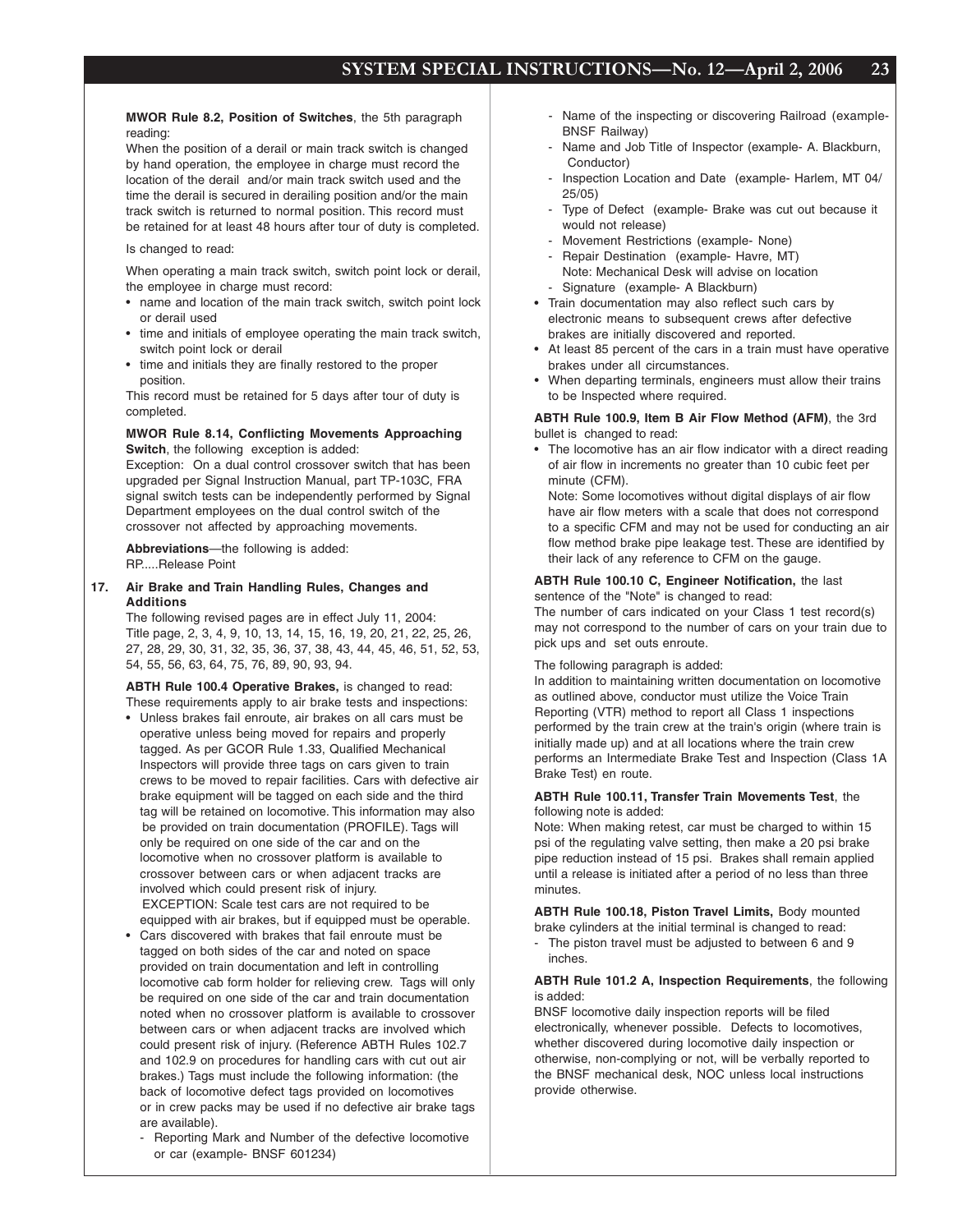#### **ABTH Rule 101.2(B), Conducting a Locomotive Daily Inspection, Control Compartment/Locomotive Cab,** new Item 12 is added:

12. A Sanitary Toilet Facility

Note: Toilet facilities are not required on locomotives used in switching or transfer service on which employees have railroad-provided sanitation facilities outside the locomotive that meet sanitation standards at frequent intervals during the course of their work shift. However, toilet facilities on any locomotives must be part of the locomotive daily inspection and defect reporting.

In addition, unoccupied locomotives in trail position on through freight trains are not required to have operative or sanitary toilets. However, any locomotive toilet found defective or unsanitary, whether required or not, are to be reported as defective.

Locomotive with defective or unsanitary toilet may not be used as lead unit, unless:

- 1) No other suitable locomotives are available for use
- 2) It is not possible to switch another locomotive into lead position
- 3) Location is not equipped to clean the sanitation compartment, if unsanitary, or repair the toilet facility if defective.

#### **ABTH Rule 101.2 (C) Complete Required Daily Inspection Forms**, the following 4th bullet is added:

• Signature

#### The paragraph reading:

Indicate "Not used" if the locomotive has not been used on a particular day, and form supplied on locomotive has calendartype daily inspection form. The locomotive cab card must remain in the holder in the locomotive cab.

#### Is changed to read:

Write "NC" for Non-Complying in the "time" column if locomotive with a non-complying defect is found during the inspection of that locomotive.

#### **ABTH Rule 101.10.1, Cab Signal Equipment-Foreign Locomotives**—new rule is added:

Cab signal equipment on foreign locomotives operating on BNSF may inadvertently activate and cause a penalty application if no action is taken by the engineer. These false activations are often related to the additional electrical current in the rails when train is near road crossings equipped with automatic warning devices.

When operating a foreign locomotive equipped with cab signal equipment that cannot be cut out, should cab signal equipment inadvertently activate, depressing the button labeled "Cab Signal Acknowledge" during the warning period will prevent a penalty application. If a penalty application has occurred from the Cab Signal System it will be necessary to depress the "Cab Signal Acknowledge" button before moving the automatic brake valve from suppression position to recover from the penalty brake application.

#### **ABTH Rule 101.13, Moving Locomotives**, the following note is added to Item B:

Note: Instructions regarding coupling MU air hoses between locomotives in this rule and under Rule 101.17 are intended to mean only one coupling for Main Reservoir, Actuation and Application & Release hoses is required. Duplicating the coupling of any of these hoses on both sides of the locomotive is not required.

#### **ABTH Rule 101.21, Locomotive Camera Systems,** new rule added:

When instructed to assemble a locomotive consist for freight service, locomotives with forward-view camera systems, when available, that are otherwise lead qualified should be positioned as the lead, controlling locomotive (short hood facing the direction of travel) whenever this can be accomplished without turning the locomotives. Cameraequipped locomotives are identified by the camera unit positioned in the windshield of the locomotive.

#### **ABTH Rule 102.7, Cutting Out Air Brake equipment,**

number 3 under Item B is moved to number 5 under Item C, Rear Car Brakes:

5. If one air brake device/control valve is cut out on a car with multiple control valves, consider the brakes on that car to be operative.

The 3rd sentence of the note is changed to read: This is accomplished by coupling the air hoses between rear disabled car and car ahead, leaving angle closed on disabled rear car and opening the angle cock on car ahead.

**ABTH Rule 102.9, Setting Out Disabled Cars**, Item 4 and Item 5 are deleted in their entirety.

#### **ABTH Rule 102.12.1, Manned Helper Entrained or Coupled at Rear of Train**, under Item A, number 4 is changed to read:

4. Place the independent brake valve handle in the RELEASE position and actuate to fully release the helper locomotive consists' brakes.

Under Item B, numbers 2 and 3 are amended to read:

- 2. Observe the brakes apply on helper consist by visual inspection.
- 3. After obtaining the desired reduction, release the train brakes and observe the brakes release on helper consist by visual inspection.

#### **ABTH Rule 102.12.6, Distributed Power/Helper Limitations and Placement, DP/Helper Train Make Up Restrictions,** under Item 1, new Item E added:

e. Multiplatform (2 unit), solid drawbar-connected gondola cars with initials AMGX.

Item 2 is changed to read:

 2. DP/Helper locomotives consists rated at 8 powered axles or less are exempt from DP/Helper train make up instructions outlined in Item 3 below.

The note regarding the variance allowed when entraining cut in helper/DP locomotive consists reading:

"Note: When entraining DP/helpers, placement of DP/helpers may vary by 5 cars/units to comply with train make-up requirements" is changed to read:

Note: When entraining DP/helpers, actual placement of DP/ helpers may vary from the formula guidelines above by 5 cars/ units.

**ABTH Rule 104.10, Air Flow Meter,** 3rd bullet under Air Flow Meter Readings is changed to read:

If the air flow meter shows a reading (less than 60 CFM) that is stabilized, the brake system is charged.

#### **ABTH Rule 104.14, Determining Number of Hand**

**Brakes**— the chart on page 64 is changed to read: >1000 (greater than 1000) is changed to read <1000 (less than 1000).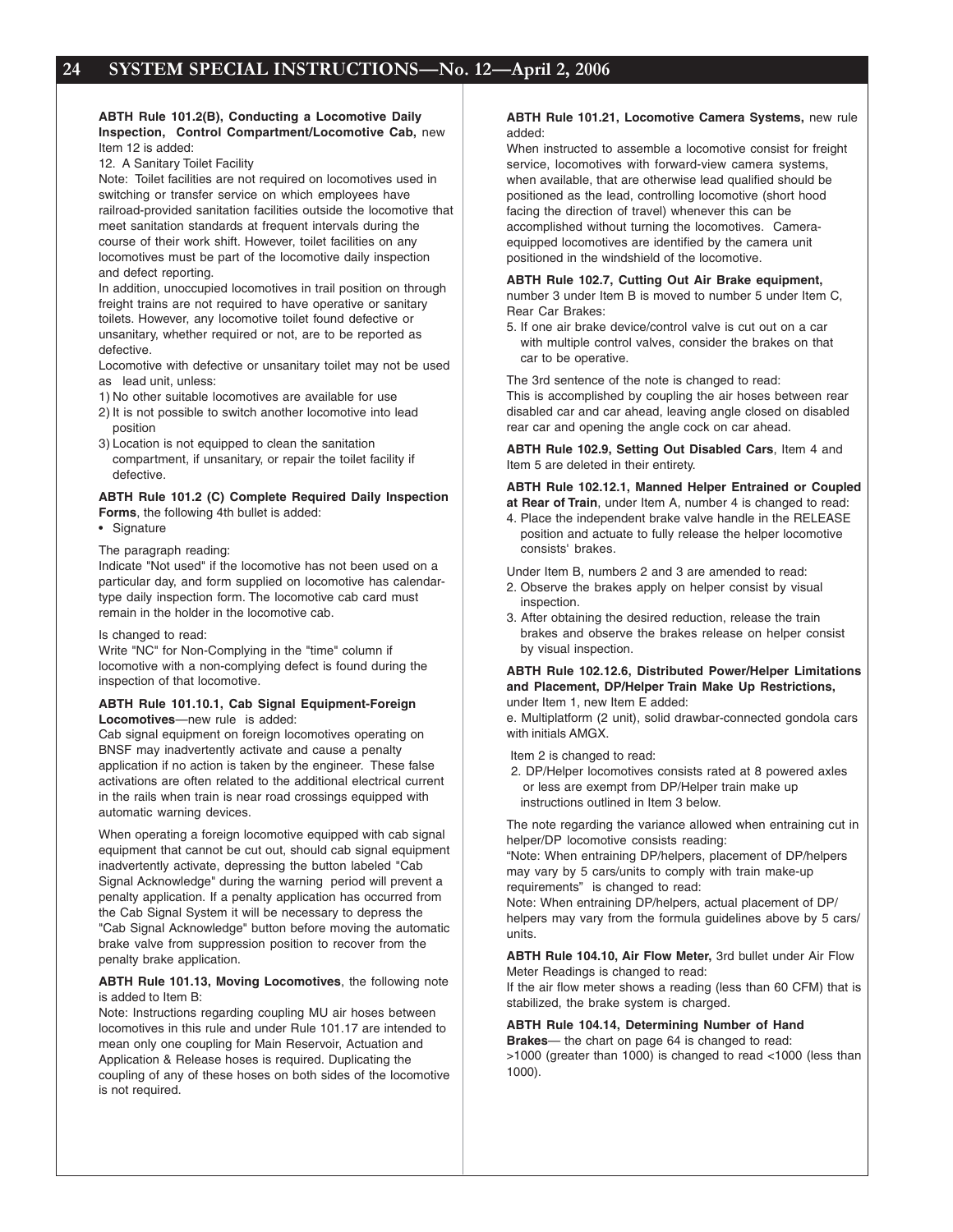**ABTH Rule 105.5.5, Remote Mode Set Out (S/O)**, the following note is added to Item 3:

Note: When instructed to prepare train for an inbound inspection, comply with ABTH Rule 100.17 Inbound Train Inspection and place the automatic brake valve handle in the HANDLE OFF/CONT SVC position to reduce brake pipe to near 0 psi.

**Glossary Term - Off Air,** is changed to read:

Off Air - Off air means when it is known that a brake system has not been connected to a continuous source of compressed air of at least 60 pounds per square inch (psi) for a period of 4 hours or more. The "source" of compressed air is brake pipe pressure being supplied at the locomotive(s) or yard air connection to the brake system. If brake pipe gradient is observed, no minimum brake pipe pressure at the opposite end of a brake system is required as long as 60 psi or more is being maintained at the charging end of the brake system.

#### **18. Safety Rules, Changes and Additions Maintenance of Way Safety Rules Amendments MW Rule S-21.1, PPE Requirements**, the 1st bullet is changed to read:

• Hard hats which meet the specifications (ANSI Standard Z89.1, Type I, Class E & G) found in the BNSF Safety and Health Equipment Catalog.

**MW Rule S-21.1, PPE Requirements**, the 6th bullet is changed to read:

- Enhanced visibility work wear is to be worn in accordance with the below-listed specifications.
	- Enhanced visibility work wear is to be orange in color, and where worn at night, retro-reflective.
	- Acceptable items of enhanced visibility work wear: hardhat, vest, tee-shirt, jacket, sweatshirt or raincoat.
	- Roadway workers, when working on or near the track, must wear at least one item of enhanced visibility work wear.
	- Enhanced visibility work wear must be worn at derailment sites, at intermodal facilities, and when involved in work train operations.
	- Enhanced visibility vests must be worn when:
		- performing highway flagging operations
		- setting-on and setting-off hy-rail vehicles at grade . crossings
		- working around mobile equipment (off-track) unless separated from the equipment by a natural or manmade barrier.

**MW Rule S-21.1, PPE Requirements**, the 1st bullet under the Exceptions, that part reading:

- in enclosed work equipment cabs when windows are completely closed
- Is changed to read:
- in enclosed work equipment cabs (not including locomotive cabs) when windows are completely closed

#### **TY&E Safety Rules Amendments**

**TY&E Rule S-21.1, PPE Requirements,** the 1st bullet is changed to read:

• Hard hats which meet the specifications (ANSI Standard Z89.1, Type I, Class E & G) found in the BNSF Safety and Health Equipment Catalog.

**TY&E Rule S-21.1, PPE Requirements**, the 1st bullet under the Exceptions, that part reading:

- in enclosed work equipment cabs when windows are completely closed
- Is changed to read:
- in enclosed work equipment cabs (not including locomotive cabs) when windows are completely closed .

**19. Train Dispatcher's, Operator's and Control Operator's Manual, Changes and Additions**

**Rule 40.4.8, Crossing Warning/Power Off Indicators**, the last paragraph, Power Off Indicators, is changed to read: When notified that the lights are flashing or are not illuminated on the Power Off Indicators installed on the side of signal housings at highway crossings, promptly notify the signal call desk. (Protection is not required in this circumstance, however this indicates commercial power has been lost).

#### **Rule 40.4.10, Trackside Warning Detector Stops/ Reportable Messages**, is changed in it's entirety to read:

Provide timely notification to the signal call desk of all trackside warning detector (TWD) stops and reportable messages that do not require stops ("integrity failure", "maintenance required", etc.). (Note: It is not necessary to call the signal call desk in addition to inputting the information into the CAD train movement record.)

When trackside warning detector (TWD) stop is for a hot journal or hot wheel, do the following:

- Immediately contact the NOC Mechanical Warm Bearing Desk and advise them the train's identification, TWD location, and contact radio station so they may coordinate the inspection process as outlined in System Special Instructions, item 8(D). When communicating with CAD instant message, enough information must be contained in the message to positively identify what the communication is associated to (i.e. train ID, location, etc.).
- Grant permission for the train to depart the inspection location, after receiving confirmation from the NOC Mechanical Warm Bearing Desk that the required TWD inspection has been completed. Note: It is not acceptable for crew member to inform the train dispatcher that the NOC Mechanical Warm Bearing Desk has released train from the inspection).
- Input Train Delay using code "DS" filling in all required fields related to car specifications with correct information.

**Rule 44.9.2, Track Indications,** the fourth bullet is changed to read:

If authorized by Chief Dispatcher, advise train crew of the track indication and continue train movement, utilizing signal system unless track indication is intermittent or signal will not clear. If track indication is intermittent or signal will not clear, advise train crew of the track indication, then authorize train movement(s) to pass signal(s) displaying Stop indication as outlined in TDOCOM Rules 40.4.4 and 44.8.1 (Note: this applies to any type of "tie" territory - concrete, wood, steel, etc.).

**Rule 53.1.2, Track Conditions**, is changed to read: When report of unusual track condition is received:

- Immediately provide protection for the condition by placing a TSR, restrictive tag/label, marking or blocking device to the area where the condition exists.
- Immediately report the condition, during normal working hours, to the Roadmaster or MW employee in charge of the territory. After normal working hours or when there is a problem contacting someone, report the condition to the Maintenance of Way Trouble Call Desk (CAD IM or call 8- 593-6823).
- Unless the reported condition is impassable, until other instructions are received from the Maintenance of Way Trouble Call Desk, Roadmaster or MW employee in charge of the territory, verbally instruct trains to proceed at restricted speed but not exceeding 20 MPH until entire train has passed through the location indicated.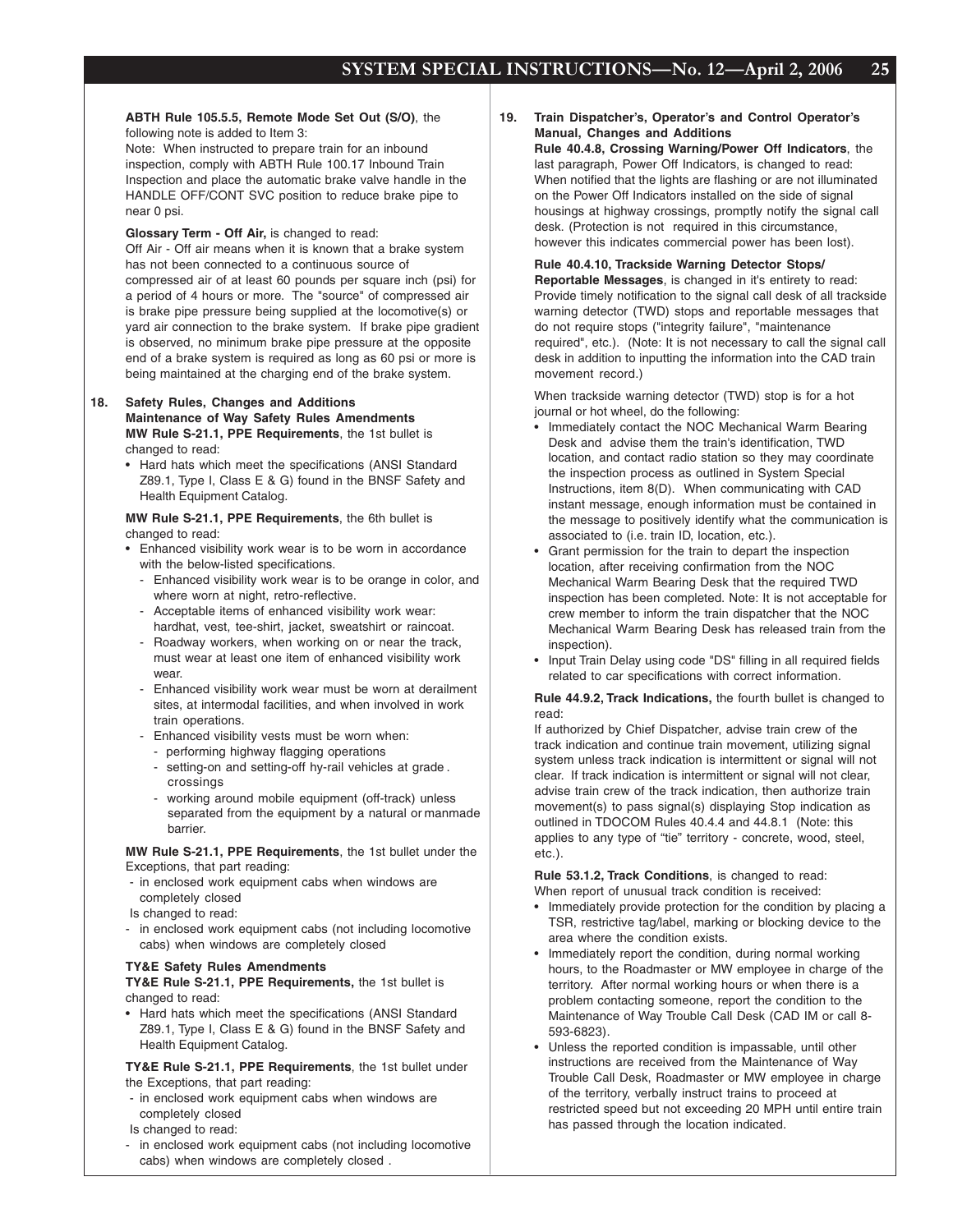• Maintain protection to the affected area until condition is repaired or Maintenance of Way Trouble Call Desk, Roadmaster or MW employee in charge provides other operating instructions.

Passing over a broken rail requires permission from a qualified MW employee at the location.

#### **Rule 55.14.1, Failure of Signal, the last paragraph, Power Off Indicators**, is changed to read:

When notified that the lights are flashing or are not illuminated on the Power Off Indicators installed on the side of signal housings at highway crossings, promptly notify the signal call desk. (Protection is not required in this circumstance, however this indicates commercial power has been lost).

#### **20. Hazardous Material Instructions, Changes and Additions**

#### **Section III, Item 2(e), Inspecting Intermodal Cars, No. 3** is changed to read:

(3) Intermodal tanks must be placed so that the bottom outlet valves are pointed toward the ends of the well car.

#### **Section IV, Item 2, Placard Requirements,** Item b is changed to read:

b. For non-bulk packages (capacity less than 119 gallons or 882 pounds) placards are required when transporting quantities of 1001 lbs. (454 kg) or more of these hazard classes: Note: Placards may be displayed for quantities less than 1001 lbs. of these materials, as long as they are appropriate for the shipment.

**Section IV, Item 4, Marking Requirements and Inspecting for Markings,** Item h, Inspecting for Non-Odorized Marks, is deleted.

#### **Appendix A - Exception DOT-E 9271,** the first paragraph is changed to read:

The following is provided in compliance with the DOT exemption to the regulations as noted. The exemption applies only to car separation requirements for Division 1.1, 1.2, 1.3 and 1.4 explosives.

#### **21. Hy-Rail Limits Compliance System (HLCS)**

Properly trained operators of on-track equipment equipped with Hy-rail Limits Compliance System (HLCS) must use the system if operational. When obtaining authority, provide the dispatcher the vehicle number:

- When initial authority is obtained each calendar day
- When moving from one dispatcher district to another
- When changing vehicles.

The HLCS vehicle number must be recorded on the authority form.

When problems are experienced with HLCS ( ex. tracking issues, radio problems etc.), or the system is not operational, contact telecommunications at (817) 593-5900, choose option 1, and then option 2 to open a trouble ticket. If you receive an exceed alarm (red warning light) immediately contact the dispatcher for that territory.

Employees may test HLCS to verify that they are setting on within the authorized limits. After receiving authority from the dispatcher, notify the dispatcher that you will be testing the HLCS for authority compliance before setting on the track. Place the hy-rail vehicle within 15 feet of the track to be occupied. Do not foul the track. Verify that the thumb wheel switch is in the proper position for the track the authority exists on. Activate the HLCS by engaging the steering wheel lock or placing the toggle switch in the on position indicating the vehicle is in the on-rail position. Note: This test can only be conducted off the track and will be used to verify that you are

within the authorized limits, not that you will be setting on the correct track in multiple main track territory.

#### **22. Automatic Cab Signals**

Cab signal equipment must be cut out except on suburban equipment on the Chicago Subdivision.

#### **23. Remote Control Operations**

#### **23(A) Remote Control Operating Instructions**

- a. Employees assigned to a remote control crew are governed by these instructions and must have a current copy accessible while on duty. Remote Control Operators (RCO) will be issued an Operator's Manual, which governs the operation of a Remote Control System. All rules or instructions contained in other company publications will remain in effect unless specifically exempted in these instructions.
- b. Prior to operating a Remote Control Transmitter (RCT), a job safety briefing must be held among all crew members. All remote control crew members must be informed and clearly understand which crew member will be controlling the movement. Before the control of the Remote Control Transmitter is transferred from one crew member to another, the receiving Remote Control Operator must be notified and acknowledge that he/she is in a position to assume control.
- c. A crew member must not go between or work on the end of rail equipment coupled to a remote control locomotive or when a remote control locomotive is on the same track until each member of the crew has been informed of the work to be performed. The Remote Control Operator must ensure that the Remote Control Transmitter's speed control is in the STOP position and the directional control is in neutral. The primary Remote Control Operator must acknowledge that he/she understands that another employee will be going between equipment by announcing via radio "set and centered." The speed and direction controls must not be repositioned or control of the Remote Control Transmitter transferred to another operator until each crew member has advised the Remote Control Operator that they are "in the clear."
- d. Each Remote Control Operator must have in their possession an operative holstered hand-held radio equipped with a microphone.
- e. Each remote control locomotive must have a tag placed on the control stand indicating the locomotive is being used in a remote control mode. The tag must be removed and secured with the Remote Control Transmitter when the locomotive is placed in manual mode.

#### **23(B) Setup and Testing**

Prior to operating a Remote Control System, the Remote Control Operator must ensure the equipment is properly setup and tested in accordance with prescribed procedures. If two Remote Control Transmitters are to be utilized in a "shared" or "pitch and catch" operation, both must be tested.

#### **23(C) Operating the Equipment**

- a. Only qualified operators or students who have been trained in remote control operations may operate a Remote Control Transmitter.
- b. A Remote Control Operator shall control only one locomotive consist at a time with a Remote Control Transmitter and shall not operate simultaneously any other locomotive.
- c. When using "shared" or "pitch and catch" operations, the procedure for changing operators is specified in the operators' manual.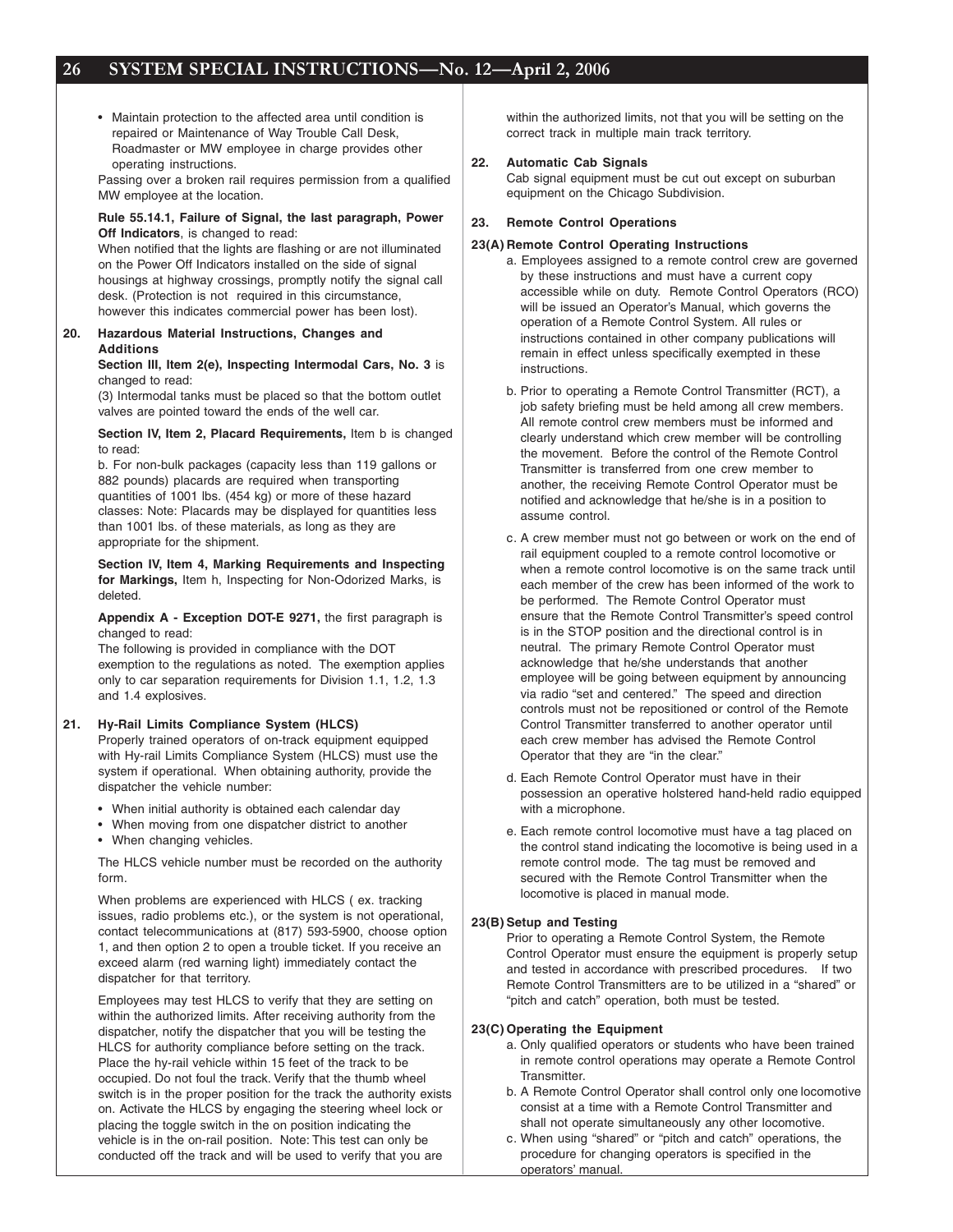- d. Operation of the Remote Control Transmitter must not be performed from a moving motorized vehicle.
- e. Dropping of cars is prohibited during remote control operations except at locations specifically authorized by special instructions.
- f. When using a remote control locomotive in "shared" or "pitch and catch" operations to make a coupling, the Remote Control Operator located at the coupling must be the primary operator.

#### **23(D) Securing Equipment**

a. Remote control locomotives and Remote Control Transmitters must not be left unattended unless secured and/or disabled. For remote control system purposes, "unattended" means remote control locomotive is not set up (linked) to an operating Remote Control Transmitter in the possession of a crew member.

When leaving equipment for meal period, break, etc., the Remote Control Operator will secure remote control locomotive as required and turn the Remote Control Transmitter power off.

When ending tour of duty, the Remote Control Operator must place the locomotive in the MANUAL mode unless being relieved by another Remote Control Operator. If another Remote Control Operator is relieving a Remote Control Operator, a job/safety briefing must be held between the employees.

b. Spare Remote Control Transmitters must be stored with power off and battery removed.

#### **23(E) Remote Control Area**

- a. Division Timetable Special Instructions will designate areas of remote control operations. Signs advising that remote control operations may be in effect will be posted at access locations to Remote Control Areas.
- b. The Remote Control Operator in control of a remote control locomotive must be notified of any track removed from service or working limits established for the protection of another craft. The Remote Control Operator must conduct a job/safety briefing with all members of the crew.

#### **23(F) Remote Control Zone (RCZ)**

Signs advising that Remote Control Zones may be in effect will be posted at access locations to Remote Control Zones. Remote Control Zone limits do not include tracks within CTC or interlocking limits (CTC or Interlocking rules apply).

#### **23(G) RCO Terms**

Remote Control Area - Area designated by special instructions for remote control operations.

 "Shared" or "Pitch and Catch" - Process used for changing primary control of Remote Control Transmitters between crew members. Change of control may only be performed while remote control locomotive is stopped.

#### **24. Switch Tender Instructions**

The train dispatcher and switch tender are required to have a job briefing before a switch tender acts on instructions from the train dispatcher. Following a shift change, another briefing is required between the train dispatcher and switch tender, which will include discussion of pending instructions and determination if the instructions are still correct.

When communicating concerning approaching train movements, use engine initials and number and direction. Do not use only train symbols or blanket terms such as "westbound or eastbound trains."

The dispatcher will issue specific instructions to the switch tender. The switch tender must repeat the instructions to the train dispatcher and receive confirmation of being correct, before acting on the instructions.

For example: After confirming with the train dispatcher that BNSF 1234 West will be the next train to line from Main Track 1 to Main Track 2 at Robinson Spur, the switch tender is then to call the BNSF 1234 West and verify the train has authority from Main Track 1 to Main Track 2 at Robinson Spur. After verification has been received from the BNSF 1234 West, and after the switch tender has visually identified the BNSF 1234 West, the switch tender will line the route for the movement. After the movement is clear of the switch, the switch must be lined and locked in the normal position.

When necessary for the train dispatcher to change routing instructions to the switch tender after authority has been granted to a train, it is the responsibility of the dispatcher to communicate directly with the switch tender. Another authority over the switch that the tender is in charge of cannot be issued until the dispatcher has informed the switch tender of the change.

When a switch tender is at a remote location, away from a depot and/or base station radio, the switch tender must check with dispatcher when arriving at such location to confirm they can clearly communicate. If the switch tender becomes aware of any radio communication problems, the train dispatcher must be notified. The chief dispatcher will make particular arrangements when communication problems are evident.

While in charge of a switch, the switch tender must not leave the switch unattended unless it is lined and locked for normal movement.

The train dispatcher's transfer must include switch tender locations and pending instructions from the train dispatcher to the switch tender.

#### **25. FRA Random Drug Testing**

TY&E employees selected for FRA Random Drug Testing must show the start time of the Random Drug Test (RDT) in the remarks column of their timeslip. Start time of RDT begins when a supervisor notifies the employee that they are selected for RDT. A stop time on RDT is necessary only if different from their off-duty time.

#### **26. Verification of Rules Examination**

Employees required to pass rules examination must have a current rules examination card when issued, or engineer's certificate in their possession while on duty.

#### **27. Cars Set Out Bad Order**

When a car is set out between terminals account bad order, it should, if possible, be left where it can be driven to by truck for making repairs. If the car setout is a military shipment, immediately contact the Resource Operation Center, Ft Worth at (817) 234-7200 or (800) 832-5452, Option 3.

#### **28. Grade Crossing Accidents**

The following information is designed to serve as post grade crossing accident guidelines. It is designed to provide the utmost in safety for you and your crew.

After the accident has occurred and the train is stopped:

- A. Ensure the safety of crew members, accident victims, and the public.
- B. Meet the requirements of GCOR Rule 6.23.
- C. Contact the dispatcher or any other available radio contact and advise:
	- 1. Exact location; and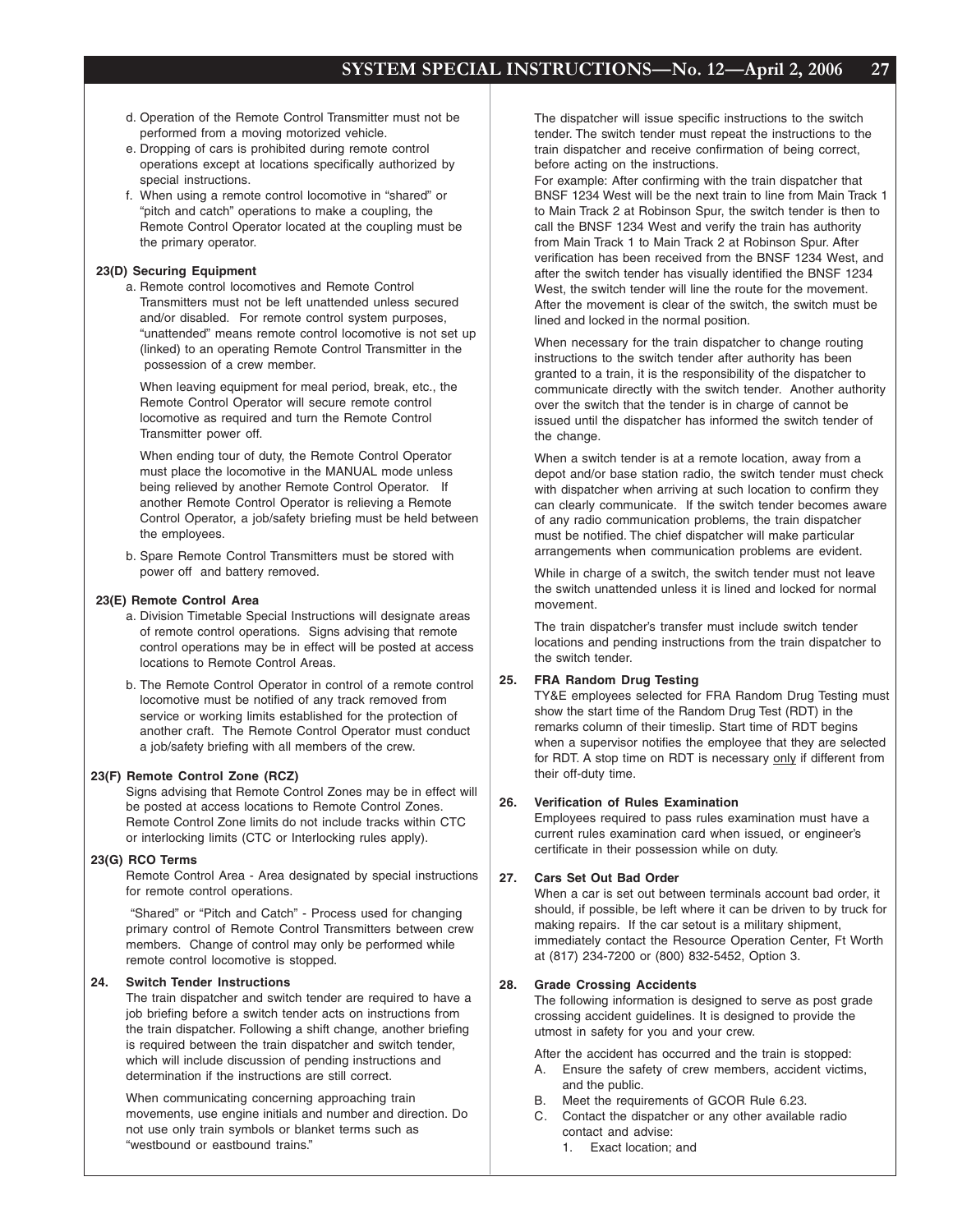- 2. What emergency services are needed. Be sure to include alternate routes for the emergency vehicles if your train is blocking road crossings.
- D. Assess the damage to the vehicle and train to determine if there is any danger to your crew or the public.
- E. Assign a crew member to monitor a radio to provide further information for emergency assistance.
- F. If it is safe, render assistance to accident victims. It is important not to move the victim unless a life threatening situation exists.
- G. Turn "off" the vehicle's ignition and inform the investigating officer you did so. Otherwise, do not disturb the accident scene. Do not move the train unless it presents a safety problem, such as emergency vehicles needing to get to the accident through a blocked crossing, etc.
- H. Only give information to :
	- 1. The investigating officer; or,
	- 2. Authorized company managers.
		- Cooperate with the investigating officer. Answer the officer's questions and provide as much information as you can recall.

Record the badge number and name of the investigating police officer at the scene. Witness with the officer that the headlight is on, and that the whistle and bell on lead unit are in proper working order. Also, note that the crossing warning devices are functioning.

- I. Assign a crew member to verify the accuracy of the train list. Save all train lists, track warrants, track condition messages, and other pertinent documents for the proper BNSF managers.
- J. Ascertain that no part of your train is derailed and that it will be safe to proceed once released by the investigating officer.
- K. Personal counseling will be available to any crew member who might experience post-accident trauma.

#### **29. System Work Train Policy**

The conductor is in charge of and will be responsible for all work train movements. The safety of the overall train operation is the responsibility of the entire train crew. The engineer shall receive train movement instructions only from a member of the train crew except in cases of emergency.

When Maintenance of Way, Signal, Structures, Mechanical or other work groups are involved with the activities of the work train, a coordinator from such group must be designated. The train crew will communicate with the designated coordinator concerning all train movements and work activities.

An initial job briefing will be conducted before commencing work and additional job briefings must be held at intervals not to exceed four (4) hours until the end of the tour of duty. In addition, when there is a change in assignment or a significant delay in activities has occurred, a job briefing must be conducted prior to commencing work. Employees who subsequently work in the vicinity of a work train after such job briefings have been held, must not commence work until they have received a job briefing from the designated coordinator regardless of authority received to occupy the area. The conductor is responsible to ensure that no work activity begins until the required job briefings are complete.

Job briefings must include applicable operating rules, safety rules, special instructions and any other work-specific information. The designated coordinator is responsible for communicating impending train movements to the work groups under his control.

All employees assigned to a work train and/or its activities are responsible to be on the lookout for train or track car movements at all times. Lookouts will be utilized when necessary and all movements must be fully protected.

#### **30. Track Condition Messages**

Track condition messages may be issued by train dispatchers to cover restrictions on or near tracks.

Restrictions shown on a track condition message may be cancelled verbally by the Train Dispatcher.

Authority can be given by a Train Dispatcher or supervisor to enter a track shown to be out of service on a track condition message.

When a track warrant indicates a track condition or train message is to be received, conductor is responsible for securing those messages necessary for movement of their train. Track condition messages must be retained and complied with on all trips made during the tour of duty on which they were received.

#### **31. Securing Track Warrants/General Track Bulletins**

When reporting for duty at initial terminal, a crew member will secure track warrants, track bulletins, and track condition messages or general track bulletin, unless otherwise instructed. A relief crew member must contact the dispatcher before departing to determine if additional documents are required, and advise if all crew members are present and ready to depart.

If the identifying unit is not shown correctly on the address line, contact the train dispatcher and correct the address line before departing the initial station.

#### **32. Engineer Training Assistance Hotline**

For questions concerning Engineer Training, locomotive equipment or air brake systems, call BNSF Technical Training Center in Overland Park—(913) 319-3996.

## **33. Excessive Wind, Tornado, Flash Flood, Cold Weather and Earthquake Instructions**

## **Excessive Wind Instructions**

When weather warnings of winds in excess of 55 MPH are received, the train dispatcher will notify all trains and employees with movement authority in the area, giving the time and limits of the expected high winds.

When notified that winds are forecast to be in excess of 55 MPH, all trains and equipment, except light engines and loaded unit type trains handling coal, grain, ore, taconite, ballast, molten sulfur or potash must stop during the time and within the limits stated.

**Exception:** If employees or a crew on a train, other than those listed above, observes that local weather conditions are not as severe as the weather warning and would not impact their safety or that of the train, they may proceed, advising the train dispatcher as soon as possible.

#### **Tornado Watch and Warning Instructions**

Tornadoes are the most violent of all storms. Paths of destruction range from a few hundred feet in width to more than a mile and extend the length of a city block to 300 miles. The greatest potential for such storms usually exists from April through September.

A "tornado watch" means atmospheric conditions are such that tornadoes may develop. A tornado watch is generally issued 4-6 hours before the conditions may occur.

During a tornado watch, all train movements and yard activities will continue, keeping alert for any signs of weather change.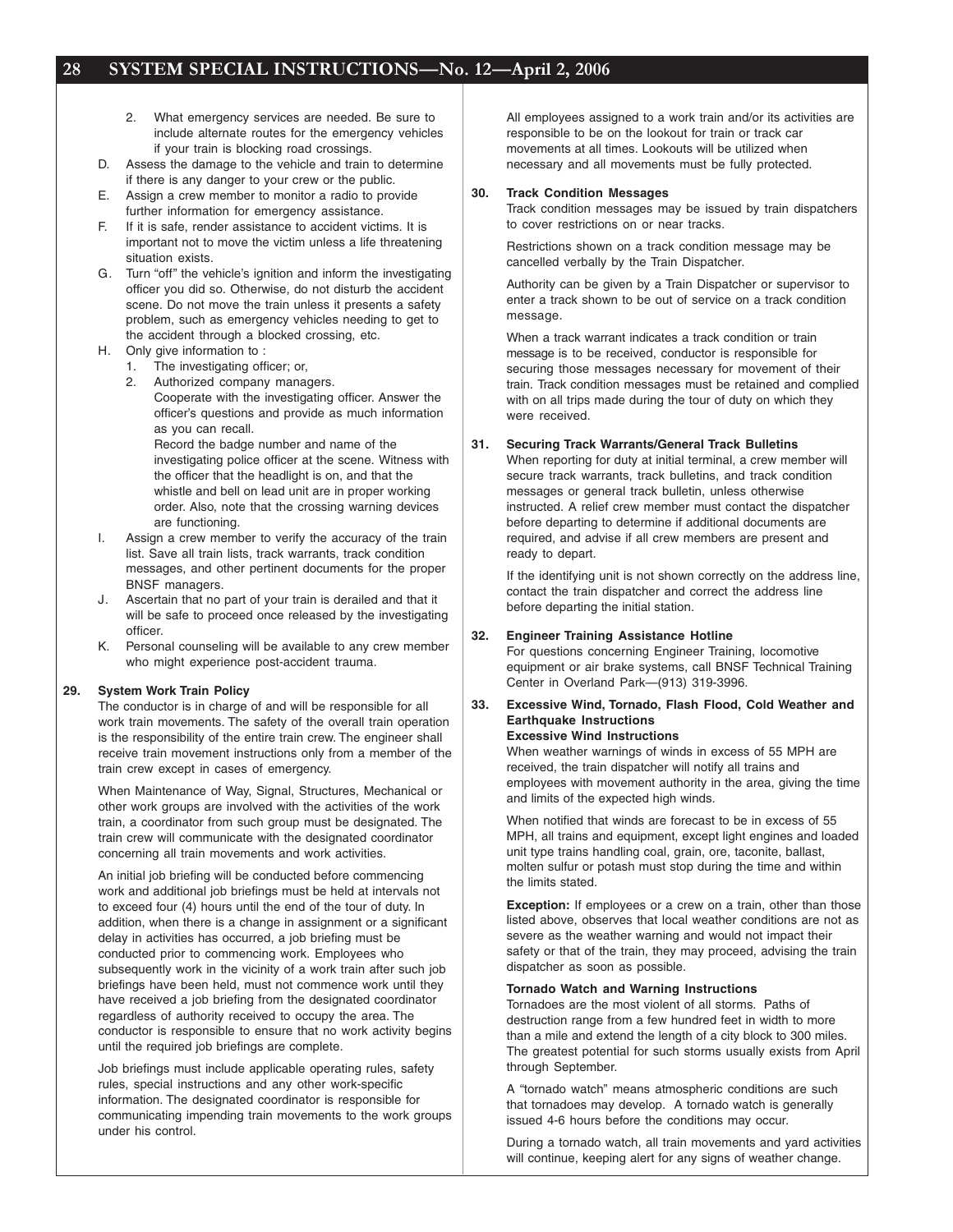The danger signs to look for are severe thunderstorms, hail, roaring noise, a funnel cloud, or combination of the above. When a crew knows they are in a watch area, the radio on a locomotive or a pakset should be used to monitor instructions and information to and from the train dispatcher. In the event a crew spots a funnel cloud, the train dispatcher should be immediately notified, consistent with the crew's safety.

If a train or yard assignment has an occupied caboose, upon being notified of a tornado watch, the occupants of the caboose should immediately move to the locomotive consist. While in the process of moving to the locomotive, if the tornado watch turns into a "tornado warning," or a funnel cloud is spotted, those affected should seek shelter in a nearby ditch, ravine, culvert or in a depression. If none of these are available, lie face down on the ground with hands over the head away from the caboose or cars in the train.

A "tornado warning" means a tornado has been sighted or verified by the National Weather Service or by persons associated with official weather spotters. The train dispatcher will keep trains and crews appraised of limits of tornado warnings. Train crews are to follow instructions as follows: During a tornado warning, all train movements and yard activities must stop. Any train enroute will stop and employees should seek appropriate shelter consistent with the safety of all involved, avoiding the stopping of a train on a high bridge, across railroad and highway crossing at grade, or anywhere the presence of a train could be a hindrance.

After the tornado warning has expired:

- If determination is made that the path of the tornado crossed the tracks at the location or in the immediate vicinity of the train, crew members must inspect their train before moving to determine if any damage or derailment has occurred to the train or if the track structure has been damaged.
- All trains within or entering the tornado warning limits may proceed, prepared to stop when approaching bridges, culverts, or other points likely to be affected until relieved by the dispatcher. The train dispatcher must be advised immediately of damage or unexpected conditions.
- The train dispatcher must restrict trains as prescribed in the second bullet, until an inspection has been completed by division employees or all of the limits of the tornado warning have been traversed by a train and it is confirmed by the train crew(s) that no damage or unexpected conditions were observed.

#### **Flash Flood Warnings**

Weather information received by BNSF from WeatherData, Incorporated, is categorized as a "Warning" when it describes conditions that require immediate action by the train dispatcher to notify train crews of imminent danger. These warnings are immediately distributed to the relevant train dispatchers.

When WeatherData, Incorporated, issues a "Flash Flood Warning," the dispatching center will immediately advise all involved trains of the specific conditions. When crews of these trains are so advised and are not operating through areas which have been designated by the Division Engineer as being "critical," passenger-carrying trains will be operated at a maximum of 50 MPH through the limits identified in the warning, and freight trains will be operated at a maximum of 40 MPH through those limits. These restrictions will remain in effect until the track has been inspected.

Division Engineers will identify "critical" areas by subdivision, segmented by milepost locations based upon their susceptibility to flooding or their history of being prone to washouts or side-scour wash. In identifying these locations,

consideration should be given to shallow-foundation bridges, availability of operable culverts, and other conditions as necessary.

If the "Flash Flood Warning" limits include locations identified as being "critical," all trains will be further limited to restricted speed until the track structure has been inspected on a priority basis at the request of the dispatching center. These temporary speed restrictions must remain in place until the track has been inspected and local personnel have assessed the need for modifications to the speed restrictions as conditions warrant.

#### **Local Observations**

When local maintenance personnel become aware of current conditions that might produce flash flooding that could result in damage to BNSF track or structures, they will:

- Immediately place the speed restriction described above on the affected route.
- Inspect the track for washouts, side-scour wash, surface irregularities, and/or water over the rail.
- Carefully inspect bridge foundations and drainage structures, with careful attention to bridges with mud sills, for erosion behind dump planks and head walls, erosion around piers and footings, and obstructions from drift and debris.
- If water level, turbulence, or other conditions make a thorough inspection impossible at the site of such a bridge, operations of all trains will be reduced to no more than restricted speed until it is possible to make a proper inspection.
- If, during the initial track inspection, there is any doubt about the safety of train operations over bridges, a qualified Structures employee must be called at once, and any speed restrictions that have been placed on bridges will not be lifted until authorized by the Structures employee.
- Track and bridge foremen must continue to patrol past their respective territories if an adjoining territory is likely to have been damaged, and such damage might not have been discovered.

#### **COLD WEATHER RESTRICTIONS:**

The correlations that exist between rail service failures, temperature, train axle load, track and equipment conditions, and train speed are complex and involve many factors including equipment and track component design and material properties, their relative wear conditions, and the rail/wheel interaction for various traffic mixes and operating conditions. In order to maximize safety with regard to extreme temperatures and temperature changes, rail laying temperatures and weather extremities across our railroad have been considered. In that effort, the railroad has been divided into two regions as follows:

**Region 1** contains the following divisions:

Northern California, Southern California, Southwest, Kansas, Springfield, Texas, Gulf, Northwest, and Chicago. **Region 2** contains the following divisions:

Twin Cities, Montana, Powder River, and Nebraska.

#### **Cold Weather Train Speeds:**

The Engineering Department has identified two factors which require Cold Weather Train Speeds, as follows:

#### **Low Temperature Threshold:**

In Region 1, this threshold is 0 degrees Fahrenheit. In Region 2, this threshold is -20 degrees Fahrenheit.

#### **Temperature Differential Threshold:**

In Region 1, this is any temperature of 50 degrees Fahrenheit or warmer that falls to 10 degrees Fahrenheit or colder within 24 or fewer hours.

In Region 2, this is any temperature of 40 degrees Fahrenheit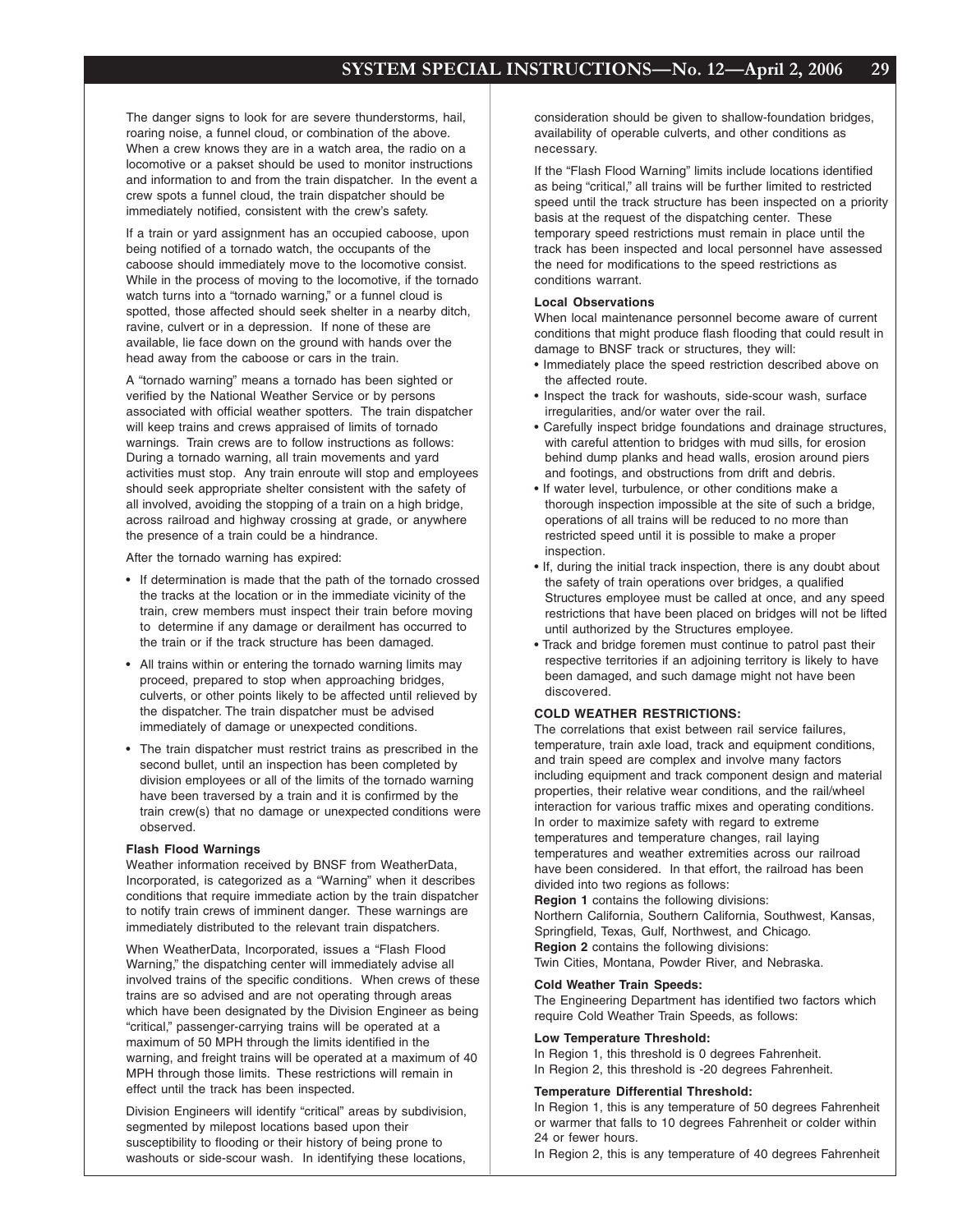or warmer that falls to 0 degrees Fahrenheit or colder within 24 or fewer hours.

#### **Low Temperature Threshold:**

Unless further restricted by individual subdivision Special Instructions, be governed by the following: When ambient (air) temperature drops below the Low Temperature Threshold (0 degrees Fahrenheit in Region 1 and -20 degrees Fahrenheit in Region 2), trains must not exceed the following speeds:

In non-signalized territory: 40 MPH for all trains.

In block signal system limits:

40 MPH for trains exceeding 100 tons per operative brake and key trains.

50 MPH for trains less than 100 tons per operative brake. 65 MPH for passenger trains, Z-symbol intermodal trains, or single-level loaded intermodal trains.

If in doubt as to the temperature, contact the train dispatcher. Notify the train dispatcher when your train is restricted due to this requirement.

These restrictions remain in effect until the ambient (air) temperatures rise above the Low Temperature Threshold.

#### **Temperature Differential Threshold:**

The train dispatcher will make notification to trains that temperature has exceeded the Temperature Differential Threshold. When so notified, trains must observe Cold Weather Train Speeds, by Region, as shown above. The Engineering Department will perform a track inspection, reporting results to the train dispatcher. If no further restrictions result from the track inspection, the train dispatcher will verbally notify the trains affected. Be aware that Cold Weather Train Speeds may still be required due to Low Temperature Threshold. In other words, once track inspection is completed following a Temperature Differential Threshold, the ambient (air) temperature may still be below the Low Temperature Threshold, requiring that Cold Weather Train Speeds must still be observed.

However, if the ambient (air) temperature is above the Low Temperature Threshold and no further restrictions resulted from track inspections, observance of Cold Weather Train Speeds is not required.

#### **Earthquake Instructions**

When an earthquake is reported, the train dispatcher will do the following:

1. If the magnitude or epicenter are unknown, instruct all trains within 150 miles of the reporting location to "proceed at restricted speed due to earthquake conditions." An acknowledgment must be obtained from each train or engine receiving these instructions.

2. Once magnitude and epicenter are known, the following inspection criteria will apply:

• If magnitude is less than 5.0, no inspection is required.

• If magnitude is 5.0 or greater, response will depend on the group of states and provinces within which the epicenter is located and the following criteria will apply within the designated radius from the epicenter.

| Magnitude<br>Range                                                                                                                                                                                                                                                                     | <b>Criteria for Response</b>                                                                                  | Group 1<br>Radius | Group <sub>2</sub><br>Radius | Group 3<br>Radius | Group 4<br>Radius   |  |
|----------------------------------------------------------------------------------------------------------------------------------------------------------------------------------------------------------------------------------------------------------------------------------------|---------------------------------------------------------------------------------------------------------------|-------------------|------------------------------|-------------------|---------------------|--|
| Less than<br>5.0                                                                                                                                                                                                                                                                       | No Inspection Required                                                                                        | N/A               | N/A                          | N/A               | N/A                 |  |
| 5.0 to 5.49                                                                                                                                                                                                                                                                            | Trains proceed at<br>restricted speed until<br>signals have been<br>inspected.                                | 30 Miles          | 40 Miles                     | 70 Miles          | 70 Miles            |  |
| 5.5 to 5.99                                                                                                                                                                                                                                                                            | Trains proceed at<br>restricted speed until<br>signals, track and<br>bridges have been<br>inspected.          | 30 Miles          | 40 Miles                     | 70 Miles          | 70 Miles            |  |
| 6.0 to 6.49                                                                                                                                                                                                                                                                            | Trains proceed at<br>restricted speed until<br>signals, track and<br>bridges have been<br>inspected.          | N/A               | N/A                          | N/A               | 150<br><b>Miles</b> |  |
|                                                                                                                                                                                                                                                                                        | Trains stop until signals,<br>track and bridges have<br>been inspected.                                       | 50 Miles          | 80 Miles                     | 150<br>Miles      | 80 Miles            |  |
| 6.5 to 6.99                                                                                                                                                                                                                                                                            | Trains proceed at<br>restricted speed until<br>signals, track and<br>bridges have been<br>inspected.          | N/A               | N/A                          | N/A               | 220<br><b>Miles</b> |  |
|                                                                                                                                                                                                                                                                                        | Trains stop until signals,<br>track and bridges have<br>been inspected.                                       | 70 Miles          | 140 Miles                    | 220<br>Miles      | 140<br><b>Miles</b> |  |
| 7.0 to 7.49                                                                                                                                                                                                                                                                            | Trains proceed at<br>restricted speed until<br>signals, track and<br>bridges have been<br>inspected.          | N/A               | N/A                          | N/A               | 400<br><b>Miles</b> |  |
|                                                                                                                                                                                                                                                                                        | Trains stop until signals,<br>track and bridges have<br>been inspected.                                       | 100 Miles         | 300 Miles                    | 400<br>Miles      | 300<br><b>Miles</b> |  |
| $7.5$ and<br>above                                                                                                                                                                                                                                                                     | Trains stop until<br>instructed to proceed<br>after inspection of track,<br>signals and bridges<br>completed. | As<br>Directed*   | As<br>Directed*              | As<br>Directed*   | As<br>Directed*     |  |
| * Radius at discretion of command center but not less than for magnitude 7.0 to 7.49                                                                                                                                                                                                   |                                                                                                               |                   |                              |                   |                     |  |
| Group 1: California and Baja California, Mexico<br>Group 2: Arizona, Colorado, Idaho, Montana, Nevada, New Mexico, Utah and<br>Wyoming; Alberta, Canada; and Sonora and Chihuahua, Mexico<br>Group 3: Area east of Group 2<br>Group 4: Oregon, Washington and British Columbia, Canada |                                                                                                               |                   |                              |                   |                     |  |

#### **34. Duplicate Mile Posts**

On subdivisions where duplicate mile posts exist, an alpha suffix has been added (i.e. MP 345X, MP 420Z). This alpha character may not be on the physical mile post sign at this time. When the alpha suffix is indicated in track warrant, track bulletins and other documents, reference must be made to the individual subdivision's timetable for station locations of the mile posts indicated.

#### **35. Switching Business Cars**

The following instructions will be complied with in regard to movement of these cars in other than assembled trains. Business cars must be handled as outlined in accordance with General Code of Operating Rules 7.3 and 7.9.

- a. Air Brakes—The business car air brake system must be connected to the locomotive and the automatic air brake used in controlling movement during switching.
- b. Coupling—When coupling into business cars, business car equipment or when it is coupled to other equipment, the movement must be stopped approximately 50 feet from point at which the coupling will be made. All movements to accomplish coupling must be governed by a crew member on the ground using hand signals. Business cars must not be cut off while in motion and no car moving under its own momentum should be allowed to couple to them.
- c. After Coupling—Once the coupling is made to the business car, the couplers must be fully compressed and stretched to know the couplers are locked before making air, electrical or communications connections.

#### **36. Instructions for Handling Continuous Rail** (excluding articulated loads of 80 ft. length rail or less) Rail trains loaded with continuous welded rail must not be kicked, nor allowed to be struck by other kicked cars; and, must be handled through all turnouts with extreme care. Before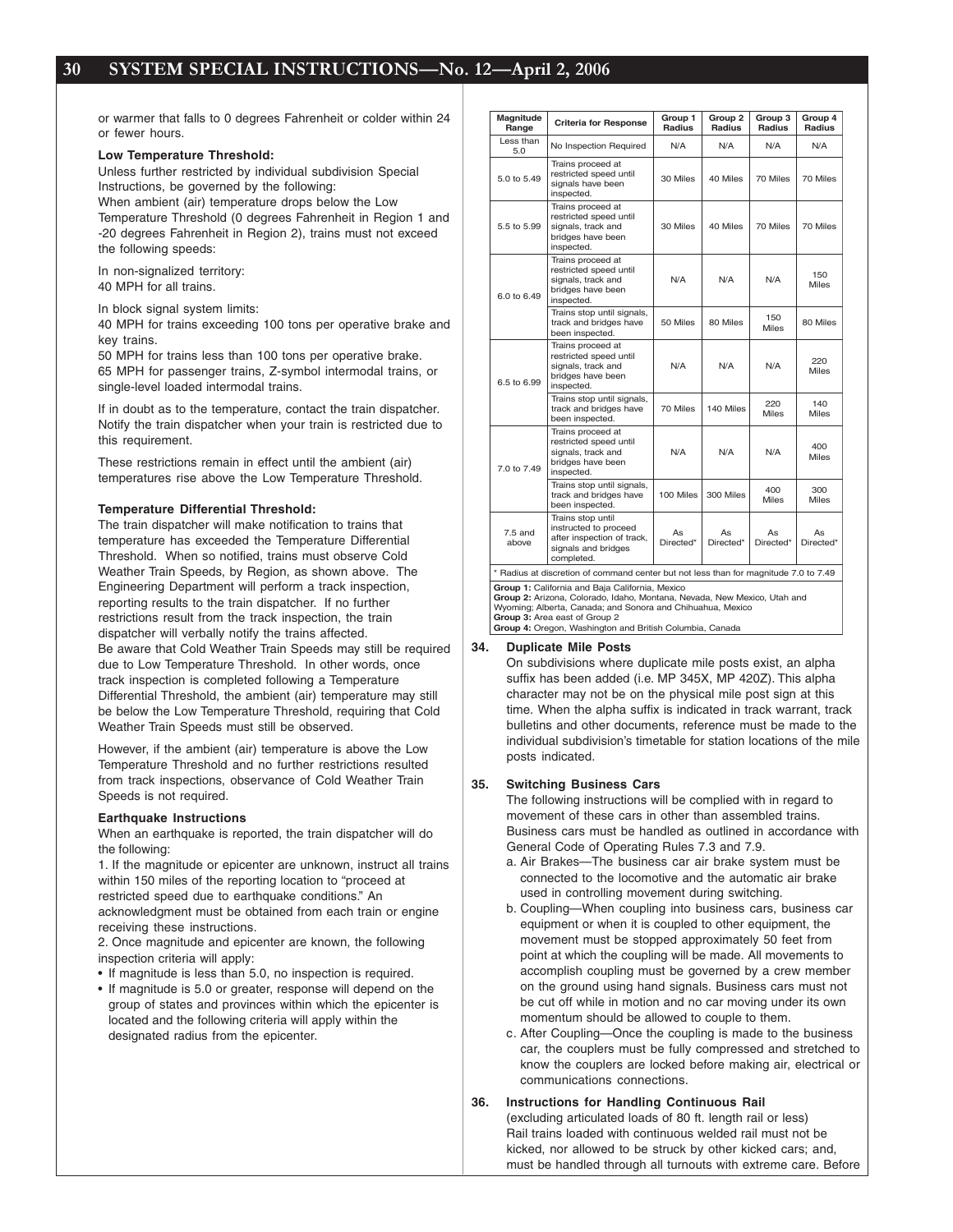a switching move is made, an air brake inspection and test as prescribed by Rule 100.11 must be performed.

Switching movements must be made using automatic air brakes to control slack in either a bunched or stretched condition. Extreme care must be used when stopping movements to avoid injury to employees or damage to equipment. Use of locomotive brake must be avoided, when possible, to stop the movement. When exceeding 12 rated axles of power during shoving movements, use only the minimum amount of tractive effort necessary to begin movement.

Except during necessary switching moves and train makeup, or when moving as a work train under supervision of maintenance of way, suitable cars must be placed at each end of the "rail" cars to act as a buffer and idler. Rail cars equipped with barrier plates or cars labeled "Buffer/Idler" in addition to other cars taller than the height of the top rails on a loaded train meet this requirement. Tunnel cars equipped with barrier doors eliminate the need for buffer cars if doors are closed and secured. (Tunnel cars numbered BN 961964, BN 961965, and BNSF 920147 through BNSF 920173 have these barrier doors). Trains handling rail trains should not be required to make setouts or pickups enroute. Two loaded rail trains must not be moved together in same train, unless authorized by the manager of the rail facility or his representative. When a two loaded rail train movement is authorized, the maintenance representative will designate which rail train will be placed at the head end. The other rail train must then be positioned in the train immediately at the rear of the first or head end of rail train separated by a suitable buffer car.

Full-length rail strings, when loaded, will have their lengths constructed so that the ends will fall between the green stripes painted on end ramp cars. When the rail train is stretched or bunched, and during transit, rail ends must be between the red stripes painted on end ramp cars, or else the train must be held until released by the general roadmaster or his representative. A white stripe will be applied across top of all rails between tie-down stands on center car of the rail train so it can be determined at inspection points whether rail has slipped or shifted.

#### **Loaded Rail Trains**

- 1. Trains without Rail Movement Detectors (RMD):
	- must be handled in special service.
	- must not be required to make setouts and pickups en route.
	- must have suitable cars placed at each end of loaded rail train to act as buffer and idlers except during necessary switching moves and train makeup, or when moving as a work train under the supervision of maintenance of way.
- 2. Trains with Rail Movement Detectors (RMD) May be handled in trains other than special service under the following conditions:
	- Rail train must be on head end.
	- Train length limited to 64 cars.
	- Should not be required to make setouts and pickups enroute.
	- Suitable cars placed at each end of loaded rail train to act as buffer and idlers.
	- If cars other than loaded rail train are included in movement, and RMD (i.e. strobe lights) becomes inoperative en route, a maintenance representative (a rider) must accompany each train during transit, unless rail train is then moved in special service. When the RMD is inoperative, each time the train stops, the rider

must inspect the cars carrying the continuous welded rail for shifted, bowed, or broken rail, and to ensure that each base clamp (tie-down block) is tight. Defective strobe lights must be reported to the train dispatcher, who will notify the manager of rail facility so that the problems can be documented and repairs can be arranged as soon as possible.

- Strobe lights at each end ramp car must be observed frequently en route. When strobe lights are observed to be flashing, the train must be stopped and all cars carrying continuous welded rail must be inspected to determine any rail movement. If movement is found, observe and complete the following:
	- a) If adjacent track or standard clearances are not fouled, train may be moved to clear main track not exceeding speed of 10 MPH.
	- b) If adjacent track or standard clearances are fouled, protection must be provided and train must not be moved until inspected by proper personnel.

If no movement is found, cancel flashing strobe lights by depressing the reset button at the control box for three seconds. The train may proceed at authorized speed.

The RMD consists of electrically activated screens/gates, four amber-colored strobe lights, and associated controls. There are two 12-volt absolyte batteries, charged by an array of solar cells mounted between the tunnel stand strobe lights, to power the system. RMDs are installed on all rail train ramp cars, which are placed at each end of a rail train. If a rail string becomes loose and makes contact with the screen, strobe lights will commence flashing. The strobe lights are mounted on the ramp cars, positioned at the uppermost corners toward each end. Two are mounted on each side of the adjustable ramp stand, and the other two are mounted on each side of the tunnel stand.

The "ramp or tunnel" strobe lights operate in a parallel mode with a common activation (redundancy); thus each set will flash independently.

To check that strobe lights are operational, use a metal rod, bare wire or other metal object to make simultaneous contact between the screen and any rail in the load or other metal ground. After observing the lights flash, depress the reset button, which is located on the control box, for three seconds to turn off and conserve batteries. The lights should flash approximately 60 times per minute; and fully charged batteries will operate them for about sixteen hours.

The RMD system is inspected and tested at rail complexes before rail trains are released for movement. When second-hand welded rail is picked up and loaded in the field, the RMD system will be inspected and tested by the rail train supervisor before train is released for movement.

Routing of rail trains from the Rail Welding Facility, Pueblo, CO, to points west should be via Amarillo, TX, instead of the northern route through Raton, NM; unless train has stop(s) to deliver rail between La Junta, CO, and Belen, NM. When a rail train is to be routed via the northern route, loading parameters of welded rail strings will be held more restrictive to allow a greater degree of safety for movement through tight curves and mountains.

Unless under special service, the 6x12 rail train (center tie-down car number ATSF 187023, ordinarily consisting of 32 cars rail and 2 buffers) should always be routed through Amarillo, TX, because of its greater amount of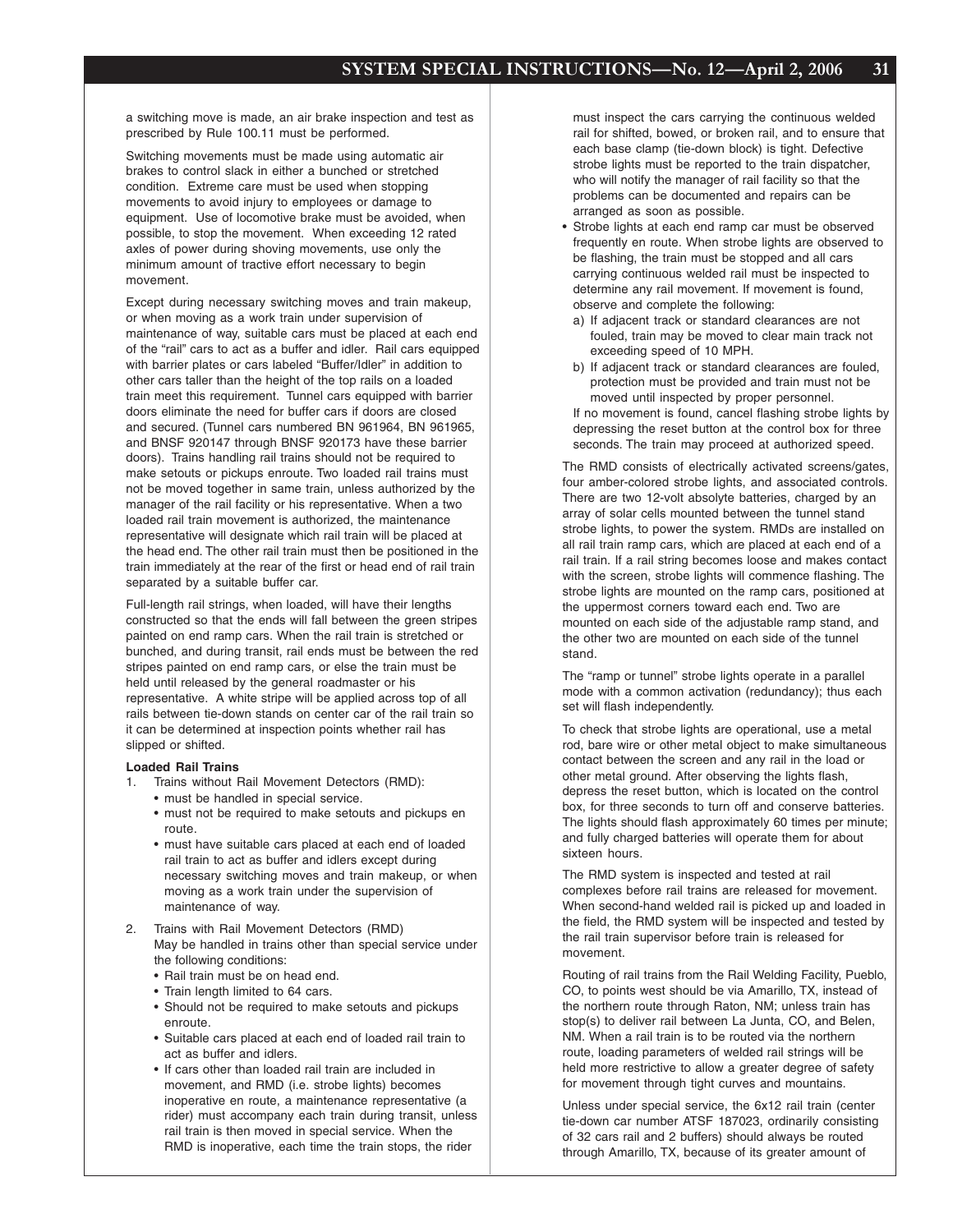slack due to the increased number of cars and limited ramp car length.

At designated intermediate inspection points, make mechanical inspection of cars in compliance with FRA requirements. Manager Rail Complex in Laurel, Pueblo, or Springfield must be advised if any mechanical repairs are needed.

#### **Open End Gondola Consist (Any Ownership)**

Maximum authorized speed for trains handling short lengths of continuous welded rail in open end gondola consist is 45 MPH.

Open end gondola consist loaded with continuous rail must not be kicked; nor allowed to be struck by other kicked cars.

Loaded open end gondola consist should be handled within 25 cars of the head end of trains. Loading of rail into open end gondola consist shall comply with the following instructions:

- 1. Continuous lengths of welded rail will not be loaded more than one layer high.
- 2. Width of layer will not exceed 67 percent of the inside width of the narrowest gondola.
- 3. Rail will be centered width wise in open end gondola consist. If practical, spikes, cleats or blocks will be driven into bearing timbers (raised fashion) to prevent walking of load near sides. Rail lengths will be spotted lengthwise from outboard ends of open end gondola consist to allow sufficient distance to exist for clearance (i.e. to exceed the amount of coupling slack). Amount will be determined by number of cars in consist.
- 4. Continuous lengths of rail will be supported upon timbers with a minimum size of 4" x 4" hardwood. These timbers will be spaced equally throughout load in sufficient number to prevent rail from contacting floor of cars or bottom flanges used for gondola end retention, and provide friction necessary to limit rail shifting.
- 5. Couplers of cars will be gagged and locked to prevent accidental opening.
- 6. Outboard ends of open end gondola consist will have ends installed or stacked timbers arranged into a barricade with a minimum height that exceeds the height of rail.
- 7. Continuous welded rail lengths will be loosely banded (to allow the required linear movement of the individual lengths of rail when consist is negotiating a curve) to keep all pieces grouped together.

**Empty Rail Train Blocks (Any Ownership)** When handling empty 'rail train' blocks, all cars weighing 50 tons or less, by car count, must be placed behind all cars weighing more than 50 tons per car

#### **37. Handling of FRA Track Geometry Inspection Cars** Federal Railroad Administration (FRA), Office of Safety manages high-speed railbound track geometry inspection cars (identified as either the FRA T-16, T-18 or the T-2000 Geometry Car) that measure track geometry for compliance with the Federal Track Safety Standards nationwide. The T-18 and the T-2000 may be operated self propelled. The T-16 must be towed. Hereafter the term FRA Geometry Car refers to both vehicles except where otherwise specified.

- 1. Each train dispatcher and train crew or pilot will be governed by these instructions.
- 2. Prior to each day's survey, the Survey Director will conduct a safety briefing to all occupants of the FRA Geometry Car on general safety, applicable operating and protection procedures.
- 3. Whenever the T-18 or the T-2000 FRA Geometry Cars are operated, including through a designated "yard or restricted" limits and 'other than main track' territories, the railroad will provide either a Locomotive Engineer/Pilot, Traveling Engineer or Road Foreman to pilot the vehicle. The T-18 and the T-2000 Geometry Cars will be governed by applicable operating rules when operating in either signal or non-signal system territories (except that auto routing and automatic clearing features will not be used and all dual control switches will be blocked). Absolute block protection or alternate protection methods, controls or authority (including within "yard or restricted" limit territory), will be applied to protect the T-18 and T-2000 Geometry Cars against following and opposing trains or on-track equipment. The absolute block will not be required for the T-16 when being towed and operating as a train.
- 4. FRA T-18 and T-2000 Geometry Cars will operate as a train. Authorization will not be issued to the FRA T-18 and T-2000 Geometry Cars within the same or overlapping limits of another train or on-track equipment, except to facilitate the FRA T-18 and T-2000 Geometry Car's disabled movement, if necessary, and in accordance with the railroad's operating rules. The FRA T-18 and T-2000 Geometry Cars will not be operated by lineup, movement of track cars or similar ontrack equipment authorities.
- 5. The Survey Director, prior to the FRA Geometry Car operation, will communicate directly with the train dispatcher and train crew or pilot, to insure that all operating rules, in effect on the route to be traveled, are understood and confirm the FRA Geometry Car is being dispatched as a train. Reference to applicable operating documents will be made to confirm such information, prior to departure. The Survey Director will be stationed in the immediate vicinity where the FRA Geometry Car method of operation, procedures and movement can be monitored.
- 6. All mandatory directives will be transmitted and received in compliance with railroad rules and instructions. For purposes of this instruction, all references to assigned crew member apply only to the train crew or pilot. The FRA Geometry Car operator relies on the train crew or pilot to identify relevant railroad physical characteristics, movement authority limits and authorized speeds, a sufficient distance in advance.
- 7. In automatic block signal system or traffic control system territory, the FRA Geometry Car should not be stopped on sand or other similar rail surface conditions affecting the shunting of the track circuit. If such a stop cannot be avoided, the FRA Geometry Car will be moved immediately a sufficient distance to clear that affected portion of the rail.
- 8. Interlocking machines will be operated manually for the FRA Geometry Car movements (automatic clearing and routing features will not be used). The control machine operator will be kept informed of the progress of the FRA Geometry Car from one control point to another. An interlocking control operator will not change the position of any switch or indication of any signal, until informed that the FRA Geometry Car is clear of the interlocking or a section thereof. Where provided, electrical or mechanical blocking devices will be used on switch and signal controls. If the FRA Geometry Car is stopped within the limits of any interlocking, the control operator or dispatcher will be notified of the stop and the precise location. The FRA Geometry Car will not be stopped within the limits of automatic interlocking or a non-interlocked, at grade, railroad crossing.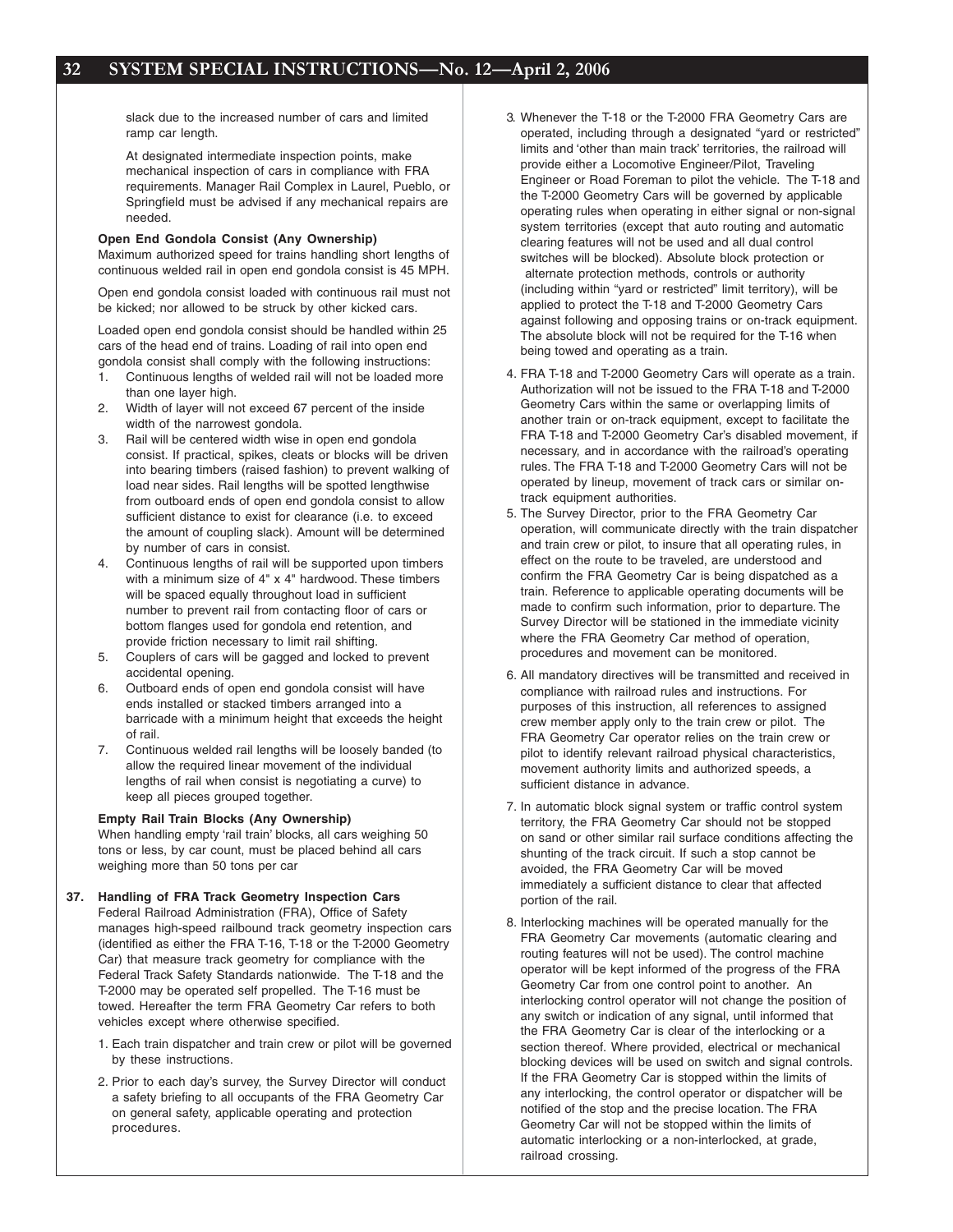- 9.The FRA T-18 and T-2000 Geometry Cars are equipped with operating controls at either end. When appropriate, instructions will be given to the FRA Geometry Car operator to change ends and operate from the rear of the FRA Geometry Car. Any reverse movement will be conducted, in accordance with the railroad's operating rules.
- 10. In the event the FRA T-18 and T-2000 Geometry Car .. operators are to be relieved for any reason, the Locomotive Engineer/Pilot may be utilized (if agreeable) to continue FRA Geometry Car operations to the day's final tie-up point. If the Locomotive Engineer/Pilot is not willing or prohibited from operating the FRA Geometry Car, the survey should be stopped at a suitable point short of the scheduled tie-up or a locomotive will be requisitioned for tow-in. This contingency is one that will be addressed at the beginning of the survey to allow for ample planning.
- 11.The FRA Geometry Car will approach all highway-rail grade crossings equipped with automatic warning devices prepared to stop, until it is determined that the warning devices activate and the FRA Geometry Car occupies the crossing. On ground protection against highway vehicles will be provided when automatic warning devices fail to fully activate, the FRA Geometry Car interferes with the normal function, or when prescribed by railroad rules or instructions.
- 12. The maximum operating speed of the T18 and T-2000 is 90 MPH when self-propelled, and 110 mph when towed by a locomotive. The vehicle is not equipped with automatic cab signal, automatic train stop, or automatic train control systems. FRA T-18 and T-2000 Geometry Cars cannot negotiate curves greater than 20-degrees. Additionally, due to truck center length, the center of car swing-out clearance is limited on curves greater than 13-degrees, therefore may restrict safe movement. The maximum authorized speed of the T-16 is 125 MPH and is not restrictedby special track work.
- 13. Neither FRA nor contractor employees will operate a railroad switch or derail and will rely upon a railroad employee to perform that function. Protective devices (*i.e.,* blue signal, derails and locking devices, owned by FRA) will be applied by contractor employees after receiving authority for placement from the appropriate railroad representative. A 'blue signal' will be displayed on or near the FRA Geometry Car control stand at a readily visible location and the 'key' removed when on ground instrument verification (i-v's) checks are made. Similarly, positive protection (brakes placed in emergency position and surrendering of the locomotive reverser) will be imposed by FRA when the FRA Geometry Car is towed by a locomotive.
- 14. Except within a locomotive servicing area or car shop area, the FRA Geometry Car may be repositioned by the FRA at anytime on a track or portion of a track that is exclusively occupied by the FRA Geometry Car and protected by FRA owned devices. Within a locomotive servicing area or car shop area, a 'railroad's blue signal rules' will be in place and complied with, to protect 'anyone' on, under or about the FRA Geometry Car. The FRA Geometry Car may be repositioned, only after the movement is authorized by the railroad employee-in-charge of the workmen and approved by the FRA.
- 15. When unoccupied and at the request of FRA, FRA Geometry Car protection will be provided by the railroad. Additionally, the FRA Geometry Car will not be relocated or coupled to other rolling equipment without permission by the FRA. To prevent undesirable access, a remotely

controlled or manually operated switch providing entrance to the track occupied by the FRA Geometry Car will be aligned against movement to that track. Where provided, electrical or mechanical blocking devices will be used on the switch and signal controls. Additionally, the switch will be secured with an effective locking device, exclusive to FRA. The switch stand's operating mechanism will be equipped with a visible all-weather display tag warning any users, "**Out of Service-Do Not Operate.**" If a switchcannot be aligned and locked, as described, derails capable of restricting access will be used instead of an effective locking device. The placement (Protective devices, owned by FRA, will be placed not less than 150-feet from each end of the FRA Geometry Car, where appropriate of front and rear "portable train control" signs will be displayed in the center of the track, adjacent to derails, marking the presence of the FRA Geometry Car. The warning sign will consist of 16×24-inch red placard, signifying rolling equipment cannot pass. A FRA Geometry Car wheel will be securely chocked to prohibit movement on its own.

#### **38. Rail Detector Cars**

Sperry Rail Bound detector cars with 100 series numbers will be utilized for rail flaw detection. These units are self-contained rail cars which cannot be depended upon to continuously actuate the block signal circuits and crossing warning devices. When deadheading to a work location, they will require an engineer pilot; when working to detect rail flaws, they will be accompanied by a MW supervisor.

These units should be authorized and protected in the following manner:

#### **CTC Territory**

When the equipment is working to detect rail flaws, it will be authorized and protected by track and time, Rule 10.3. When being deadheaded to a work location, the equipment will operate by signal indication and must report to the control operator when it has passed each control point. The control operator will apply blocking devices on the control machine behind this equipment as soon as progress report is received.

#### **TWC Territory**

When the equipment is working to detect rail flaws, it may be authorized and protected by Form B track bulletin under the provisions of Rule 15.2.1. This type of protection may also be afforded when deadheading the equipment in TWC territory. (Rule 15.2.1 may only be used on divisions where authorized by timetable or general order). Where Rule 15.2.1 is not allowed, track warrant protection may be used for authority.

**Exception:** Track warrant protection must not be used inside of yard limits in ABS territory since the equipment cannot be depended upon to continuously actuate the block signal system.

#### **Track Permit Territory**

The equipment will be authorized and protected by track permit under the provisions of Rule 9.15. At automatic interlockings, the units will be handled accordingly to the instructions in the equipment release box and not by the train release box instructions. At manual interlockings, the control operator will follow instructions for handling track cars rather than trains. These units must approach all grade crossings equipped with automatic crossing warning devices prepared to stop until it is determined that crossing warning device is operating properly.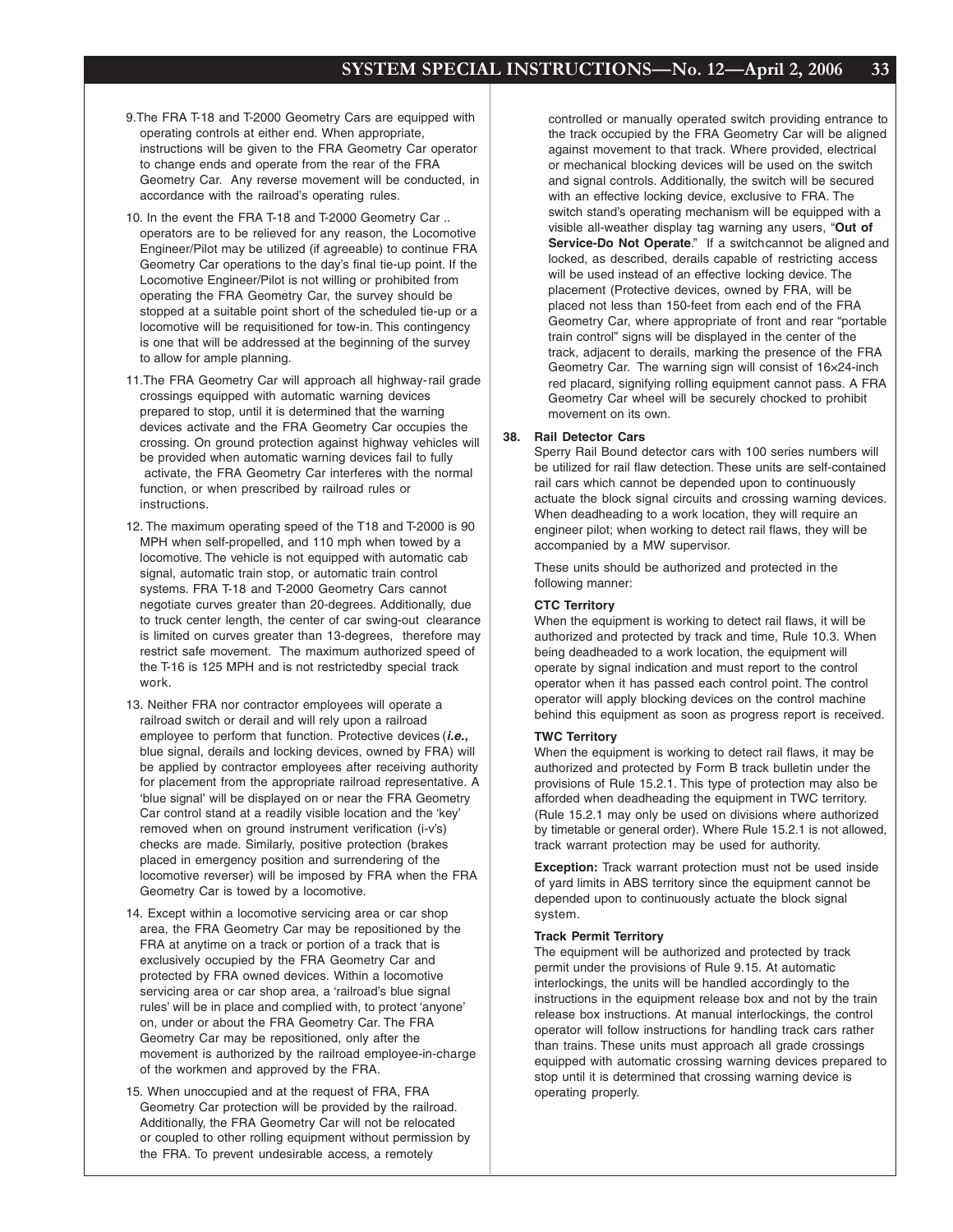#### **39. Rule of the Week**

All employees must review the requirements of the Rule of the Week. Please direct any questions you may have to your immediate supervisor. You should be prepared to discuss the requirements of the "Rule of the Week" with your supervisor. "Rule of the Week" will be included in the field testing (Operations Testing) procedures.

#### **40. Rear End Restricted Cars**

Cars restricted to "rear end only" may be in train up to five cars ahead of rear car. Certain cars may require extreme rear end movement because of mechanical deficiencies.

#### **41. Car Identification B-End**

**Conventional Equipment:** The "B" end of the car is the end where the hand brake is located. Face the "B" end of the car. The left side of the car is to your left and the right side of the car is to your right as you face the "B" end. Count axles from the "B" end beginning with No. 1 being closest to you and No. 4 being farthest away. If the defective journal or wheel is the third axle away from the "B" end of the car on the left side as you face the equipment you will report it as "L3."

**Articulated Equipment:** The important thing is to locate the "B" end of the car. Each segment or unit of such cars is identified by a letter. This letter and the car number are shown on small badge plates located on each segment or unit of the car. The end segments are designated "A" and "B." The interior segments or units are designed (beginning at the "B" end) by the letters "C" through "E" on the five unit or segment cars. Locate the "B" end of the car as indicated by the stencil. Do not rely on the location of the hand brake. Many of these cars are equipped with a hand brake on each end.

Face the "B" end of the equipment. The left side of the car is to your left and the right side of the car is to your right as you face the "B" end of the equipment.

Count axles from the "B" end beginning with No. 1 being closest to you. The axles on this type of equipment are numbered consecutively from No. 1 through No. 9 and then by the alphabet with axle "10" identified by the letter "Z," axle "11" by the letter "Y," axle "12" by the letter "X," etc., going backwards through the alphabet.

If the defective journal or wheel is the ninth axle away from the "B" end of the car on the right side as you face the equipment, you will report it as "R9." If it is the fourteenth axle away from the "B" end of the car on the right side as you face the equipment, you would report it as "RV." Remember, on this equipment, axles "1" through "9" are identified numerically. Axles "10" through "14" are identified alphabetically beginning with the letter "Z" working backwards. Each axle is stenciled on most multi-segment or unit equipment on the truck side. Use the stencil when available to verify your identification.

#### **42. Gravity Switch Moves**

Unless otherwise restricted, a gravity switch move can be utilized where car(s) must be repositioned on the opposite end of the engine. Not more than five cars may be handled at one time in this manner, and only with sufficient hand brakes manned by crew member(s) to insure that the movement can be controlled. Riding the hand brake on shiftable loads must be avoided. When making this move, the hand brake(s) to be used to control the movement must be tested to ensure proper operation. Hand brakes may then be released to allow car(s) to gravity roll into desired track. Crew member(s) must ride the car(s) and use the hand brake(s) to control speed and to stop. Such cars must not be allowed to couple to other equipment while this method of switching is being used. Other methods of

handling such moves, historically referred to as "dropping of cars," are prohibited, except at specific locations where authorized.

#### **43. Signal Awareness/Position of Switch Form**

Subdivision-specific signal awareness/position of switch forms are available at on-duty points. In addition to observing and calling signals as required by GCOR Rule 1.47, the conductor must fill out one of these forms in ink while operating on BNSF and foreign railroads. Foreign railroads operating on BNSF are allowed to use their own signal awareness/position of switch forms when approved.

All block signal names or aspects and yellow or yellow/red flags must be recorded. With the exception of CLEAR signals, which only require the name or aspect to be recorded, information must include the location of each flag, the train speed, time the signal or flag is passed and name or aspect of the signal that was called. When speed indicator is not visible to the conductor, the engineer must call out the speed, in addition to the signal name or aspect, if other than CLEAR. Should the conductor be unable to record a signal aspect due to other activities, this fact must be noted on the form, including the reason.

When operating on an Approach or Diverging Approach signal indication, the engineer must notify the conductor when the train speed has reduced to the required speed. The conductor must note the time the train has reduced to the required speed on the signal awareness form and repeat the time to the engineer. A job safety briefing between the conductor and engineer must confirm understanding that the train may be required to stop at the next signal.

In non-signaled territory or Double Track ABS territory (outside of restricted limits or yard limits) a crew member must record:

- name and location of hand operated main track switches, switch point locks, and derails operated
- name and location of hand operated main track switches left in reverse position
- time and initials of employee operating the main track switch, switchpoint lock or derail
- time and initials they are finally restored to the proper position on the Signal Awareness/Position of Switch form

• entry of Box 21 when switch is left in reverse position. Information must be recorded on the form as soon as practical after initially changing the position of the switch, switch point lock or derail. The time the switch, switch point lock or derail is restored and secured must be recorded on the form and initialed by the conductor and engineer before the crew departs that location. If not practical for both the conductor and engineer to initial the form, after a job briefing, the person filling out the form can enter the other initials on the form. Initialing each entry serves as a cross check to indicate switch, switch point lock or derail position has been briefed between crew members.

In addition, in non-signaled territory or Double Track ABS territory (except in restricted limits and yard limits), after a crew member lines a hand operated main track switch, the crew member must communicate with the engineer by radio using the following format, while physically at the switch location:

 • "(Crew member title and name) has lined (switch at MP location or name of switch and station name) to the (normal/ reverse) position."

Before movement may occur, the engineer must respond using the following format:

• "Engineer (name) understands (employee title and name) has lined (switch at MP location or name of switch and station name) to the (normal/reverse) position."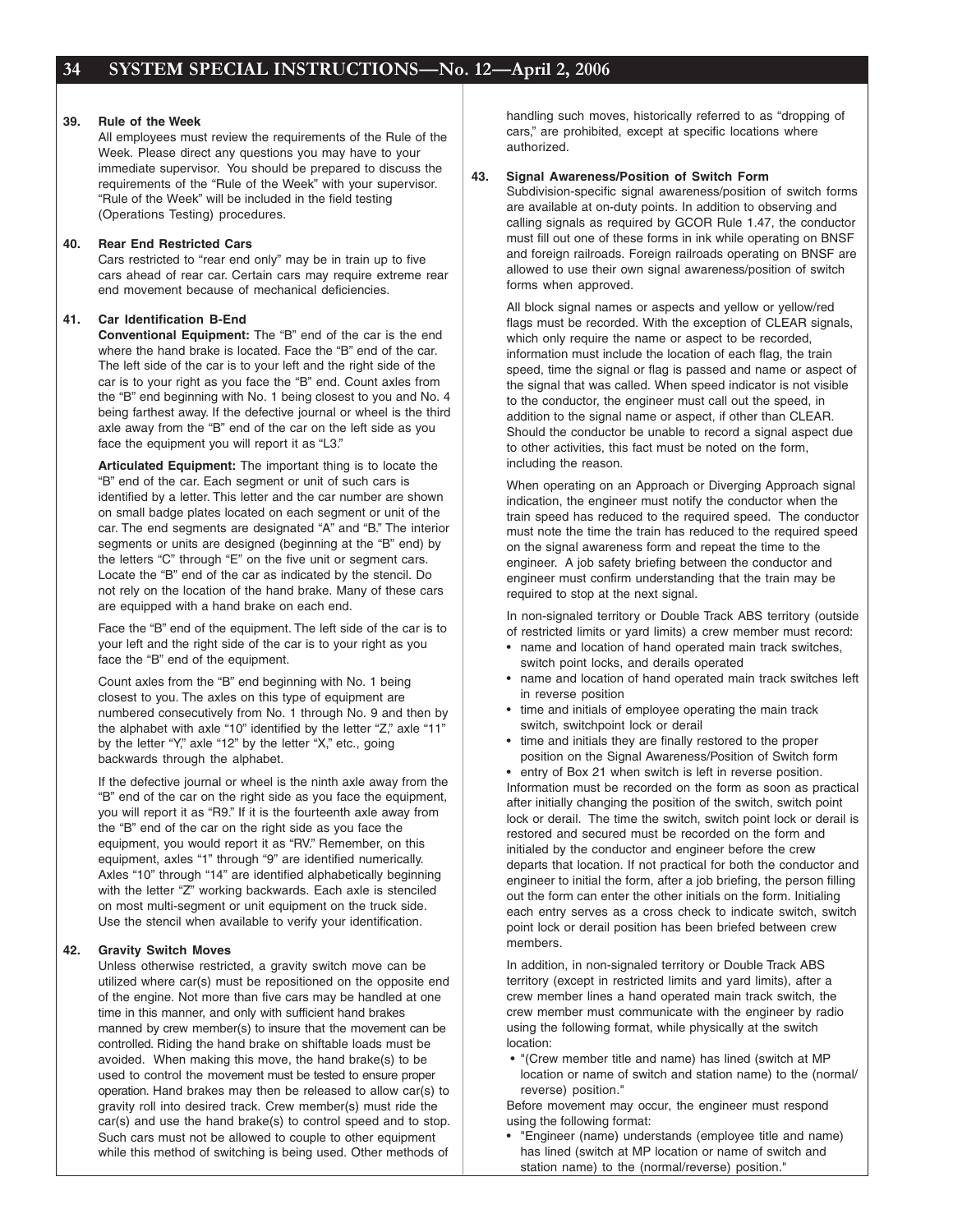If radios become inoperable, all crew members must job brief regarding use of hand operated main track switches, switch point locks, and derails before use, with notation of inoperable radio made on the Signal Awareness/Position of Switch form.

At the completion of each trip all forms must be turned in as directed by the Division General Manager. Additionally in nonsignaled and double track ABS territory, the Position of Switch form must be signed by the conductor and a copy turned in with all track warrants.

#### Standard forms:

|                     |                             |                                                              |                     |          | Signal Awareness Form (Location to Location)                                                                                                                                                                                                                                                                                                  |                            |  |                               |                               |                        |  |                                     |
|---------------------|-----------------------------|--------------------------------------------------------------|---------------------|----------|-----------------------------------------------------------------------------------------------------------------------------------------------------------------------------------------------------------------------------------------------------------------------------------------------------------------------------------------------|----------------------------|--|-------------------------------|-------------------------------|------------------------|--|-------------------------------------|
|                     | Date: ____________          | Conductor: _________________________ Engineer: _____________ |                     |          |                                                                                                                                                                                                                                                                                                                                               |                            |  |                               |                               |                        |  |                                     |
|                     |                             |                                                              |                     |          | Train Symbol: Train Symbol:                                                                                                                                                                                                                                                                                                                   |                            |  |                               |                               |                        |  |                                     |
|                     |                             |                                                              |                     |          |                                                                                                                                                                                                                                                                                                                                               |                            |  |                               |                               |                        |  |                                     |
|                     |                             |                                                              |                     |          |                                                                                                                                                                                                                                                                                                                                               | <b>Block System Limits</b> |  |                               |                               |                        |  |                                     |
|                     | Signal                      |                                                              | Flag<br>Signal Name |          |                                                                                                                                                                                                                                                                                                                                               |                            |  |                               |                               |                        |  |                                     |
| Line<br>No.         | and<br>Location             |                                                              |                     |          |                                                                                                                                                                                                                                                                                                                                               |                            |  |                               |                               |                        |  | Location<br>*Speed   *Time and Name |
|                     |                             | Clear                                                        |                     |          | Approach Approach                                                                                                                                                                                                                                                                                                                             | Stop and                   |  | Stop                          | Other                         |                        |  |                                     |
|                     |                             | (Mark                                                        |                     | Medium   | (Mark X)                                                                                                                                                                                                                                                                                                                                      | <b>Proceed</b>             |  | (Mark                         | (Mark                         |                        |  |                                     |
|                     |                             | X)                                                           |                     | (Mark X) |                                                                                                                                                                                                                                                                                                                                               | (Mark X)                   |  | X)                            | X)                            |                        |  |                                     |
| 1<br>$\overline{2}$ |                             |                                                              |                     |          |                                                                                                                                                                                                                                                                                                                                               |                            |  |                               |                               |                        |  |                                     |
| 3                   |                             |                                                              |                     |          |                                                                                                                                                                                                                                                                                                                                               |                            |  |                               |                               |                        |  |                                     |
| 4                   |                             |                                                              |                     |          |                                                                                                                                                                                                                                                                                                                                               |                            |  |                               |                               |                        |  |                                     |
| 5                   |                             |                                                              |                     |          |                                                                                                                                                                                                                                                                                                                                               |                            |  |                               |                               |                        |  |                                     |
| 6                   |                             |                                                              |                     |          |                                                                                                                                                                                                                                                                                                                                               |                            |  |                               |                               |                        |  |                                     |
|                     | Flag, YR - Yellow/Red Flag  |                                                              |                     |          | * It is not required to indicate speed and time for CLEAR signals.<br>The following abbreviations may be used: AL - Approach Limited, AA - Advance Approach,<br>AR - Approach Restricting, DC - Diverging Clear, DAD - Diverging Approach Diverging,<br>DAM - Diverging Approach Medium, DA - Diverging Approach, R - Restricting, Y - Yellow |                            |  |                               |                               |                        |  |                                     |
|                     |                             |                                                              |                     |          | <b>Position of Switch/Flag Location</b>                                                                                                                                                                                                                                                                                                       |                            |  |                               |                               |                        |  |                                     |
|                     | Subdivision(s):             |                                                              |                     |          |                                                                                                                                                                                                                                                                                                                                               |                            |  |                               |                               |                        |  |                                     |
| Flag<br>Location    |                             | Flag<br>Name                                                 | <b>MPH</b>          |          | Switch/Derail/ Switch Point<br>Lock Name and Location                                                                                                                                                                                                                                                                                         |                            |  | Time/<br>Initials<br>Operated | Time/<br>Initials<br>Restored | Engineer's<br>Initials |  | Conductor's<br>Initials             |
|                     |                             |                                                              |                     |          |                                                                                                                                                                                                                                                                                                                                               | Examples:                  |  |                               |                               |                        |  |                                     |
| <b>MP 21</b>        |                             | Υ                                                            | 30                  |          |                                                                                                                                                                                                                                                                                                                                               |                            |  |                               |                               |                        |  |                                     |
|                     |                             |                                                              |                     |          | <b>W House Track SW</b><br><b>Bess</b>                                                                                                                                                                                                                                                                                                        |                            |  | 1800<br>LGW                   | 1935<br>LGW                   | <b>KDW</b>             |  | <b>DET</b>                          |
|                     |                             |                                                              |                     |          | <b>ESS Anna</b>                                                                                                                                                                                                                                                                                                                               |                            |  | 2100<br>LGW                   | <b>Box 21</b>                 | <b>KDW</b>             |  | DET                                 |
|                     |                             |                                                              |                     |          | The following abbreviations may be used: Y - Yellow Flag, YR - Yellow/Red Flag                                                                                                                                                                                                                                                                |                            |  |                               |                               |                        |  |                                     |
|                     | <b>Conductor Signature:</b> |                                                              |                     |          |                                                                                                                                                                                                                                                                                                                                               |                            |  |                               |                               |                        |  |                                     |
| 44.                 |                             |                                                              |                     |          | <b>Report of Unsafe Motorist/Trespasser</b>                                                                                                                                                                                                                                                                                                   |                            |  |                               |                               |                        |  |                                     |

The Report of Unsafe Motorist/Trespasser Program is designed to capture information on near collisions between trains and vehicles, trespassers or pedestrians. When an incident occurs, employees should make a report by one of the following methods:

- Pre-addressed/Postage-paid postcard (Form SAF51680) - Fill in as much information as possible. Note: A license number is not necessary for the report to have value. - Place in company or US mail for handling.
- Call 1-800-697-6736 Accident Reporting Center Monday-Friday, 6 AM to midnight Saturday-Sunday, 6 AM to 2:30 PM
	- Provide as much information as possible. Note: A license number is not necessary for the report to have value.
	- If voice mail Leave information for processing.
	- Intranet For convenience, a form is available on-line via the BNSF Intranet in "Safety and Rules/Grade Crossing Safety" which can be filled in and sent on-line.

Emergencies must not be reported on the Accident Reporting Center number. Emergencies must be reported as follows:

- Radio/telephone contact with train dispatcher.
- Radio/telephone/verbal contact with local BNSF resource protection personnel or to the Resource Protection Command Center at 1-800-832-5452

**45. Network Operations Center Notification Requirements** BNSF timetable special instructions for individual subdivisions provide a table of radio call-in tones for contacting the Train Dispatcher, Mechanical Help Desk and Service Support. Tone call-in numbers may be a single digit or as many as three digits as outlined by timetable special instructions, depending on radio systems.

#### **Procedures for Contacting Help Desks**

- Train Dispatcher—Train crews should continue to contact the train dispatcher as required by current instructions for all delays. When reporting mechanical defects on locomotives, cars, or other equipment such as an ETD, the dispatcher must be contacted initially in order to manage delays relative to these defects.
- Mechanical Help Desk—After initially recording and providing general information about defective locomotives, cars, or an ETD to the train dispatcher, the Mechanical Help Desk must be communicated with concerning the defect. Crew will report specific details concerning the defect and be governed by that supervisor's instructions concerning handling of the defect.

The Mechanical Help Desk may also be contacted by phone at:

Operations North—(817) 234-6258, Co. Line (8) 234-6258 Operations South—(817) 234-2300, Co. Line (8) 234-2300

- Signal Desk—Signal Help Desk (SC) radio tone call-in references are no longer valid, and all signal defect/trouble reports should be reported directly to the train dispatcher.
- Service Support—In addition to reporting via radio to Service Support at Fort Worth, the following phone numbers and fax numbers may be used:

Train reporting BNSF company line—(8) 593-7610 Toll-free line—(800) 549-4601 BNSF fax line—(8) 593-7615 Fax toll-free line—(800) 234-1341

Interchange reporting BNSF company line—(8) 593-7640 Toll-free line—(800) 206-3846 BNSF fax line—(8) 593-7645 Fax toll-free line—(800) 223-6757

#### **46. Special Car Handling Instructions**

One or any combination of two of the following codes may be shown on train lists to designate special car handling requirements. These same codes may also appear in the Special Instruction Column of switch lists and yard inventories.

#### **CODE DESCRIPTION**

| AG  Armed Guard Service                               |
|-------------------------------------------------------|
| AV  Annual Volume                                     |
| BHBad Order Home Shops                                |
| BN If Bad Order Notify Shipper                        |
| BT  Bare Table Flat                                   |
| <b>B1  Bad Order</b>                                  |
| CA  Moving on Equipment Instruction                   |
| CC To Be Cleaned and Conditioned                      |
| CD  Condemned Car (See Note 1)                        |
| CI  Customs Inspection                                |
| CO Coload Manifest Car                                |
| CS Customer Storage                                   |
| CU  Customer Stage                                    |
| CY Certification That This Equipment is for Recycling |
| DB  Distributed Van Bad Ordered                       |
| DH  Do Not Hump                                       |
|                                                       |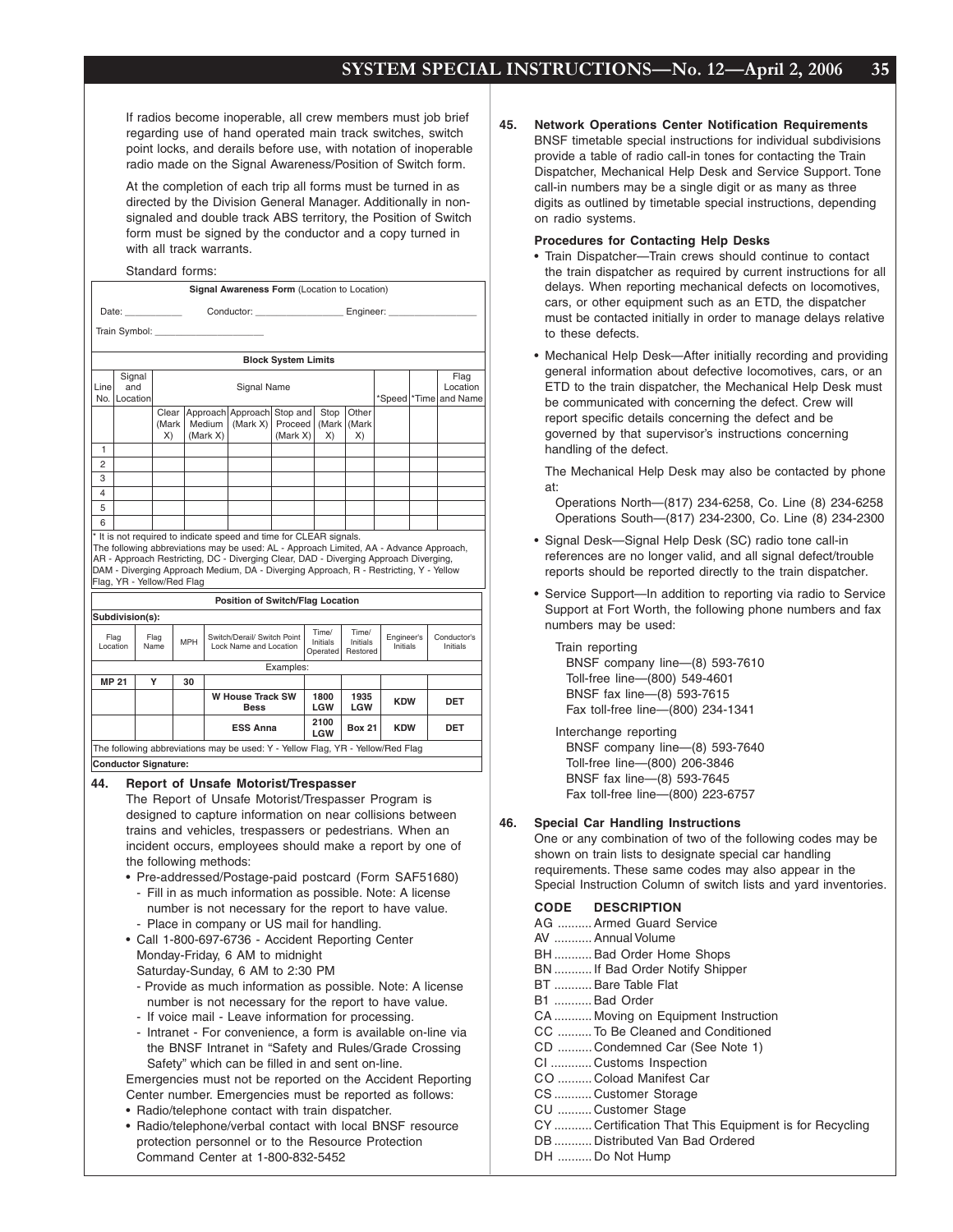DI ............ Redistribute at Destination DN ..........Shipper's Authority Required for Diversion DO .......... Delivery Order Shipment DR .......... Drop Yard DT ........... Distributed Intermodal Equipment DU .......... Do Not Uncouple DV ........... Unit has been diverted EC ........... Speed Restriction 55 MPH EH ........... Embargo Hold EL ........... Empty Container Mechanical Lock EM .......... Hold for Equipment Management ER ........... Return Empty Via Reverse Route ES ...........Expedited Service EW .......... Hold Early Warning FA ........... Automobiles Headlights Facing A-End (Opp. of Brake End) of Autoveyor FB ........... Automobiles Headlights Facing B (Brake End) of Autoveyor FM .......... Fumigate Car Now FP ........... Fumigation Placards Applied HA ........... Cars Held for the Customer in Bond Pending Customs Authority HB ........... Hold for Billing—Mini Waybill Indicating Industry to Bill HC .......... Hold for FMC Redistribution HD .......... Cars Held for Customer Diversion HE ........... Head End Only HF ........... Car Held for BNSF Rail Clearances (High Wides) HG .......... Cars Held for BNSF Pending Customer File Information HH .......... Cars Held for Overload Condition HI ............ Hold for Inspection HJ ........... Cars Held for a Foreign Railroad After Being Offered by BNSF for ICD HK ........... Empty Non-Private Cars Held on BNSF Track and No Car Order Exists HL ...........Excessive Dimension HM .......... Moving in ISO Tank Container HN .......... Cars Held for Specified Local Conditions, \*\*Restricted Usage HO .......... Cars Held for Consignee to Surrender Original BOL or Indemnity Bond HR .......... Cars Held for Customer Furtherance Instructions After Arr at Dest HS ........... Empty (Non-Private) Cars Held on BNSF Trackage Awaiting Placement HT ........... Heat Car HV ........... High Value Shipment HX ........... Cars Held Waiting for Waybill Information from Connecting Carrier IB ............ In BNSF Bond IC ............ Inspection Requested at Port of Entry into Canada by Canadian Customs ID ............ In Bond Beyond BNSF Destination IE ............ Interchange Error IH ............ Inhalation Hazard IM ............ Inspection was Requested by Mexican Customs at Port of Entry into Mexico IN ............ Hold for Inspection IS ............ In Shipper's Bond IU ............ Inspection was Requested by US Customs at Port of Entry into USA LC ........... Car Trip Leased to Consignee LD ........... Local Distribution Empty LG ........... Loaded to Gallonage Capacity LO ........... Local Orders LQ ........... Loaded to Full Cubic Capacity LS ........... Handle in Local Service Only

|              | LU  Unload in Laredo proper                                        |
|--------------|--------------------------------------------------------------------|
|              | LV  Loaded to Full Visible Capacity                                |
|              | LX  Cleared for export via Laredo                                  |
|              | MB  Make Bill of Lading                                            |
|              | MC  Measure Car Now                                                |
|              | MD  Mixed Destination Intermodal Units                             |
|              | MI  Requires mechanical inspection, do not move on                 |
|              | train.                                                             |
|              | MN 5  A running reefer unit set at -5 degrees Fahrenheit           |
|              | MR 28  A running reefer unit set at 28 degrees Fahrenheit          |
|              | NC  Non-credit Patron<br>ND  Do Not Divert                         |
|              | NH  No Hit-Car Distribution                                        |
|              | NM  Non Misc. Credit Patron-Car held account charges               |
|              | due                                                                |
|              | NP  No Placards Required                                           |
|              | NTDo Not Transfer Contents                                         |
|              | OI  Oils Marine Pollutant                                          |
|              | ON  Oil Notation                                                   |
|              | PD  Privately Owned Equipment Subject to Demurrage                 |
|              | PH  Hold for Pool Destination                                      |
|              | PJ  Mechanical Project Job                                         |
|              | PR Prospective Loading Empty                                       |
|              | PT  Hold for Pre-Trip                                              |
|              | QD  Hold for Queue Demand                                          |
|              | RE  Rear End Only                                                  |
|              | RI  Rail Inspection Service                                        |
|              | RJ  Hold for Rejected<br>RP Rail Controlled Private                |
|              | RS  Rule 7 Reject Candidate                                        |
|              | SC  Equipment Scrapped                                             |
| SD  Car Sold |                                                                    |
|              | SE  Hold for Seasonal Storage                                      |
|              | SF  Feed Now                                                       |
|              | SO  Shipper's Order                                                |
|              | SR  Greater Security Service                                       |
|              | SS  Surplus Storage                                                |
|              | ST  Move on special train only, requires single car train          |
|              | movement.                                                          |
|              | SW  Switch Only Empty Furnished by Foreign Road                    |
|              | TB  Car Control Distributed Bad Order                              |
|              | TG  Transp. Code G-contaminated commodity service.                 |
|              | Cars should not be placed at industry other than so<br>designated. |
| TS ……….      | Transit Shipment                                                   |
|              | TU  Turn This Car Now                                              |
|              | UL  Unload from left side of car. Left side of car                 |
|              | determined by facing the "B" (brake) end of car.                   |
|              | UP  Unloaded as Placarded                                          |
|              | UR  Unload from right side (from brake end)                        |
|              | VA  Vehicle Headlights Facing A-End (Opp. of Brake-                |
|              | End)                                                               |
|              | VB  Vehicles Headlights Facing B-End (Brake End)                   |
|              | UP  Unload as Placarded                                            |
|              | WA  Weigh After Spotted and Released                               |
|              | WB  Weigh This Car Both Before and After It Goes to                |
|              | Spot                                                               |
| WH  Weigh    |                                                                    |
|              | WI  Waive Inspection                                               |
|              | WL  Weigh Light<br>XM  Cleared to Cross from US to Mexico          |
|              | 25  25 MPH Speed Restriction (See Note 2)                          |
|              |                                                                    |
|              | Clean and Condition Codes for Empty Cars                           |
| <b>CODE</b>  | <b>DESCRIPTION</b>                                                 |
|              | F1  Washed, Food Grade                                             |
|              | F2  Cleaned (Swept), Food Grade<br>F3  Dirty, Food Grade           |
|              |                                                                    |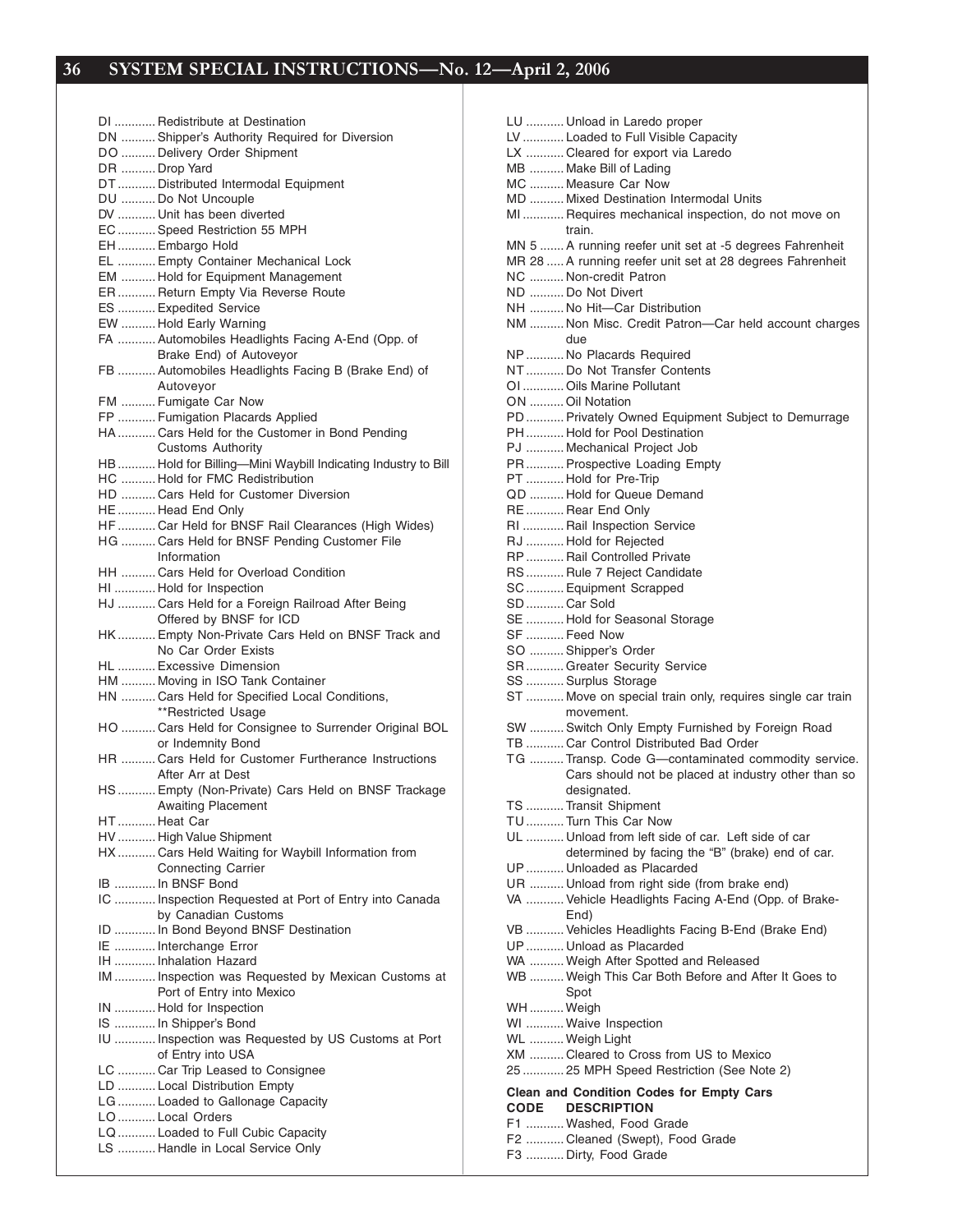| F4  Cond/Repairs, Food Grade         |
|--------------------------------------|
| F5  "Not Observed", Food Grade       |
| F6  Rinse, Food Grade                |
| F7  Inspected, Food Grade            |
| P1  Washed, Processor Grade          |
| P2  Cleaned (Swept), Processor Grade |
| P3  Dirty, Processor Grade           |
| P4  Cond/Repairs, Processor Grade    |
| P5  "Not Observed", Processor Grade  |
| P6  Rinse, Processor Grade           |
| P7  Inspected, Processor Grade       |
| S1  Washed, Standard Grade           |
| S2  Cleaned (Swept), Standard Grade  |
| S3  Dirty, Standard Grade            |
| S4  Cond/Repairs, Standard Grade     |
| S5  "Not Observed", Standard Grade   |
| S6  Rinse, Standard Grade            |
| S7  Inspected, Standard Grade        |
| S0  Washed and Sanitized             |

#### **Other Codes**

There are a number of SCHI codes that begin with a number followed by alpha character which are used to identify alternate storage locations. Example: 1A ........... Hold Storage Arkcity

Codes B1 through B9 mechanical codes reference the type of repairs needed for bad order cars.

Other codes for hazardous materials can be found in the US Hazardous Material Instructions for Rail.

**Note 1.** The 'CD' Condemned Car code will be inserted by the computer when the car is so registered in UMLER (Universal Machine Language Equipment Register). This does not relieve employees of the responsibility of reporting these codes when appropriate.

**Note 2.** Report numeric MPH speed restriction only, e.g., 25 for a car restricted to 25 MPH. Certain series of cars which have a permanent speed restriction will have the speed restriction code inserted by the computer. When such speed or speeds are shown, trains must not exceed the lowest speed so indicated. This does not relieve employees of the responsibility of reporting the proper code on work order(s) on all cars which for any reason have speed restrictions.

When cars are subject to two special handling instructions, both codes should be reported. If subject to move with more than two, report the two most restrictive and protect other special handling requirements by an administrative message to those offices and/or individuals to whom the train is addressed.

When a car on a train list has the "HL" Car Code, and no clearance wire is received, contact your local CS&S office and obtain a clearance wire for the car. If unable to obtain a clearance wire, the car must be set out.

Car kind codes M3E (Hi Tri-Levels) and M3F (articulated Hi Tri-Levels must not be operated on any Branch Line or any location listed below:

- Barstow Subdivision—Barstow to Bettendorf via Crescent **Bridge**
- Beatrice Subdivision
- Bellingham Subdivision—USA Canada Border to Burlington
- Carthage Subdivision
- Chicago Subdivision—BRC overpass between MP 6.70 and MP 6.73 (Handle on Mains 4 and 5 only)
- Columbia River Subdivision
- Gateway Subdivision
- Hannibal Subdivision—Burlington to West Quincy
- Helena Subdivision
- Hi Line Subdivision
- (Exception: Car kind M3F may operate on this subdivision.) • Kettle Falls Subdivision—Danville, WA, to San Poil
- Kootenai River Subdivision
- (Exception: Car kind M3F may operate on this subdivision.) • Laurel Subdivision
- Lester Subdivision
- New Westminster Subdivision
- Omaha Subdivision—Handle on Main 1 only at Omaha Depot
- O E Subdivision
- Oregon Trunk Subdivision—Fallbridge to Bend
- Rockford Subdivision
- Rustler Springs Subdivision
- Scenic Subdivision
- Silsbee Subdivision—Beaumont to Brooks
- Sioux City Subdivision
- Stampede Subdivision
- Stockton Subdivision—Port Chicago to Richmond (Exception: Car kind M3F may operate on this subdivision).
- Mitchell Subdivision
- Wayzata Subdivision
- Wymore Subdivision—Table Rock to Wymore

Car kind M3E and M3F may operate over all other Main Line Subdivisions without clearance wire to protect movement even if car has "HL" code on the train list. (See Item 7[f])

FTTX flatcars departing GM Plant, Oklahoma City destined for Kansas City (NS) may operate over Red Rock, Arkansas City, La Junta, Douglass, and Emporia Subdivisions without clearance wire to protect movement even if car has "HL" code on the train list. Mechanical inspection is not required on these cars in Oklahoma City.

#### **47. Train Make-Up Instructions**

Trailing Tonnage Restrictions:

- 1. The following cars must not be ahead of more than 2,500 trailing tons
	- All loaded or empty 2-axle cars (series TTOX and TTFX)
- 2. The following cars must not be ahead of more than 3,000 trailing tons (long car/short car)
	- Any car 80 ft or longer coupled to any car 45 ft or shorter. Exception: Next to locomotive crane 45 ft. or less if coupled to boom car 80 ft. or longer.

Note: Item 2 does not apply to multi-platform cars except those with individual platforms exceeding 80 feet.

(Examples: Twin flat cars and Automax cars)

- 3. The following cars must not be ahead of more than 5,500 trailing tons
	- Multi-platform spine cars, regardless of how loaded.

Total Train Tonnage Restrictions:

- 4. Trains greater than 5,500 total tons -
- The following cars must not be within the first 10 cars/ platforms:
- Any conventional car (non-multi-platform) weighing less than 45 tons.
- Any 80 ft. or longer flat car with a single trailer/container, regardless of car weight. Note: This includes twin flat cars (solid-drawbar
- connected flat cars TTEX & RTTX series) with a single trailer/container on either segment/platform. • Multi-platform cars with any empty platforms.

Additional subdivision restrictions (excludes solid empty bulk commodity trains):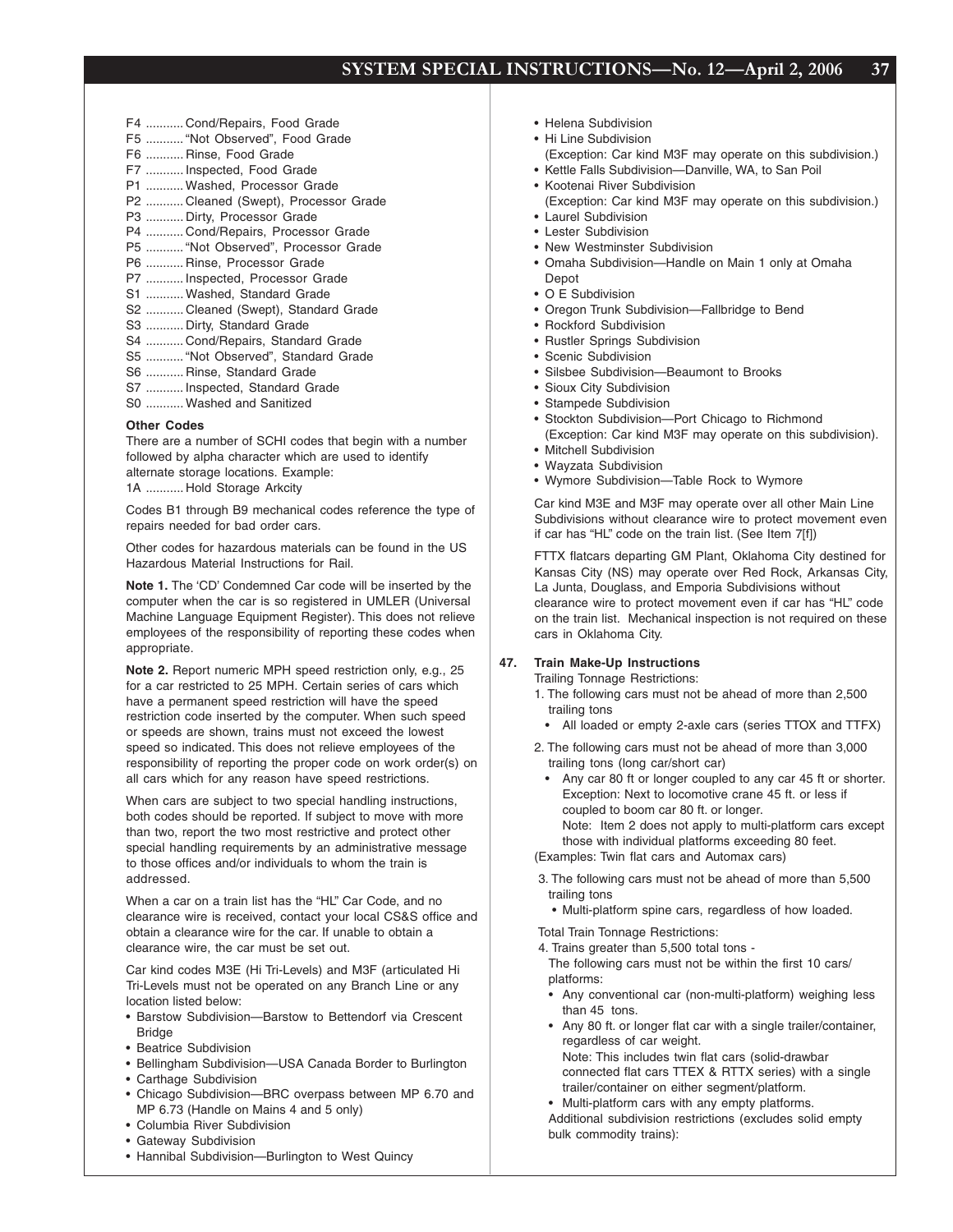On Glorieta (MP 775.0 - MP 842.0) and Raton (MP 639.0 - MP 660.0) Subdivisions the following additional restrictions apply:

Trains greater than 2,500 tons and less than 3,000 tons, the cars listed above must not be within the first 10 cars/ platforms. Trains 3,000 tons or greater, the cars listed . above must not be within the first 15 cars/platforms.

On Cajon (Main 2, MP 56.6 - MP 62.8), Gateway (MP 178.0 - 188.0), Mojave (MP 331.3 - MP 381.3), Scenic (MP 1694.5

- MP 1731.3) and Stampede (MP 41.0 MP 58.5), additional restrictions apply:
	- Trains greater than 3,500 tons and less than 4,000 tons, the cars listed above must not be within the first 10 cars/ platforms. Trains 4,000 tons or greater, the cars listed above must not be within the first 15 cars/platforms.

Note: Unless otherwise authorized, all trains destined Cajon or Mojave Subdivisions will be made up in compliance with above guidelines for Cajon Subdivision (Main 2, MP 56.6 - MP 62.8) and Mojave Subdivision MP 331.3 - MP 381.3).

5. Trains greater than 7,000 tons -

- Rear 1/4 of the train must not weigh more than 1/3 of the total weight.
	- Exception: This does not apply to:
	- trains made up entirely of cars weighing a minimum of 45 tons each.
	- solid loaded or solid empty unit bulk commodity trains.
	- trains made up entirely of intermodal equipment.

NOTE: If a train is determined to be out of compliance with these train make-up rules and maximum authorized speed exceeds 45 MPH, speed must immediately be reduced to 45 MPH and train dispatcher notified.

Train must not exceed a maximum speed of 45 MPH until it reaches the location specified by the train dispatcher to correct the condition.

#### **Detoured Foreign Trains**

If a foreign line train operating on the BNSF for purposes of detour is in compliance with BNSF train make-up instructions, the train may be operated at maximum speed that would be permitted if train was a BNSF train. If train does not comply with BNSF train make-up instructions, train is authorized to operate on BNSF at a maximum speed of 45 MPH.

#### **Train Length**

When complying with Special Instructions covering speed and other train restrictions where calculations of train length and/or tons per operating brake are involved, the locomotive consist should be excluded unless specifically stated otherwise.

#### **Military Train**

Unit military trains containing shipments on cars with end of car cushioning as shown on the train profile (EOC) shall have no more than total of 80 cars in the train. If train exceeds 60 cars, train is restricted to 45 MPH.

#### **Exceptions**

Trains which are exempt from the above train make-up instructions will be identified on Division General Order.

#### **48. Operations Testing**

When operations testing is performed to test for compliance with the following rules, a banner with red reflectorized border and lettering on a white background may be stretched across the track. It will display 'STOP' or 'STOP OBSTRUCTION.' In addition, a banner displayed square on point, colored high visibility orange or white and retroreflective with the words "STOP OBSTRUCTION" may be used. It will be placed between the rails of the track and is considered a STOP signal.



These banners are considered a stop signal and a simulation of on-track equipment. Whenever required by an operating rule, stop all train, engine, and on-track equipment movements short of the 'STOP' or 'STOP OBSTRUCTION' banner.

Examples of operating rules where the 'STOP' or 'STOP OBSTRUCTION' banner may be used as a stop signal are:

- GCOR & MWOR Rule 6.27 Restricted Speed.
- GCOR Rule 6.28 Movement On Other Than Main Track. or
- MWOR Rule 6.50 Movement of On-Track Equipment.

Expect to find the "STOP" or "STOP OBSTRUCTION" banner erected at any location, or at any time the rules above restrict movement.

#### **49. Engineer Responsibilities and Certification**

(In the application of the following guidelines, the term engineer applies to Train Service Engineers, Student Engineers, Locomotive Servicing Engineers/Hostlers, Remote Control Operators (RCO), and Student Remote Control Operators.

#### **1. General Responsibilities**

Certified train service engineers are responsible for and must maintain their locomotive engineer certification. Engineer certification must comply with these federal and company requirements:

- a. Engineers must be certified in the appropriate class of service to operate a locomotive.
- b. Engineers must certify according to federal regulations (49 CFR Part 240) and Burlington Northern Santa Fe (BNSF) certification requirements and programs.
- c. Engineers must possess their class of service certificate and display it at the request of a company manager or FRA representative while on duty.
- d. Engineers must report convictions for:
- Operating a motor vehicle while under the influence or impaired by alcohol or a controlled substance.
- Refusing to undergo testing by a law enforcement officer who wants to determine whether the engineer is operating a motor vehicle while under the influence of alcohol or a controlled substance. State-sponsored diversion programs, guilty pleas, and completed state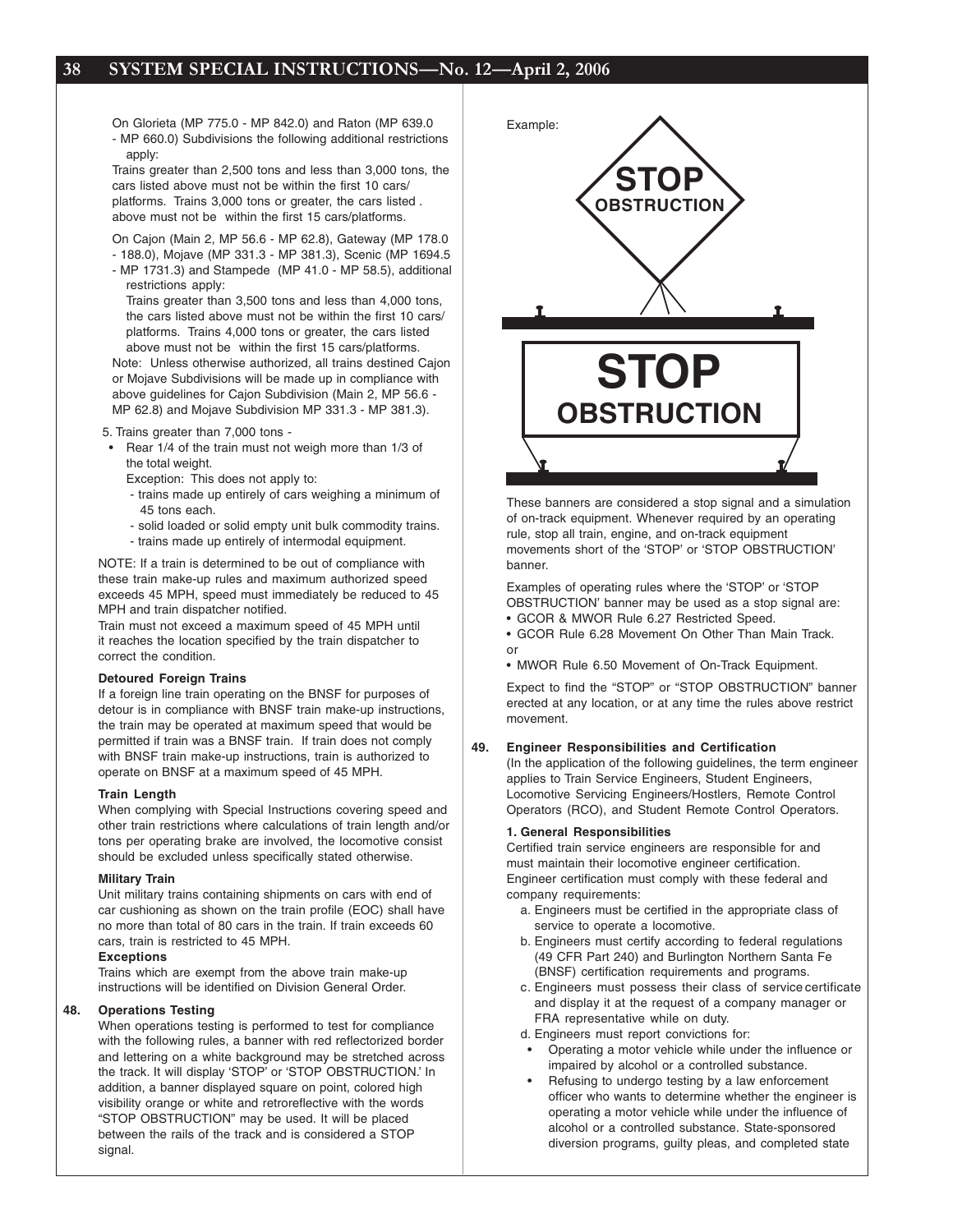actions to cancel, revoke, suspend, or deny a driver's license are considered convictions under this rule.

An engineer must report any conviction to his or her supervisor responsible for certification no later than 48 hours following the day the engineer receives notice of the motor vehicle conviction.

#### **2. Engineer Certification Requirements for Operating Locomotives**

Certified engineers may operate locomotives under the following conditions:

- a. A certified locomotive servicing engineer may not operate locomotives coupled to cars.
- b. A certified locomotive servicing engineer may operate locomotives within a yard or terminal area for hostling purposes.
- c. Only certified Train Service Engineers, Student Train Service Engineers, Remote Control Operators, and Student Remote Control Operators may operate locomotives coupled to cars.
- d. Certified student Engineers and Student Remote Control Operators utilizing a Remote Control Transmitter may operate locomotives within the limits of their class of service under the direct supervision of an Engineer Instructor or Remote Control Operator Instructor. Prior to operating a locomotive in a yard or over a road territory for the first time, a certified Engineer or Remote Control Operator must have made at least one trip observing the territory. Engineer Instructors must have a minimum of six months of experience on the road territory over which they are supervising Certified Student Engineers.
- e. Certified Student Remote Control Operators may operate a locomotive using a Remote Control Transmitter under the direct supervision of a Remote Control Operator Instructor.

Note: An RCO Instructor must have a minimum of 3 weeks experience as a Certified Remote Control Operator before training a student.

- f. Certified Train Service Engineers and Locomotive Servicing Engineers, including Train Service Engineers/ Locomotive Servicing Engineers that have been cutback to train service, and Remote Control Operators who have not had their evaluation and certificate signed prior to October 1 of each year, must advise their respective Road Foreman of Engines or Designated Supervisor of Remote Control Operators (DSRCO) of this fact. Should a new Road Foreman or DSRCO be assigned or a Engineer or Remote Control Operator change work locations after October 1; the Train Service Engineer/ Locomotive Servicing Engineer or Remote Control Operator must again report to the new Road Foreman of Engines or DSRCO that certification evaluation is due.
- **3. Maintaining Locomotive Engineer Proficiency for Skills, Route Familiarization and Special Equipment** Certified employees must maintain proficiency as an engineer as it pertains to:
	- Skills Proficiency
	- Route familiarization and
	- Special or unique equipment.
	- **a. Skills Proficiency**

An Engineer who has not operated a locomotive in the last 6 months, including under the provisions of Rule 1.47, Item B, Engineer Responsibilities, of the General Code of Operating Rules, must inform crew management of this fact when called to perform service as an engineer and that he/she may only be used as an Engineer/RCO if another qualified Engineer/RCO acts as a mentor (this includes a member of the crew who is qualified as an engineer/RCO or a supervisory engineer/RCO). If seniority limitations or any situation results in a qualified locomotive Engineer not performing the skills of an Engineer for a period of 6 months, that individual must immediately contact his/her Road Foreman of Engines or Supervisory Remote Control Operator (DSRCO) or other supervisor to determine the number of trips required, if any, and routes, for the purpose of maintaining the Engineer's skills proficiency.

#### Exception:

The period is extended to 12 months for RCO if they are also certified as a train service engineer.

#### **b. Route Familiarization**

Route familiarization is required in order to perform service as a certified train service engineer without the assistance of a pilot. Once initially qualified on a specific route by making the required number of familiarization trips as specified by the Road Foreman of Engines, route familiarization is maintained by observing the route when performing service in any capacity (engineer or trainman) every 12 months. Other methods of maintaining route familiarization may also be available as specified by the Road Foreman of Engines.

**Exception:** Route familiarization as outlined above on the heavy and/or mountain grades of the subdivisions listed below, in any capacity, is required every six (6) months: Cajon, Mojave, Gateway, Scenic, Stampede, Glorieta, Raton, Pikes Peak and Hi Line subdivisions. Train service engineers assigned to new routes or who become unqualified on current assigned routes due to lack of route familiarization are required to contact their Road Foreman of Engines (or other supervisor) who will advise the number of trips, if any, required to qualify or requalify on that route. If and when an engineer is qualified at the completion of these trips, the Road Foreman of Engines or other supervisor will then authorize the train service engineer to perform service on that route without a pilot.

Route familiarization (and the use of a pilot) is not required when the movement to be made does NOT include a section of track with an average grade of greater than 1% over 3 continuous miles and;

- 1. The train is on other than main track; or
- 2. The maximum distance the locomotive or train will be operated will not exceed one mile; or
- 3. The maximum authorized speed for any operation on the track does not exceed 20 MPH; or
- 4. Operations are conducted under operating rules that require all movements to proceed at a speed that permits stopping within one half the range of vision of the locomotive engineer.

**Note:** Remote Control Operators must check local yard instructions for yard familiarization requirements.

#### **4. Special Equipment Proficiency**

Distributed power and electronically controlled pneumatic brake systems require the engineer to have continued experience in order to maintain an adequate level of proficiency. If after the engineer is initially qualified on this equipment and a period of 12 months occurs without any experience operating this equipment (whether or not as assigned engineer), the Road Foreman of Engines or other supervisor must be contacted and the engineer must be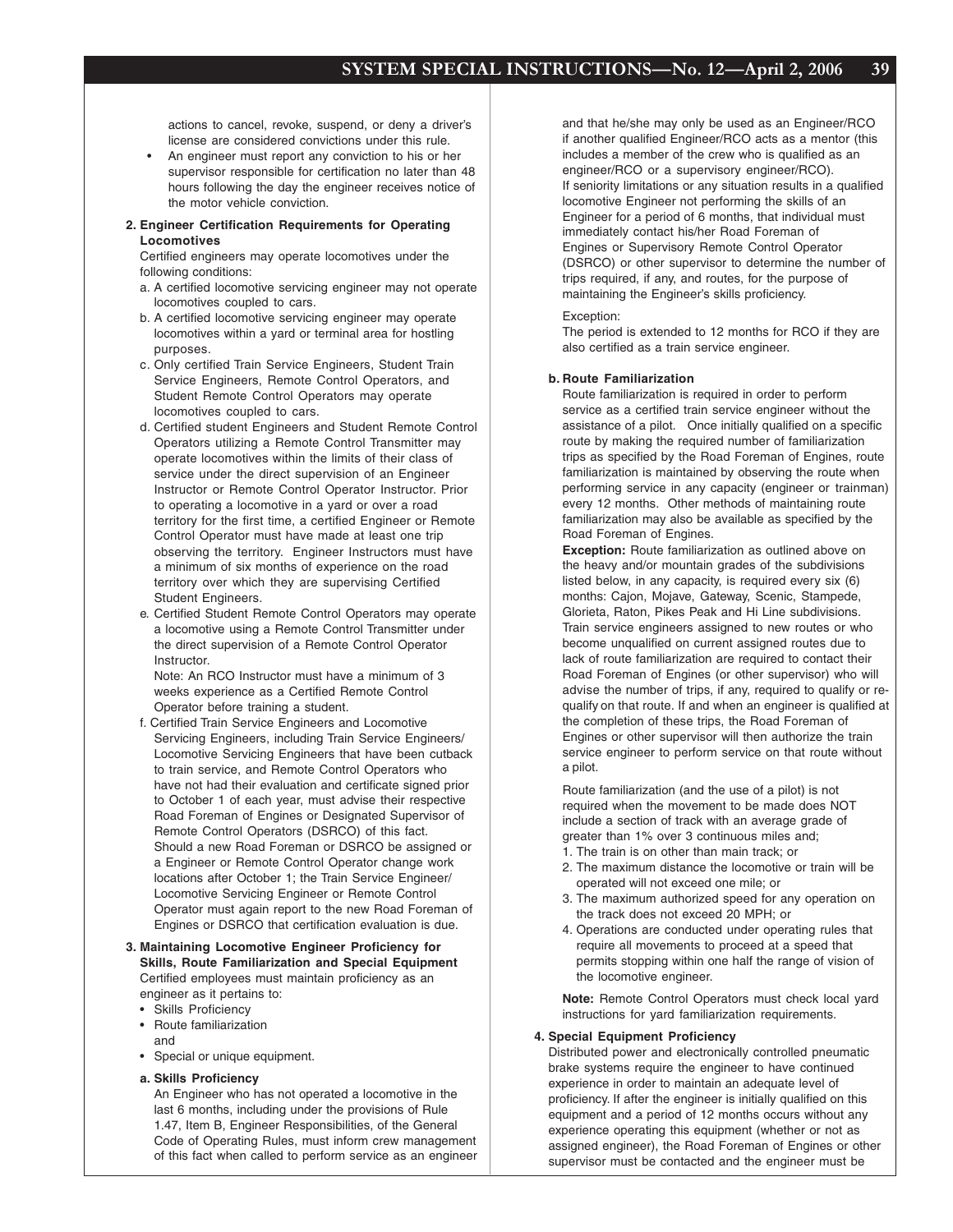governed by his/her instructions concerning requirements to become re-qualified on this equipment.

There are several systems of RC equipment; a certified RCO must receive initial training on unfamiliar equipment before operating it. Once initial training is received the operator only needs to maintain qualification as an RCO on any system.

#### **5. Route Familiarization Pilots**

A person acting as a route familiarization pilot may not be an assigned member of the crew. In addition,

- a. Train Service Engineers
	- 1. When a pilot is required account engineer has NO previous experience on the route, the pilot must be a certified train service engineer.
	- 2. When a pilot is required account engineer requires re-familiarization on a route where previously qualified, any person with route familiarization may be used as a pilot.
- b. Remote Control Operators
	- 1. When a pilot is required account the Remote Control Operator has NO previous experience on the Main Track, the pilot must be a Remote Control Operator.
	- 2. When a pilot is required account the Remote Control Operator requires re-familiarization on a Main Track where previously qualified, a Remote Control Operator member of the same crew with route familiarization may be used as a pilot. In addition this crew member must be positioned at the same location as the individual requiring re-familiarization.

**Exception:** A pilot is not required if the Remote Control Operator has operated over the territory in another certified class of service.

**Note**: The requirements for the sections 'Skills Proficiency, Route Familiarization, and Special Equipment Proficiency' do not apply to any individual restricted to yard service as a train service locomotive engineer or locomotive servicing engineer unless otherwise instructed.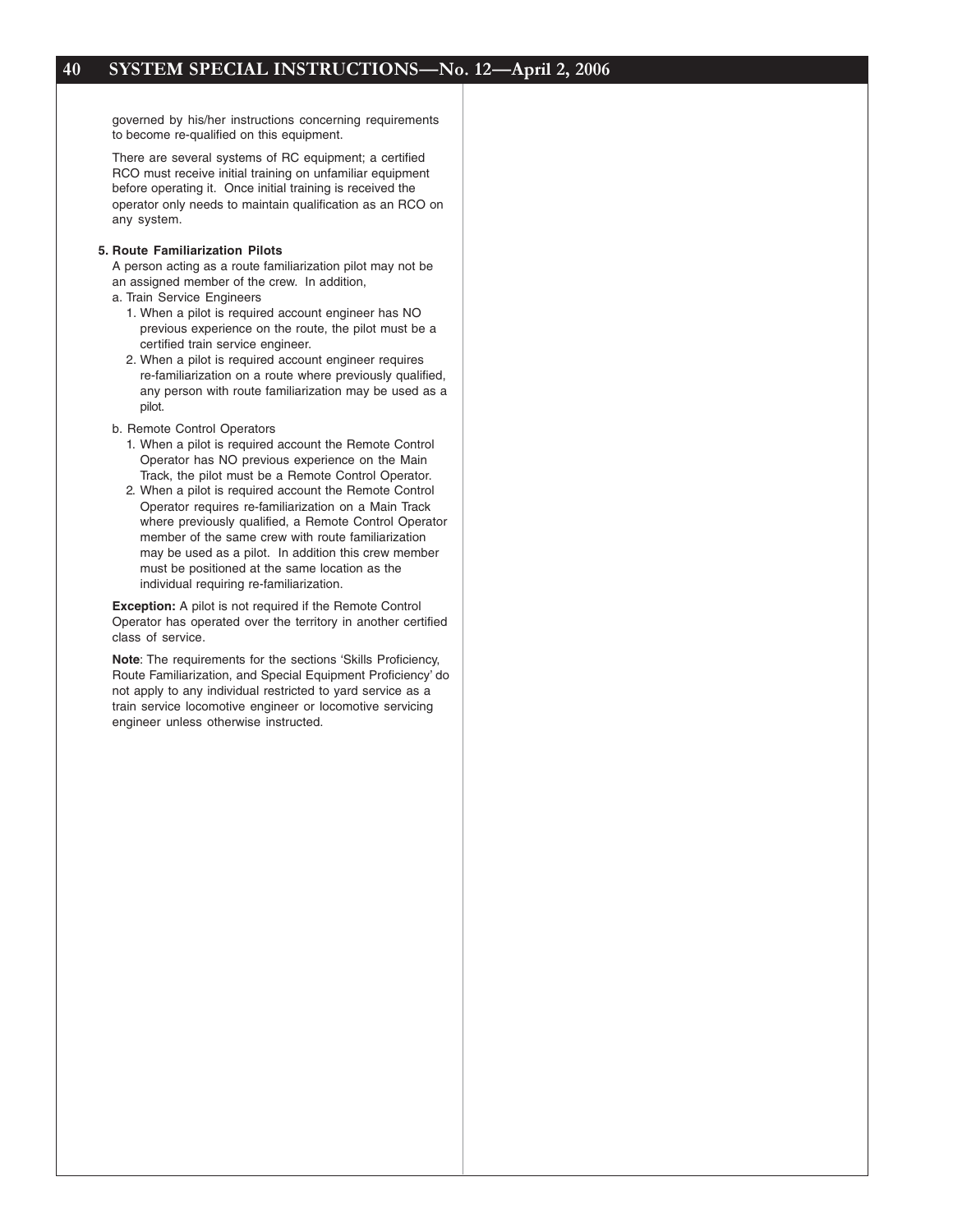#### **Appendix A - Track Flagging Examples**

The figures in the appendix provide examples for protecting temporary speed restrictions and people or equipment working on or near the track. When reviewing these examples, keep in mind the following:

- The examples provided do not cover every situation.
- The distances shown are those specified by the rule.

In multiple main track territory, when a restriction is placed on a crossover, no track flags will be displayed after the restriction is specified by track bulletin or track warrant. This information must be included on the track bulletin or track warrant.

Yellow and yellow-red flags will be placed 2 miles before each restriction with the exception of at foreign line junctions, areas where flags cannot be placed 2 miles in advance and in certain situations at crew change points.

In situations in multiple main track or at sidings, when a train passes a yellow or yellow-red flag and a restriction is specified 2 miles in advance on track bulletin or track warrant, if the train takes a different route from the restricted track, this will not be considered as an unspecified restriction. Crew members must determine the track affected by comparing the flag location with the information contained in the track bulletin.







Train crews would determine the track affected by the information contained in their track bulletin.

**Speed Restriction on Main Track Where Siding is Adjacent**



Train crews would determine the track affected by the information contained in their track bulletin.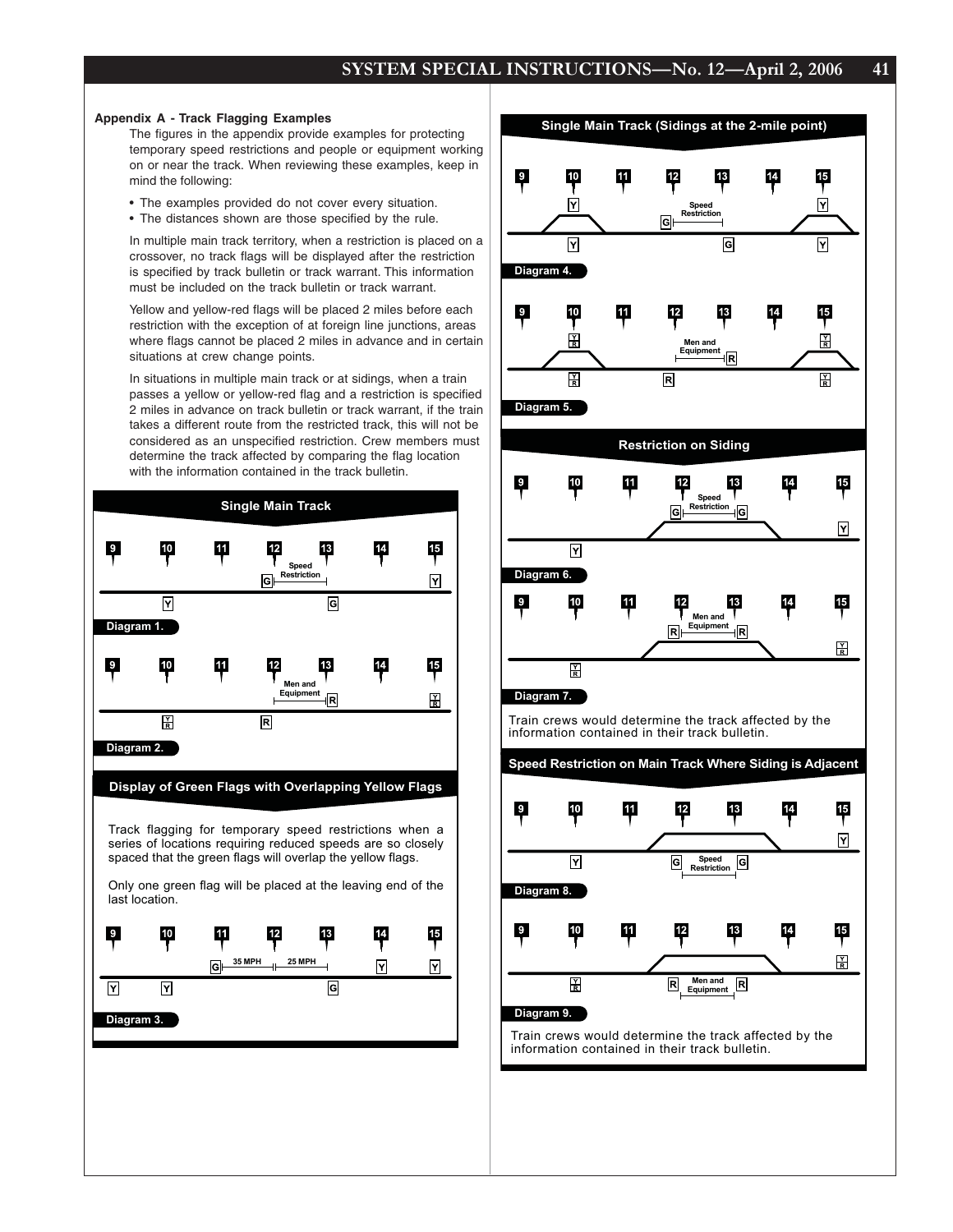

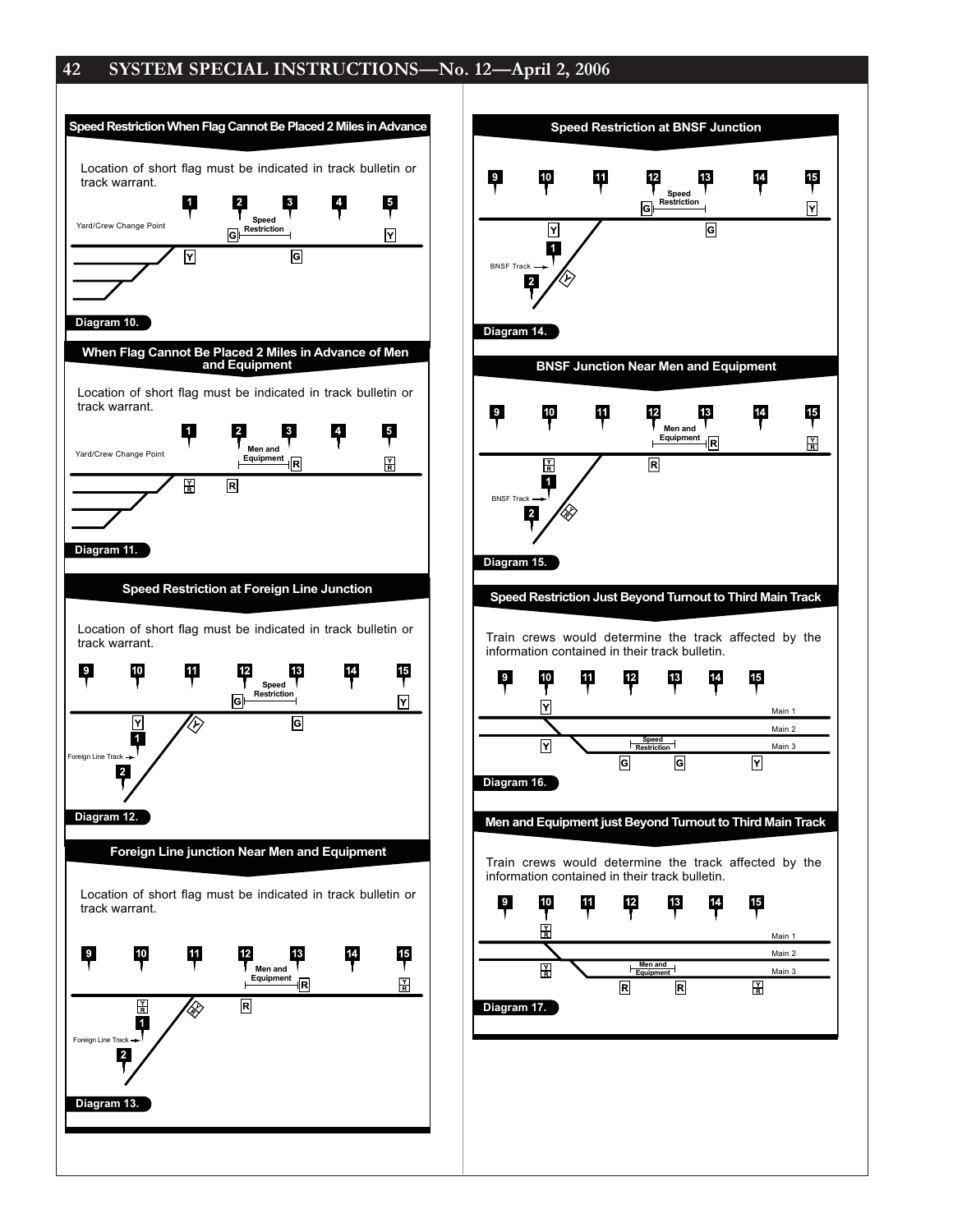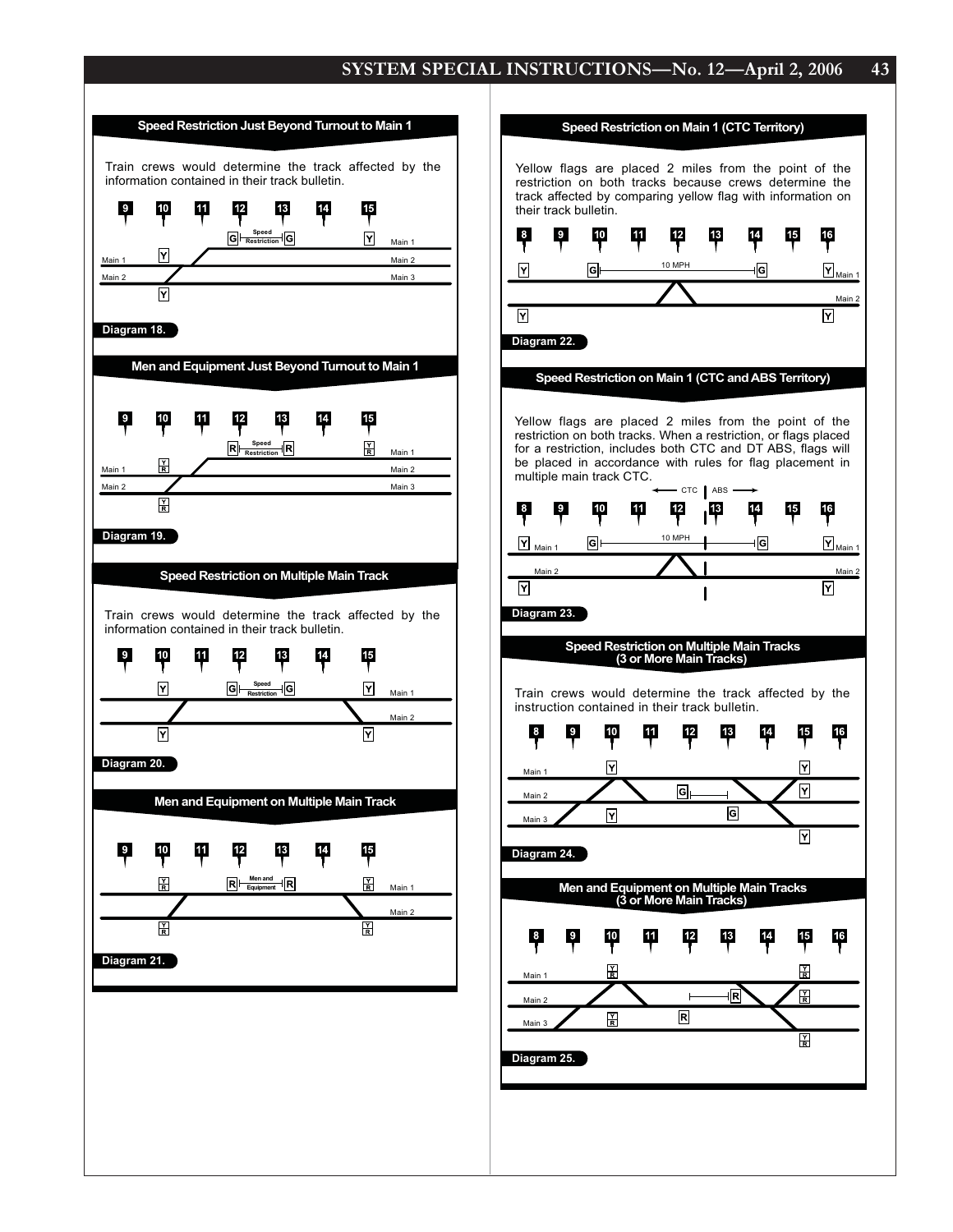

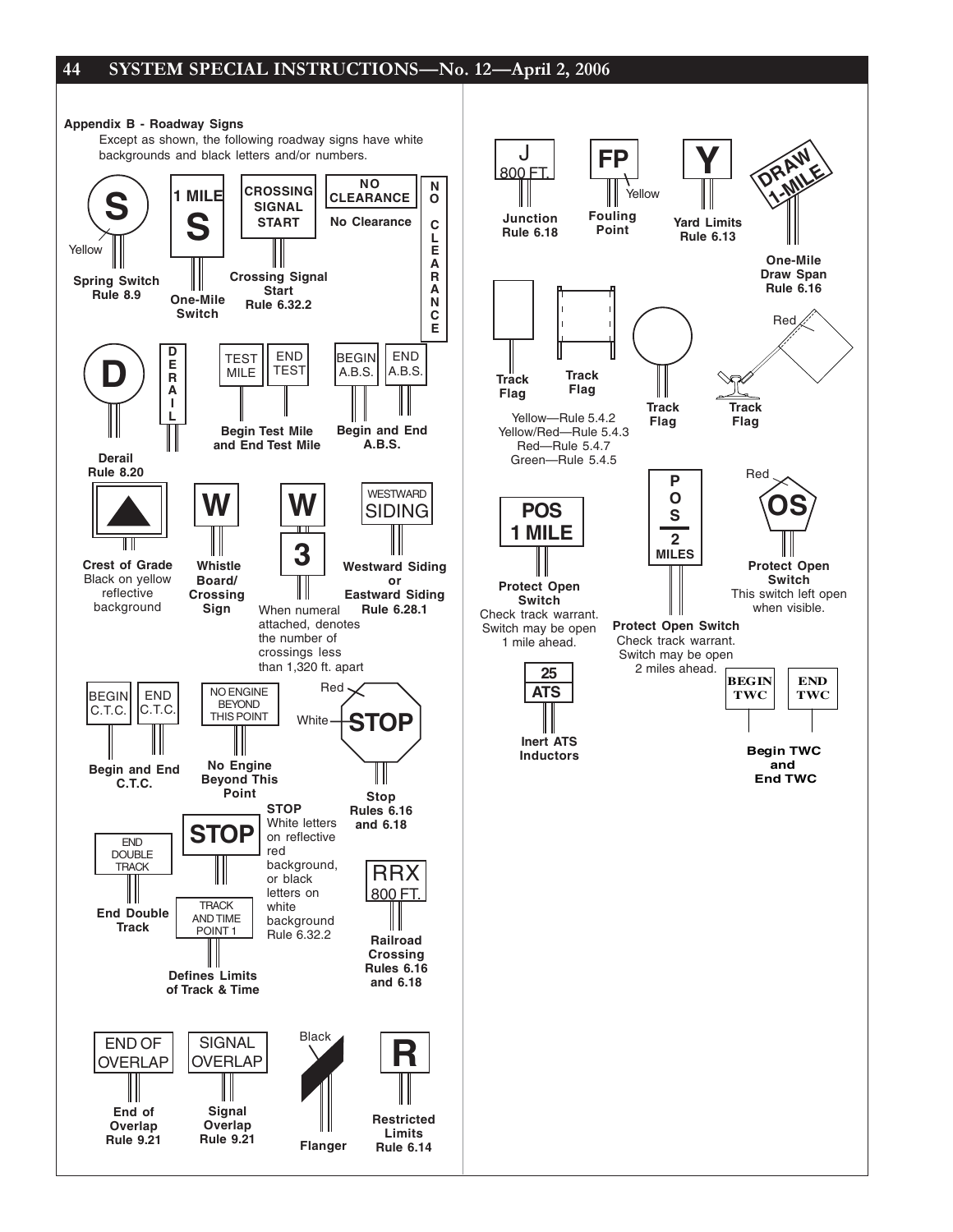## **Appendix C - Division/Subdivision Index**

 $\overline{1}$ 

| <b>Division</b>               | <b>Subdivisions</b> |              |                       |                    |                         |
|-------------------------------|---------------------|--------------|-----------------------|--------------------|-------------------------|
| California                    | <b>Bakersfield</b>  | Montana      | Milk River            | Southwest          | Clovis                  |
|                               | Cajon               |              | Niobe                 |                    | Coronado                |
|                               | Lucerne Valley      |              | Sarpy Line            |                    | Defiance                |
|                               | Mojave              |              | <b>Sweet Grass</b>    |                    | El Paso                 |
|                               | <b>Needles</b>      |              | Valier                |                    | Ennis                   |
|                               | Riverbank           | Nebraska     | . Bayard              |                    | Gallup                  |
|                               | San Bernardino      |              | <b>Beatrice</b>       |                    | Glorieta                |
|                               | San Diego           |              | Bellwood              |                    | Lee Ranch               |
|                               | Stockton            |              | <b>Council Bluffs</b> |                    | Phoenix                 |
| Chicago  Aurora               |                     |              | Creston               |                    | Raton                   |
|                               | <b>Barstow</b>      |              | Des Moines            |                    | Seligman                |
|                               | <b>Brookfield</b>   |              | Giltner               |                    | Springerville           |
|                               | Chicago             |              |                       |                    |                         |
|                               | Chillicothe         |              | Hastings              | Springfield  Afton |                         |
|                               | Marceline           |              | Imperial<br>Lester    |                    | Amory                   |
|                               | Mendota             |              |                       |                    | Avard                   |
|                               | Peoria              |              | Napier                |                    | Beardstown              |
|                               | St. Croix           |              | Neb City<br>Omaha     |                    | Birmingham              |
|                               | <b>Thomas Hill</b>  |              | Ottumwa               |                    | Cherokee                |
|                               |                     |              | Ravenna               |                    | Cuba                    |
| Gulf                          | <b>Bay City</b>     |              | Sioux City            |                    | Fort Scott              |
|                               | Conroe              |              |                       |                    | Hannibal                |
|                               | Galveston           |              | St. Joseph            |                    | Lead Line               |
|                               | Houston             |              | Wymore                |                    | River                   |
|                               | Lafayette           | Northwest    | Bellingham            |                    | <b>Thayer North</b>     |
|                               | Lampasas            |              | <b>Burbank</b>        |                    | Thayer South            |
|                               | Longview            |              | <b>Cherry Point</b>   |                    | Yates City              |
|                               | Mykawa              |              | Coeur d'Alene         | Texas              | <b>BBRX</b>             |
|                               | Silsbee             |              | Columbia River        |                    | Chickasha               |
| Kansas  Arkansas City         |                     |              | Fallbridge            |                    | Creek                   |
|                               | Douglass            |              | Gateway               |                    | <b>DFW</b>              |
|                               | Emporia             |              | <b>Kettle Falls</b>   |                    | Ft. Worth               |
|                               | Hereford            |              | Kootenai River        |                    | Madill                  |
|                               | La Junta            |              | Lakeside              |                    | <b>Red River</b>        |
|                               | Panhandle           |              | Newport               |                    | Red Rock                |
|                               | Plainview           |              | New Westminster       |                    | Sooner                  |
|                               | Slaton              |              | Oregon Trunk          |                    | Venus                   |
|                               | South Plains        |              | San Poil              |                    | <b>Wichita Falls</b>    |
|                               | <b>Strong City</b>  |              | Scenic                | Twin Cities        | . Aberdeen              |
|                               | Topeka              |              | Seattle               |                    | Allouez                 |
|                               |                     |              | Spokane               |                    | Appleton                |
| Los Angeles  Alameda Corridor |                     |              | Stampede              |                    | <b>Brainerd</b>         |
|                               | Harbor              |              | Sumas                 |                    | <b>Browns Valley</b>    |
|                               | San Bernardino      |              | Woodinville           |                    | Canton                  |
| Montana                       | <b>Big Horn</b>     |              | Yakima Valley         |                    | Casco                   |
|                               | <b>Big Sandy</b>    | Powder River | Akron                 |                    | Corson                  |
|                               | Casper              |              | Angora                |                    | Devils Lake             |
|                               | Choteau             |              | <b>Black Hills</b>    |                    | Drayton                 |
|                               | Circle              |              | <b>Boise City</b>     |                    | Glasston                |
|                               | Cody                |              | <b>Brush</b>          |                    | <b>Grand Forks</b>      |
|                               | Colstrip            |              | <b>Butte</b>          |                    | Hanley Falls            |
|                               | Crosby              |              | Campbell              |                    | Hannah                  |
|                               | Dickinson           |              | Canyon                |                    | Hib Tac                 |
|                               | Dutch               |              | Dalhart               |                    | Hillsboro               |
|                               | Fairfield           |              | Front Range           |                    | Hinckley                |
|                               | Forsyth             |              | Golden                |                    | Hunter, Clifford Line & |
|                               | Ft. Benton          |              | Orin                  |                    | Warwick                 |
|                               | Glasgow             |              | Pikes Peak            |                    | Jamestown               |
|                               | Grenora             |              | Pueblo                |                    | KO                      |
|                               | Helena              |              | Reno                  |                    | Lakes                   |
|                               | Hettinger           |              | Sand Hills            |                    | Madison                 |
|                               | Hi Line             |              | Spanish Peaks         |                    | Marshall                |
|                               | Laurel              |              | <b>Twin Peaks</b>     |                    | Mayville                |
|                               | Lewistown           |              | Valley                |                    | Midway                  |
|                               |                     |              |                       |                    |                         |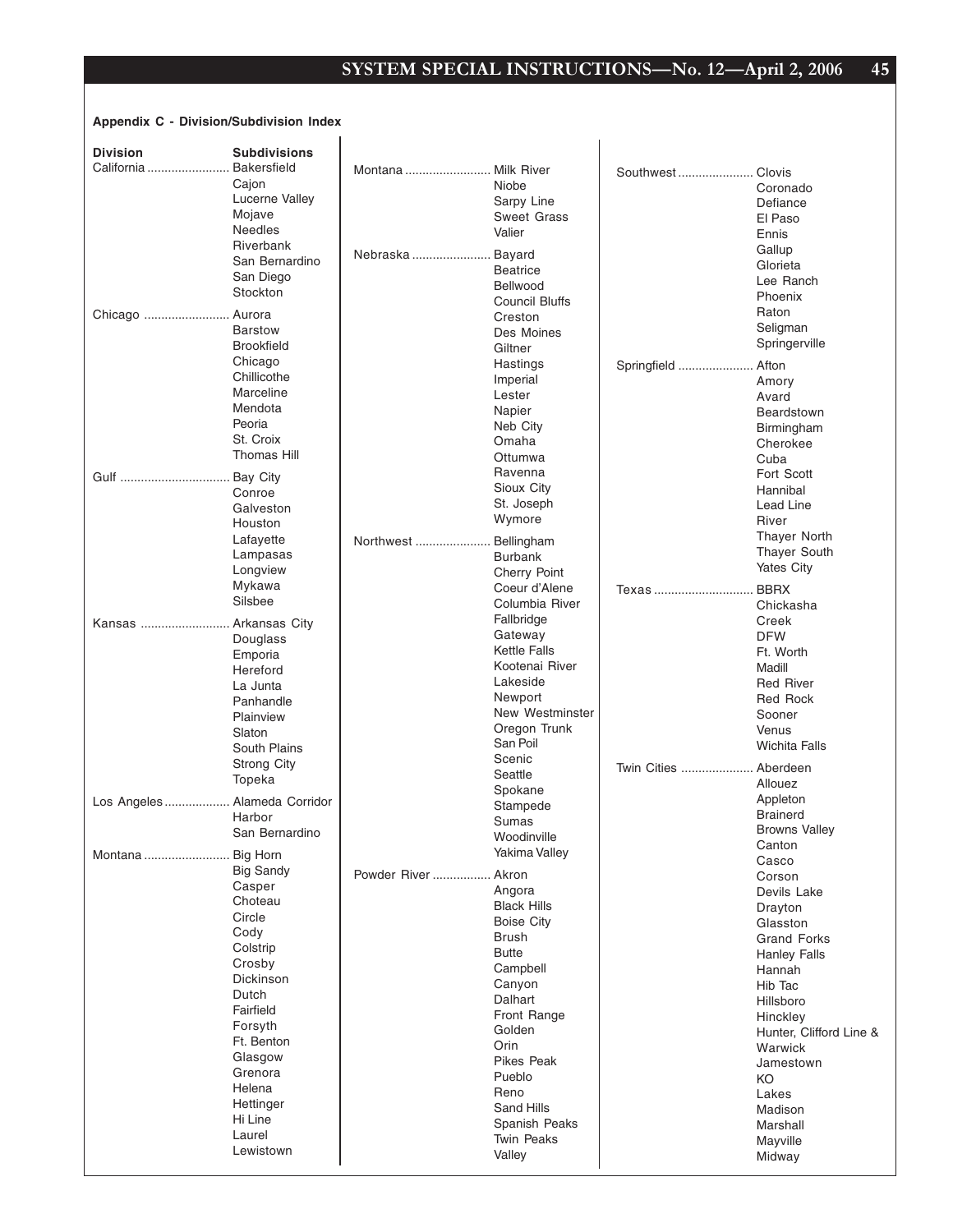Twin Cities ..................... Mitchel Mobridge Monticello Moorhead Morris Noyes P Line Prosper Rolla & Westhope Sarles Staples St. Paul Walhalla Watertown Wayzata Zap Line

**Subdivision Index**

| Subdivision                   | <b>Division</b> |
|-------------------------------|-----------------|
| Aberdeen  Twin Cities         |                 |
| Afton  Springfield            |                 |
| Akron  Powder River           |                 |
| Alameda Corridor  Los Angeles |                 |
| Allouez  Twin Cities          |                 |
| Amory  Springfield            |                 |
| Angora  Powder River          |                 |
| Appleton  Twin Cities         |                 |
| Arkansas City  Kansas         |                 |
| Aurora  Chicago               |                 |
| Avard  Springfield            |                 |
| Bakersfield  California       |                 |
| Barstow  Chicago              |                 |
| Bay City  Gulf                |                 |
| Bayard  Nebraska              |                 |
| BBRX  Texas                   |                 |
| Beardstown  Springfield       |                 |
| Beatrice  Nebraska            |                 |
| Bellingham  Northwest         |                 |
| Bellwood  Nebraska            |                 |
| Big Horn  Montana             |                 |
| Big Sandy  Montana            |                 |
| Birmingham  Springfield       |                 |
| Black Hills  Powder River     |                 |
| Boise City  Powder River      |                 |
| Brainerd  Twin Cities         |                 |
| Brookfield  Chicago           |                 |
| Browns Valley  Twin Cities    |                 |
| Brush  Powder River           |                 |
| Burbank  Northwest            |                 |
| Butte Powder River            |                 |
| Cajon  California             |                 |
| Campbell  Powder River        |                 |
| Canton  Twin Cities           |                 |
| Canyon  Powder River          |                 |
| Casco  Twin Cities            |                 |
| Casper  Montana               |                 |
| Cherokee  Springfield         |                 |
| Cherry Point Northwest        |                 |
| Chicago  Chicago              |                 |
| Chickasha  Texas              |                 |
| Chillicothe  Chicago          |                 |
| Choteau  Montana              |                 |
| Circle  Montana               |                 |
| Clifford Line  Twin Cities    |                 |
| Clovis  Southwest             |                 |
| Cody  Montana                 |                 |

| Coeur d'Alene  Northwest                       |  |
|------------------------------------------------|--|
| Colstrip  Montana                              |  |
| Columbia River  Northwest                      |  |
| Conroe  Gulf                                   |  |
| Coronado  Southwest                            |  |
| Corson  Twin Cities                            |  |
| Council Bluffs  Nebraska                       |  |
| Creek Texas                                    |  |
| Creston  Nebraska                              |  |
| Crosby  Montana<br>Cuba  Springfield           |  |
| Dalhart  Powder River                          |  |
| Defiance  Southwest                            |  |
| Des Moines  Nebraska                           |  |
| Devils Lake  Twin Cities                       |  |
| DFW Texas                                      |  |
| Dickinson  Montana                             |  |
| Douglass  Kansas                               |  |
| Drayton  Twin Cities                           |  |
| Dutch  Montana                                 |  |
| El Paso  Southwest                             |  |
| Emporia  Kansas                                |  |
| Ennis  Southwest                               |  |
| Fallbridge  Northwest                          |  |
| Fairfield  Montana                             |  |
| Forsyth  Montana                               |  |
| Fort Scott  Springfield                        |  |
| Front Range  Powder River                      |  |
| Ft. Benton  Montana                            |  |
| Ft. Worth  Texas                               |  |
| Gallup  Southwest                              |  |
| Galveston  Gulf                                |  |
| Gateway  Northwest                             |  |
| Giltner  Nebraska                              |  |
|                                                |  |
| Glasgow  Montana                               |  |
| Glasston  Twin Cities                          |  |
| Glorieta  Southwest                            |  |
| Golden  Powder River                           |  |
| Grand Forks Twin Cities                        |  |
| Grenora  Montana                               |  |
| Hanley Falls  Twin Cities                      |  |
| Hannah  Twin Cities                            |  |
| Hannibal  Springfield                          |  |
| Harbor  Los Angeles                            |  |
| Hastings  Nebraska<br>Helena  Montana          |  |
| Hereford  Kansas                               |  |
| Hettinger  Montana                             |  |
| Hi Line  Montana                               |  |
| Hib Tac  Twin Cities                           |  |
| Hillsboro  Twin Cities                         |  |
| Hinckley  Twin Cities                          |  |
| Houston  Gulf                                  |  |
| Hunter  Twin Cities                            |  |
| Imperial  Nebraska                             |  |
| Jamestown  Twin Cities                         |  |
| Kettle Falls  Northwest                        |  |
| KO  Twin Cities                                |  |
| Kootenai River  Northwest                      |  |
| La Junta  Kansas                               |  |
| Lafayette  Gulf                                |  |
| Lakes  Twin Cities                             |  |
| Lakeside  Northwest                            |  |
| Lampasas  Gulf                                 |  |
| Laurel  Montana                                |  |
| Lead Line  Springfield<br>Lee Ranch  Southwest |  |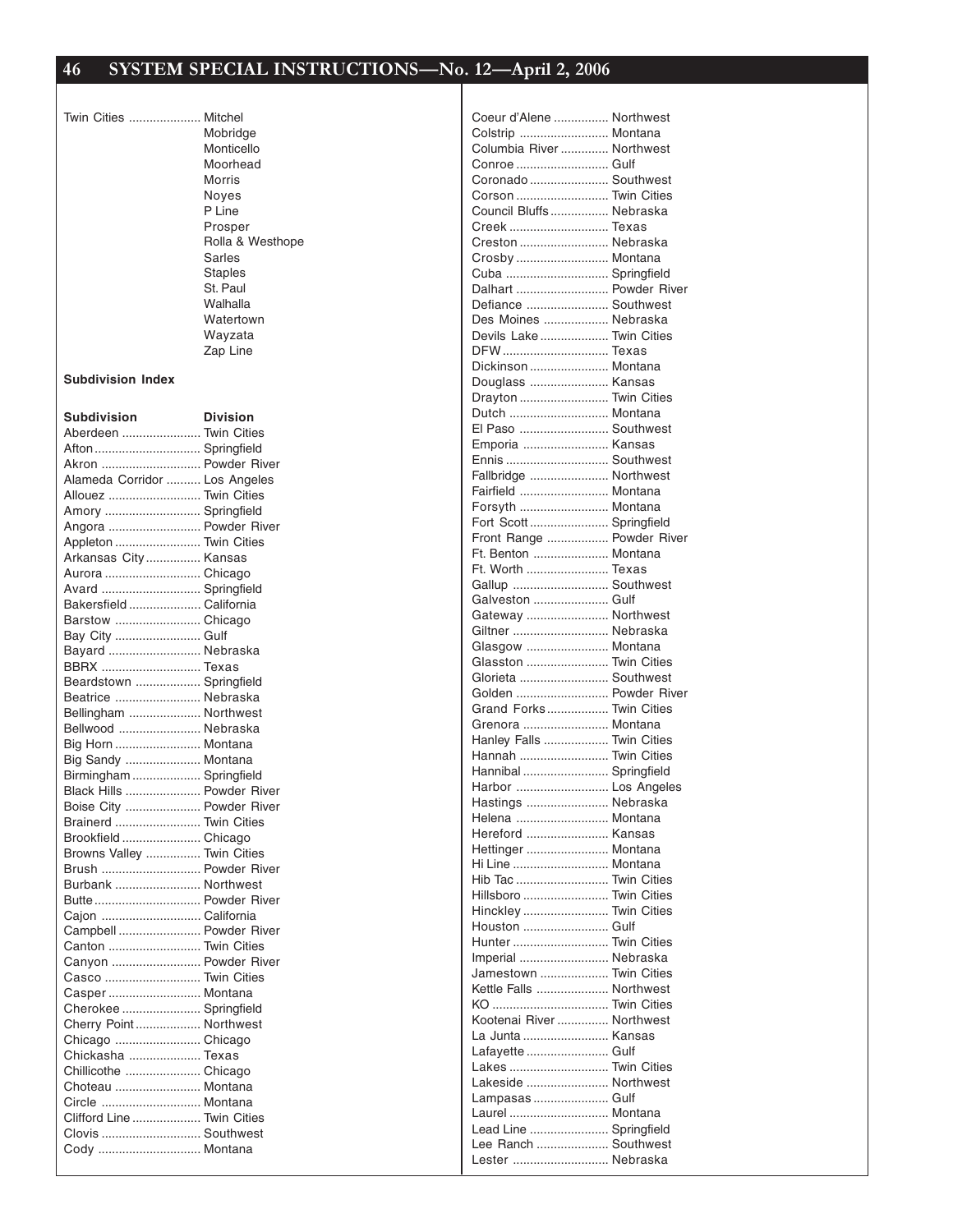| Lewistown  Montana                               |  |
|--------------------------------------------------|--|
| Longview  Gulf                                   |  |
| Lucerne Valley  California                       |  |
| Madill  Texas<br>Madison  Twin Cities            |  |
| Marceline  Chicago                               |  |
| Marshall  Twin Cities                            |  |
| Mayville  Twin Cities                            |  |
| Mendota  Chicago                                 |  |
| Midway  Twin Cities                              |  |
| Milk River  Montana                              |  |
| Mitchell  Twin Cities                            |  |
| Mobridge  Twin Cities                            |  |
| Mojave  California                               |  |
| Monticello  Twin Cities                          |  |
| Moorhead  Twin Cities                            |  |
| Morris  Twin Cities                              |  |
| Mykawa  Gulf                                     |  |
| Napier  Nebraska                                 |  |
| Neb City  Nebraska                               |  |
| Needles  California                              |  |
| Newport  Northwest<br>New Westminster  Northwest |  |
| Niobe  Montana                                   |  |
| Noyes  Twin Cities                               |  |
| Omaha  Nebraska                                  |  |
| Oregon Trunk  Northwest                          |  |
| Orin  Powder River                               |  |
| Ottumwa  Nebraska                                |  |
| P Line  Twin Cities                              |  |
| Panhandle  Kansas                                |  |
| Peoria  Chicago                                  |  |
| Phoenix  Southwest                               |  |
| Pikes Peak Powder River                          |  |
| Plainview  Kansas                                |  |
| Prosper  Twin Cities                             |  |
| Pueblo  Powder River                             |  |
| Raton  Southwest                                 |  |
| Ravenna  Nebraska                                |  |
| Red River  Texas                                 |  |
| Red Rock  Texas<br>Reno  Powder River            |  |
| River  Springfield                               |  |
| Riverbank  California                            |  |
| Rolla  Twin Cities                               |  |
| San Bernardino  California/Los Angeles           |  |
| San Diego  California                            |  |
| San Poil  Northwest                              |  |
| Sand Hills  Powder River                         |  |
| Sarles  Twin Cities                              |  |
| Sarpy Line  Montana                              |  |
| Scenic  Northwest                                |  |
| Seattle  Northwest                               |  |
| Seligman  Southwest                              |  |
| Silsbee  Gulf                                    |  |
| Sioux City  Nebraska                             |  |
| Slaton  Kansas<br>Sooner  Texas                  |  |
| South Plains  Kansas                             |  |
| Spanish Peaks  Powder River                      |  |
| Spokane  Northwest                               |  |
| Springerville  Southwest                         |  |
| St. Croix  Chicago                               |  |
| St. Joseph  Nebraska                             |  |
| St. Paul  Twin Cities                            |  |
| Stampede  Northwest                              |  |
| Staples  Minnesota                               |  |
| Stockton  California                             |  |

| Strong City  Kansas       |  |
|---------------------------|--|
| Sumas  Northwest          |  |
| Sweet Grass  Montana      |  |
| Thayer North  Springfield |  |
| Thayer South  Springfield |  |
| Thomas Hill  Chicago      |  |
| Topeka  Kansas            |  |
| Twin Peaks  Powder River  |  |
| Valier  Montana           |  |
| Valley  Powder River      |  |
| Venus  Texas              |  |
| Walhalla  Twin Cities     |  |
| Warwick  Twin Cities      |  |
| Watertown  Twin Cities    |  |
| Wayzata  Twin Cities      |  |
| Westhope  Twin Cities     |  |
| Wichita Falls Texas       |  |
| Woodinville  Northwest    |  |
| Wymore  Nebraska          |  |
| Yakima Valley  Northwest  |  |
| Yates City  Springfield   |  |
| Zap Line  Twin Cities     |  |
|                           |  |